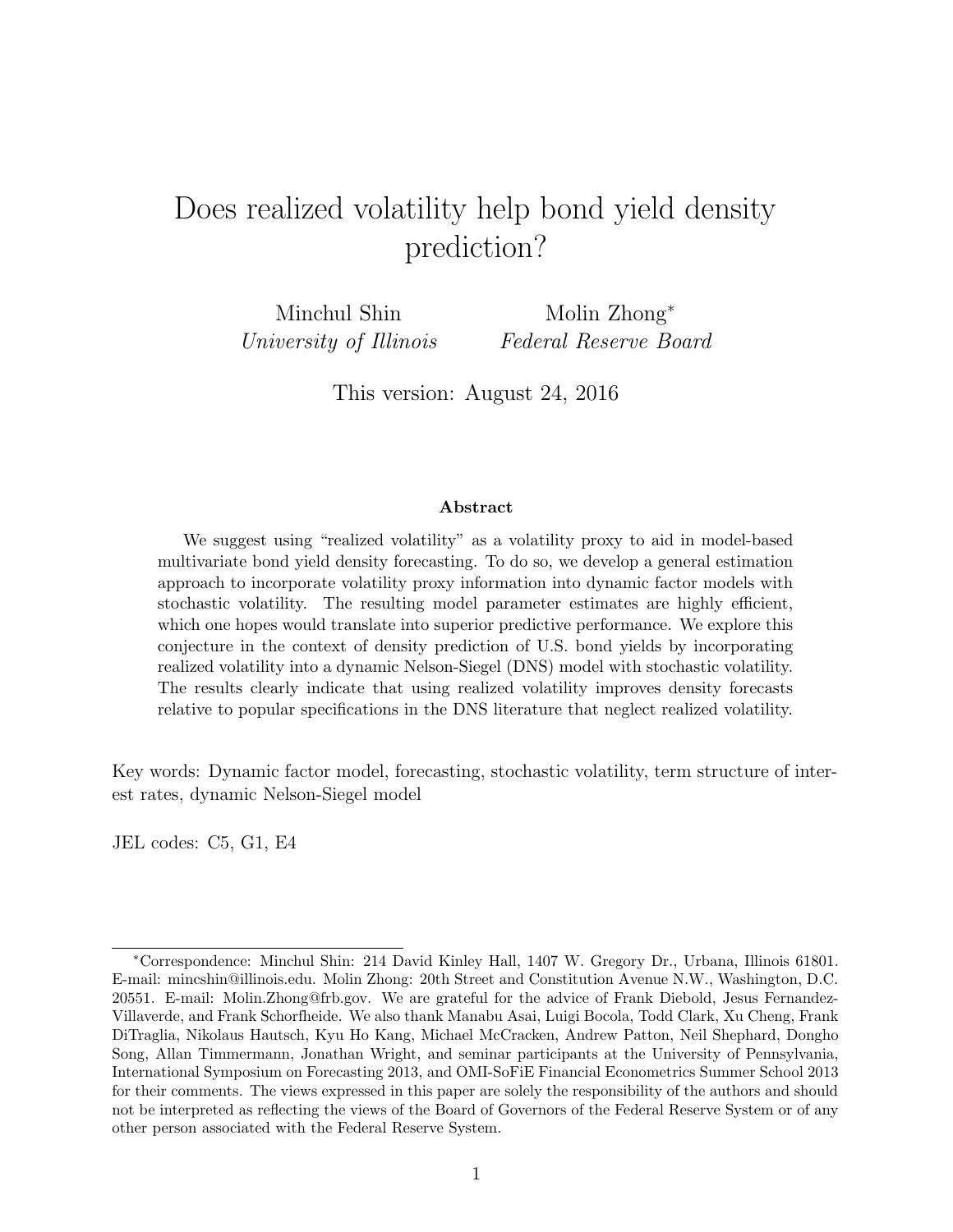# 1 Introduction

Time-varying volatility exists in U.S. government bond yields<sup>1</sup>. In this paper, we introduce volatility proxy data in the hopes of better capturing this time-varying volatility for predictive purposes. To do so, we develop a general estimation approach to incorporate volatility proxy information into dynamic factor models with stochastic volatility. We apply it to the dynamic Nelson-Siegel (DNS) model of bond yields. We find that the higher frequency movements of the yields in the realized volatility data contain valuable information for the stochastic volatility and lead to significantly better density predictions, especially in the short term.

Our approach can be applied to the existing classes of dynamic factor models with stochastic volatility. Specifically, we can account for stochastic volatility on the latent factors or stochastic volatility on the measurement errors. We derive a measurement equation to link realized volatility to the model-implied conditional volatility of the original observables. Incorporating realized volatility improves estimation of the stochastic volatility by injecting precise volatility information into the model.

The DNS model is a dynamic factor model that uses latent level, slope, and curvature factors to drive the intertemporal movements of the yield curve. This reduces the highdimensional yields to be driven by just three factors. The level of the yield curve has traditionally been linked to inflation expectations while the slope to the real economy. Our preferred specification introduces stochastic volatility on these latent factors. This leads to a nice interpretation of the stochastic volatility as capturing the uncertainty surrounding well-understood aspects of the yield curve. It also reduces the dimension of modeling the time-varying volatility of the yield curve.

<sup>&</sup>lt;sup>1</sup>Early empirical work was done by [Engle et al.](#page-35-0) ([1990\)](#page-35-0). In the years that followed, there have been many attempts to empirically validate and analyze time-varying volatility in US government bond yields/prices (See, for example, papers cited in [Diebold and Rudebusch, 2012\)](#page-35-0).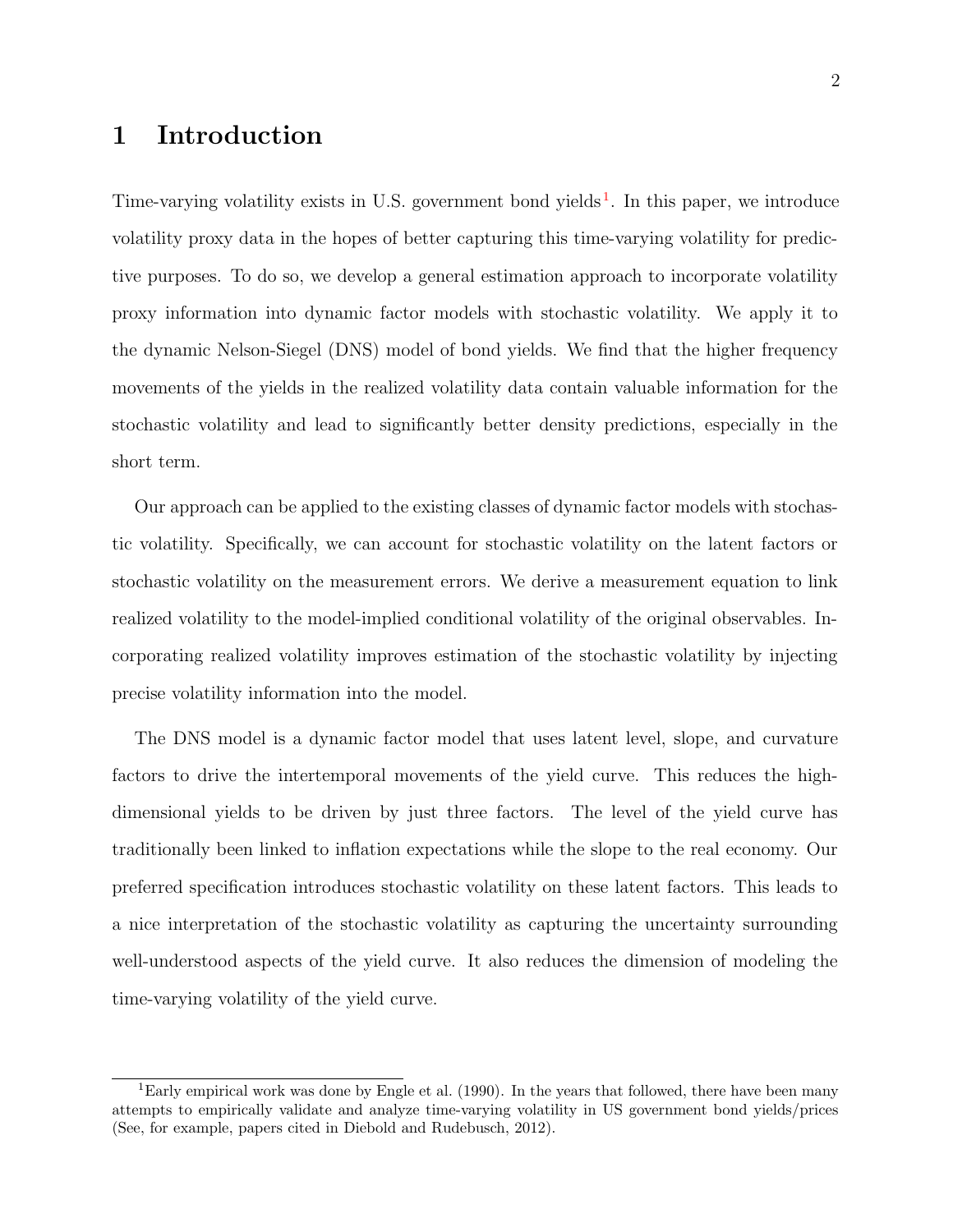We then compare this specification to several others in the DNS framework, including random walk dynamics for the factors and stochastic volatilities, as well as stochastic volatility on the yield measurement equation. In a forecasting horserace on U.S. bond yields, our preferred specification features slight improvements in the point forecast performance and significant gains in the density forecast performance. The realized volatility data injects accurate conditional second moment information into the model, which aids in both the extraction of the current volatility state and also the estimation of the volatility process parameters. Both are important for density prediction, with the accurate volatility state estimation effect dominating for short horizon forecasts and the accurate parameter estimation effect dominating at longer horizons. We also find that allowing for time-varying volatility is important for density prediction, especially in the short run. Unlike conditional mean dynamics, modeling volatility as first-order autoregressive processes rather than random walks leads to better predictive performance. Furthermore, having stochastic volatility on the factor equation better captures the time-varying volatility in the bond yield data when compared to stochastic volatility on the measurement equation.

Our paper relates to the literature in three main areas. First, our paper relates to work started by [Barndorff-Nielsen and Shephard](#page-34-0) ([2002\)](#page-34-0) in incorporating realized volatility in models with time-varying volatility. [Takahashi et al.](#page-36-0) ([2009\)](#page-36-0) use daily stock return data in combination with high-frequency realized volatility to more accurately estimate the stochastic volatility. [Maheu and McCurdy](#page-36-0) ([2011\)](#page-36-0) show that adding realized volatility directly into a model of stock returns can improve density forecasts over a model that only uses level data, such as the EGARCH. [Jin and Maheu](#page-36-0) ([2013\)](#page-36-0) propose a model of stock returns and realized covariance based on time-varying Wishart distributions and find that their model provides superior density forecasts for returns. There also exists work adding realized volatility in observation-driven volatility models ([Shephard and Sheppard,](#page-36-0) [2010;](#page-36-0) [Hansen et al.,](#page-35-0) [2012\)](#page-35-0). As opposed to the other papers, we consider a dynamic factor model with stochastic volatility on the factor equation and use the realized volatility to help in the extraction of this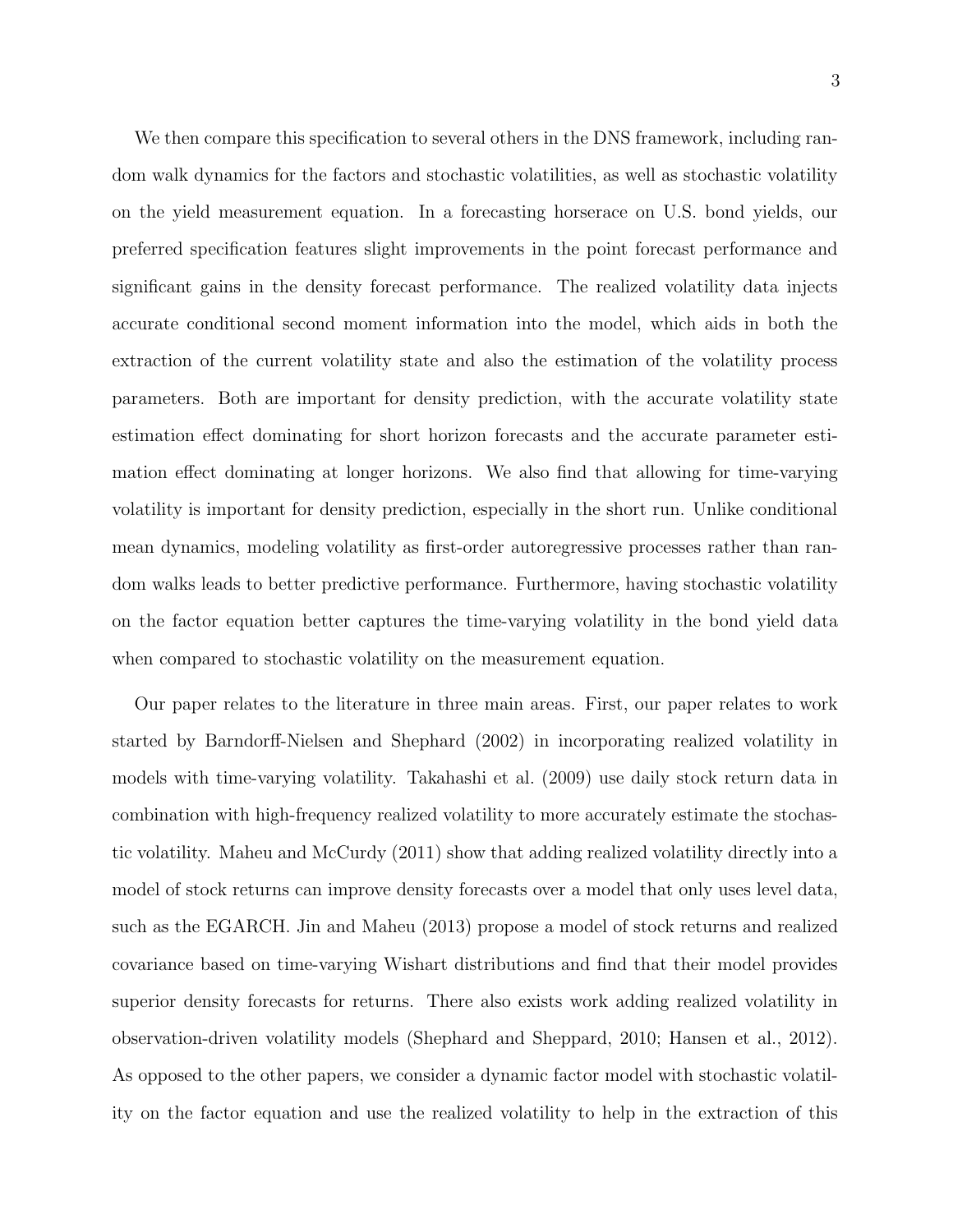stochastic volatility. In this sense, we bring the factor structure in the conditional mean to the conditional volatility as well. [Cieslak and Povala](#page-34-0) ([2015\)](#page-34-0) have a similar framework in a no-arbitrage term structure model. Furthermore, we are the first paper to investigate the implications of realized volatility for bond yield density predictability.

Second, we contribute to a large literature on bond yield forecasting. Most of the work has been done on point prediction (see for example, [Diebold and Rudebusch,](#page-35-0) [2012;](#page-35-0) [Duffee,](#page-35-0) [2012,](#page-35-0) for excellent surveys). There has been, however, a growing interest in density forecasting. [Egorov et al.](#page-35-0) ([2006\)](#page-35-0) were the first to evaluate the joint density prediction performance of yield curve models. They overturn the point forecasting result of the superiority in random walk forecasts and find that affine term structure models perform better when forecasting the entire density, especially on the conditional variance and kurtosis. However, they do not consider time-varying conditional volatility dynamics in the bond yield predictive distribution. [Hautsch and Ou](#page-36-0) ([2012\)](#page-36-0) and [Hautsch and Yang](#page-36-0) ([2012\)](#page-36-0) add stochastic volatility to the DNS model by considering an independent  $AR(1)$  specification for the log volatilities of the latent factors. They do not do formal density prediction evaluation of the model, but give suggestive results of the possible improvements in allowing for time-varying volatility. [Carriero](#page-34-0) [et al.](#page-34-0) [\(2013\)](#page-34-0) find that using priors from a Gaussian no-arbitrage model in the context of a VAR with stochastic volatility improves short-run density forecasting performance. Building on this previous work, we introduce potentially highly accurate volatility information into the model in the form of realized volatility and evaluate bond yield density predictions to see whether this extra information about the bond yield volatility can improve the quality of the predictive distribution.

Another related class of bond yield prediction papers in the literature uses external information to improve the quality of prediction. [Altavilla et al.](#page-34-0) ([2013\)](#page-34-0) exploit information contained in survey expectations data and use it to restrict model-implied forecasts via a flexible informational projection method. [van Dijk et al.](#page-37-0) ([2014\)](#page-37-0) use various sources of external information, including survey expectations, to capture a shift in the endpoint of the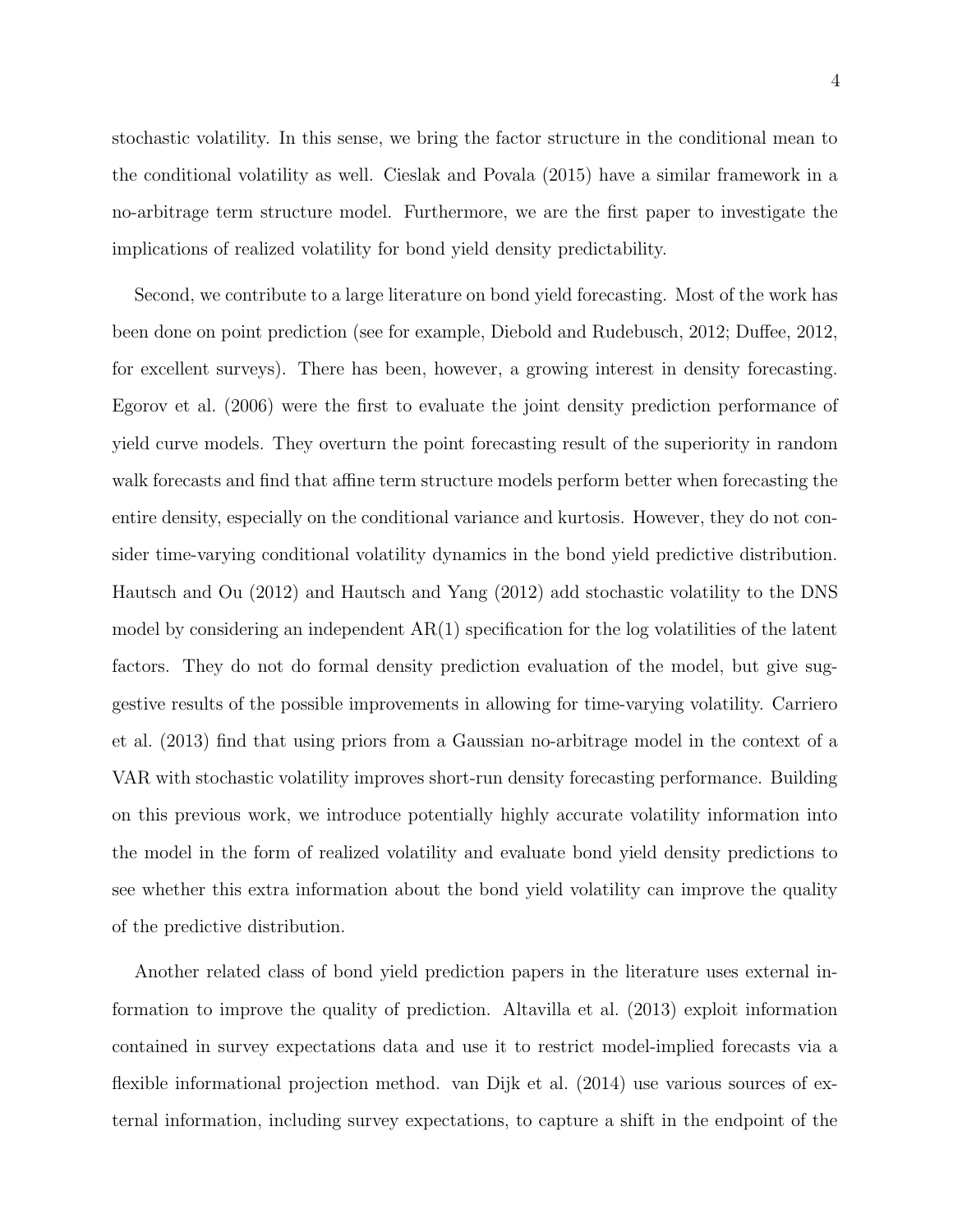5

yield curve. These papers attempt to improve the point prediction by incorporating external information. On the other hand, our paper exploits external information to improve the density prediction by accurately estimating the latent volatility states and their related parameters.

Finally, we also add to a growing literature on including realized volatility information in bond yield models. [Andersen and Benzoni](#page-34-0) ([2010\)](#page-34-0) and [Christensen et al.](#page-34-0) ([2014\)](#page-34-0) view realized volatility as a benchmark on which to compare the fits of affine term structure models. [Cieslak and Povala](#page-34-0) ([2015\)](#page-34-0) are interested in using realized covariance to better extract stochastic volatility and linking the stochastic volatility to macroeconomic and liquidity factors. These papers focus on in-sample investigations of incorporating realized volatility in bond yield models. Another stream of research exploits information in high-frequency movements of bond prices to achieve better point prediction performance. For example, [Wright and Zhou](#page-37-0) ([2009](#page-37-0)) report that the realized jump mean measure constructed from Treasury bond futures improves excess bond return point prediction by 40%. Our paper, in contrast to these others, considers the improvement from using realized volatility in out-ofsample bond yield density prediction.

In section 2, we introduce our methodology for incorporating volatility proxies into dynamic factor models in the context of the DNS model and other competitor specifications. We discuss the data in section 3. We present our estimation and forecast evaluation methodology in section 4. In section 5, we present in-sample and out-of-sample results. We conclude in section 6.

## 2 Model

We introduce the dynamic Nelson-Siegel model with stochastic volatility (DNS-SV) proposed by [Bianchi et al.](#page-34-0) ([2009\)](#page-34-0), [Hautsch and Ou](#page-36-0) ([2012\)](#page-36-0), and [Hautsch and Yang](#page-36-0) ([2012\)](#page-36-0). Then, we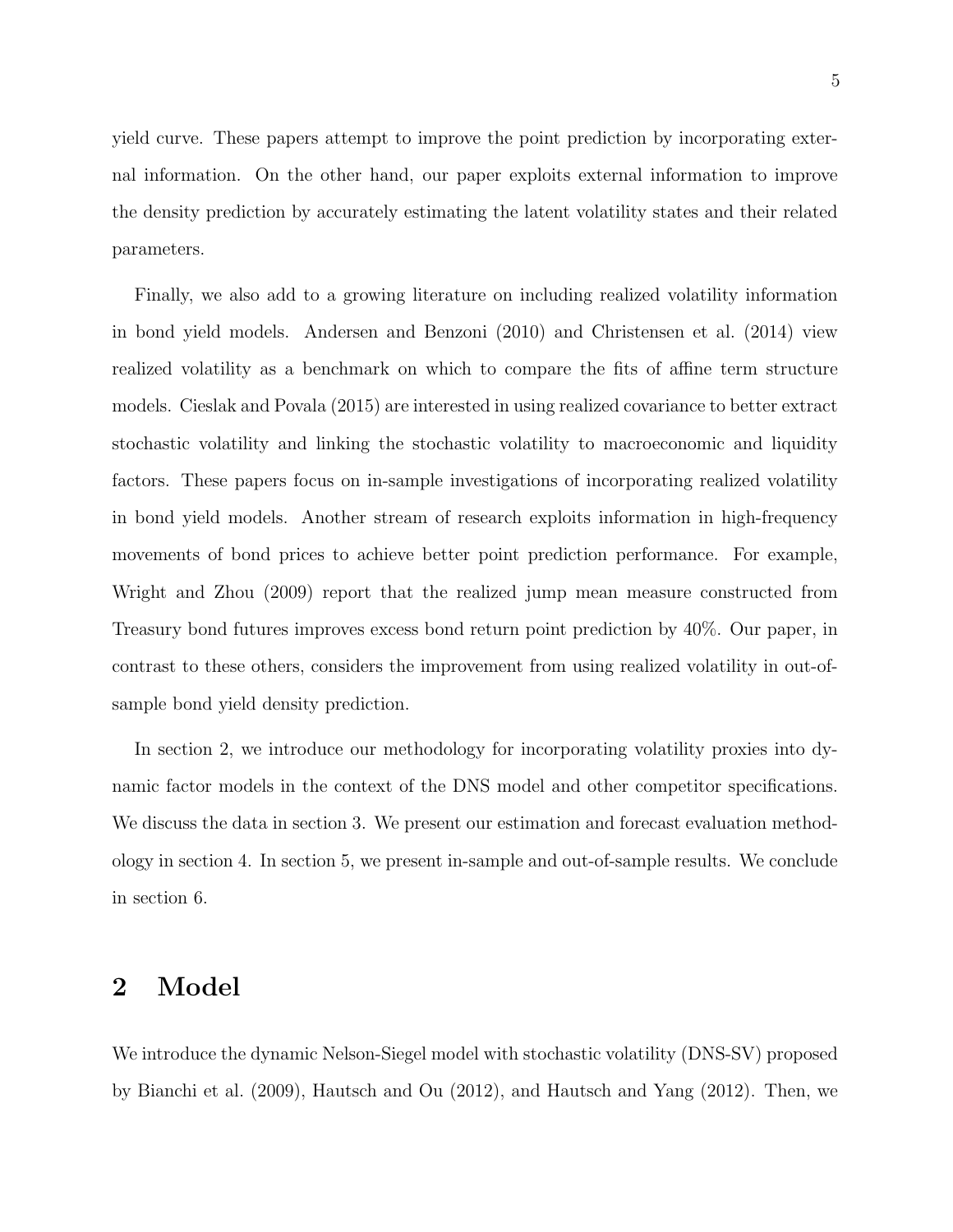<span id="page-5-0"></span>discuss the incorporation of realized volatility information into this framework. Finally, we consider alternatives to our main approach.

# 2.1 The Dynamic Nelson-Siegel model and time-varying bond yield volatility

Denote  $y_t(\tau)$  as the continuously compounded yield to maturity on a zero coupon bond with maturity of  $\tau$  periods at time t. Following [Diebold and Li](#page-35-0) ([2006\)](#page-35-0), we consider a factor model for the yield curve,

$$
y_t(\tau) = f_{l,t} + f_{s,t} \left( \frac{1 - e^{-\lambda \tau}}{\lambda \tau} \right) + f_{c,t} \left( \frac{1 - e^{-\lambda \tau}}{\lambda \tau} - e^{-\lambda \tau} \right) + \epsilon_t(\tau), \quad \epsilon_t \sim N(0, Q) \tag{1}
$$

where  $f_{l,t}$ ,  $f_{s,t}$  and  $f_{c,t}$  serve as latent factors and  $\epsilon_t$  is a vector that collects the idiosyncratic component  $\epsilon_t(\tau)$  for all maturities. As is well documented in the literature, the first factor mimics the level of the yield curve, the second the slope, and the third the curvature. We assume that the Q matrix is diagonal. This leads to the natural interpretation of a few common factors driving the comovements in a large number of yields. All of the other movements in the yields are considered idiosyncratic. We model the dynamic factors as independent autoregressive processes, given by,

$$
f_{i,t} = (1 - \Phi_{i,f})\mu_{i,f} + \Phi_{i,f}f_{i,t-1} + \eta_{i,t}, \quad \eta_{i,t} \sim N(0, e^{h_{i,t}})
$$
 (2)

for  $i = l, s, c$ , where  $\eta_{i,t}$  is the corresponding innovation to each factor, with potentially time-varying volatility  $h_{i,t}$ . We also assume that idiosyncratic shocks  $\epsilon_t$  and factor shocks  $\eta_t$ are independent. Following [Bianchi et al.](#page-34-0) ([2009\)](#page-34-0), [Hautsch and Ou](#page-36-0) ([2012\)](#page-36-0), and [Hautsch and](#page-36-0) [Yang](#page-36-0) [\(2012\)](#page-36-0), we model the logarithm of the variance of the shocks to the factor equation as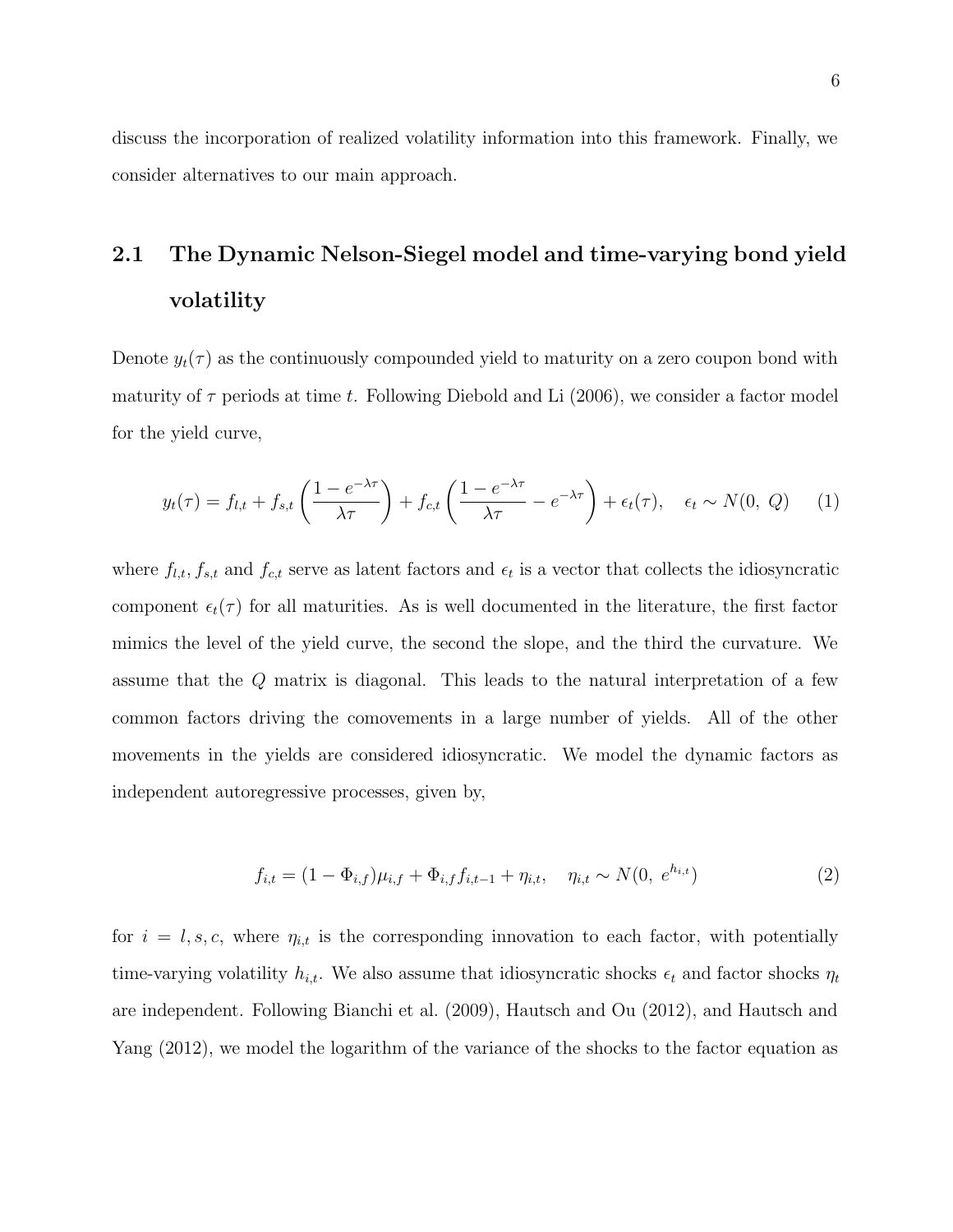<span id="page-6-0"></span> $AR(1)$  processes,

$$
h_{i,t} = \mu_{i,h}(1 - \phi_{i,h}) + \phi_{i,h}h_{i,t-1} + \nu_{i,t}, \quad \nu_{i,t} \sim N(0, \sigma_{i,h}^2)
$$
 (3)

for  $i = l, s, c$ , where  $e^{h_{i,t}}$  corresponds to the volatility of the innovation to factor  $f_{i,t}^2$ . In addition, shocks to the stochastic volatilities of the factor innovations are assumed to be independent. We call this specification the DNS-SV model (dynamic Nelson-Siegel with stochastic volatility).

### 2.2 DNS-RV

We claim that by using high-frequency data to construct realized volatilities of the yields, it is possible to aid in the extraction of the stochastic volatilities governing the level, slope, and curvature of the DNS-SV model. Using realized volatility to augment our algorithm should make estimation of the stochastic volatility parameters more accurate and produce a superior predictive distribution. Crucially, we need to find an appropriate linkage between our volatility proxy - realized volatility - and the stochastic volatility in the model. Given the definition of the model-implied conditional volatility, we propose<sup>3</sup>

$$
RV_t \approx Var_{t-1}(y_t) = diag(\Lambda_f H_t \Lambda_f' + Q)
$$
\n<sup>(4)</sup>

$$
cov(\eta_t) = CH_t C' = \begin{pmatrix} 1 & 0 & 0 \\ c_{ls} & 1 & 0 \\ c_{lc} & c_{sc} & 1 \end{pmatrix} \begin{pmatrix} exp(h_{l,t}) & 0 & 0 \\ 0 & exp(h_{s,t}) & 0 \\ 0 & 0 & exp(h_{c,t}) \end{pmatrix} \begin{pmatrix} 1 & c_{ls} & c_{lc} \\ 0 & 1 & c_{sc} \\ 0 & 0 & 1 \end{pmatrix},
$$

where  $c_{ls}$ ,  $c_{lc}$ , and  $c_{sc}$  are real numbers. Our main idea goes through with this formulation by redefining  $\lambda_f$ in equation 4 as  $\lambda_f = \lambda_f C$ .<br><sup>3</sup>This strategy of linking an observed volatility measure to the model is also used in other papers ([Maheu](#page-36-0)

<sup>&</sup>lt;sup>2</sup> This formulation implies that shocks to the factors,  $\{\eta_{l,t}, \eta_{s,t}, \eta_{c,t}\}$  are independent of each other. We have a discussion regarding this assumption later in the paper. We can relax this assumption by decomposing the covariance matrix  $\eta_t$  as in [Cogley and Sargent](#page-34-0) ([2005\)](#page-34-0) and [Primiceri](#page-36-0) ([2005](#page-36-0)) to obtain,

[and McCurdy](#page-36-0) ([2011](#page-36-0)) in a univariate model and [Cieslak and Povala](#page-34-0) ([2015\)](#page-34-0) in a multivariate context).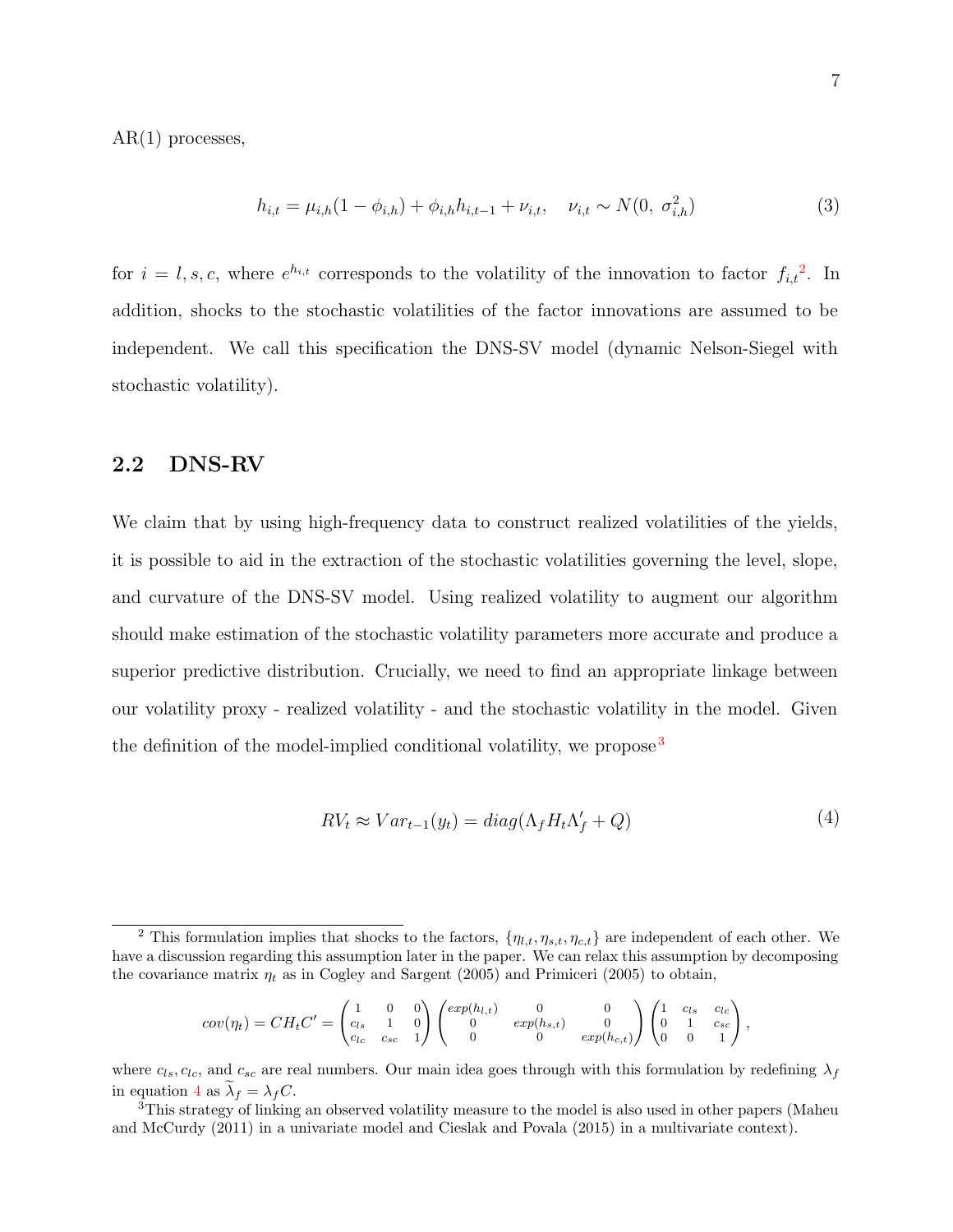<span id="page-7-0"></span>where  $RV<sub>t</sub>$  is the realized volatility of bond yields, which has the same dimension as the bond yield vector  $y_t$ ,  $\Lambda_f$  is the factor loading matrix given by equation [1,](#page-5-0) and  $H_t$  is a diagonal variance covariance matrix with diagonal elements given by  $e^{h_{i,t}}$ . Insofar as realized volatility provides an accurate approximation to the true underlying conditional time-varying volatility, equation [4](#page-6-0) is the one that links this information to the model.

Upon adding measurement error, one can view equation [4](#page-6-0) as a nonlinear measurement equation. In principle, we have several tools to handle this nonlinearity, including the particle filter. To keep estimation computationally feasible, when estimating  $h_t$ , we choose to take a first order Taylor approximation of the logarithm of this equation around a  $3 \times 1$  vector  $\mu_h = [\mu_{l,h}, \mu_{s,h}, \mu_{c,h}]'$  with respect to  $h_t$ . This leads to a set of linear measurement equations that links the realized volatility of the bond yields and the underlying factor volatility,

$$
\log(RV_t) = \beta + \Lambda_h \tilde{h}_t + \zeta_t, \quad \zeta_t \sim N(0, S), \tag{5}
$$

where we write the logarithm of volatility in deviation form  $h_{i,t} = h_{i,t} - \mu_{i,h}$  for  $i = l, s, c$ . We assume that  $RV<sub>t</sub>$  follows a log-normal distribution conditional on past histories of bond yields and bond yield realized volatilities. This assumption leads to a normally distributed measurement error  $\zeta_t^4$ . We call this new model the dynamic Nelson-Siegel with realized volatility (DNS-RV) model. The difference between this model and DNS-SV comes from augmenting equation [1](#page-5-0) with a new measurement equation 5. This equation has a constant β and a factor loading  $Λ<sub>h</sub>$ . The parameter β comes from the linearization<sup>5</sup> while we can interpret  $\Lambda_h$  as a loading for the factor volatility used to reduce the dimension of the volatility data,  $\log(RV_t)$ . This very naturally extends the dynamic factor model, which transforms high-dimensional data  $(y_t)$  into a few number of factors  $(f_t)$  via the factor loading matrix  $Λ_f$ . The volatility factor loading  $(Λ_h)$  is a function of other model parameters  $(Λ_f, Q, μ_h)$ 

<sup>&</sup>lt;sup>4</sup>A detailed derivation for equation 5 can be found in the Appendix.

<sup>&</sup>lt;sup>5</sup>We estimate  $\beta$  as a separate parameter as in [Takahashi et al.](#page-36-0) ([2009\)](#page-36-0). See the Appendix for more detail.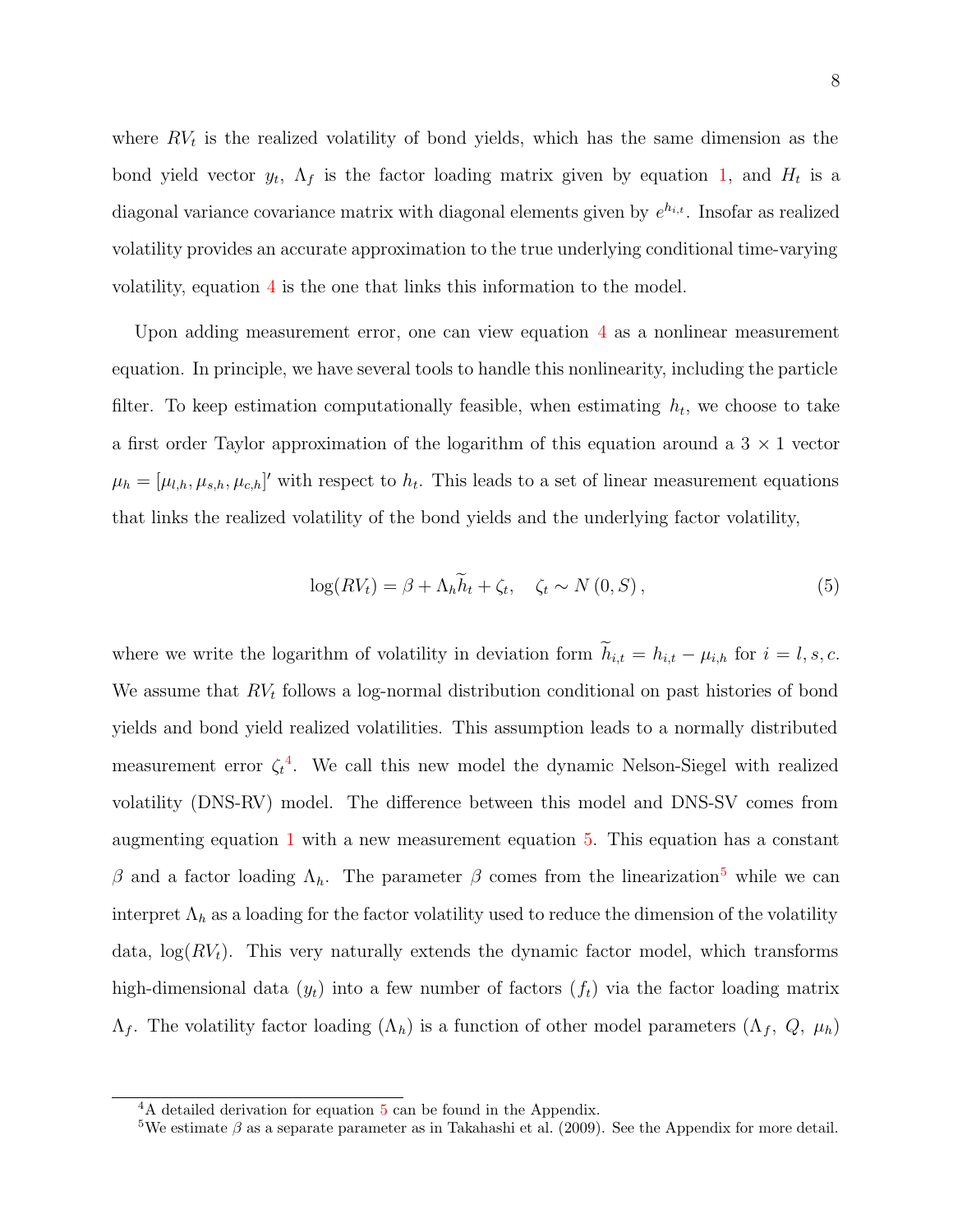<span id="page-8-0"></span>with the functional form given by the linearized version of equation  $4<sup>6</sup>$  $4<sup>6</sup>$ . We can view this as a model-consistent restriction on the linkage between the conditional volatility of observed data, approximated by  $log(RV_t)$ , and the factor volatility  $h_t$ . For the same reasons as in the baseline DNS-SV model, we set the S matrix to be diagonal. These are interpreted as idiosyncratic errors, and we therefore do not model them to be contemporaneously or serially correlated.

In summary, the DNS-RV model introduces a new measurement equation into the state space of the DNS-SV model.

(Measurement equation)

$$
y_t = \Lambda_f f_t + \epsilon_t, \quad \epsilon_t \sim N(0, Q)
$$

$$
\log(RV_t) = \beta + \Lambda_h \widetilde{h}_t + \zeta_t, \quad \zeta_t \sim N(0, S),
$$
 (6)

(Transition equation)

$$
f_{i,t} = (1 - \Phi_{i,f})\mu_{i,f} + \Phi_{i,f}f_{i,t-1} + \eta_{i,t}, \quad \eta_{i,t} \sim N(0, e^{h_{i,t}})
$$
  
\n
$$
h_{i,t} = \mu_{i,h}(1 - \phi_{i,h}) + \phi_{i,h}h_{i,t-1} + \nu_{i,t}, \quad \nu_{i,t} \sim N(0, \sigma_{i,h}^2)
$$
\n
$$
(7)
$$

for  $i = l, s, c$ . In our application, both observed bond yields  $(y_t)$  and realized volatilities  $(\log(RV)_t)$  are 17 × 1 vectors. Moreover, both sets of variables have a factor structure with dynamics following the transition equations.

### 2.3 Alternative specifications

We have four classes of alternative specifications to compare forecasts to our baseline model. We briefly introduce them in this section and list all specifications considered in the paper in Table [1.](#page-9-0)

<sup>6</sup>Detailed formulas for the volatility factor loading matrix can be found in the Appendix.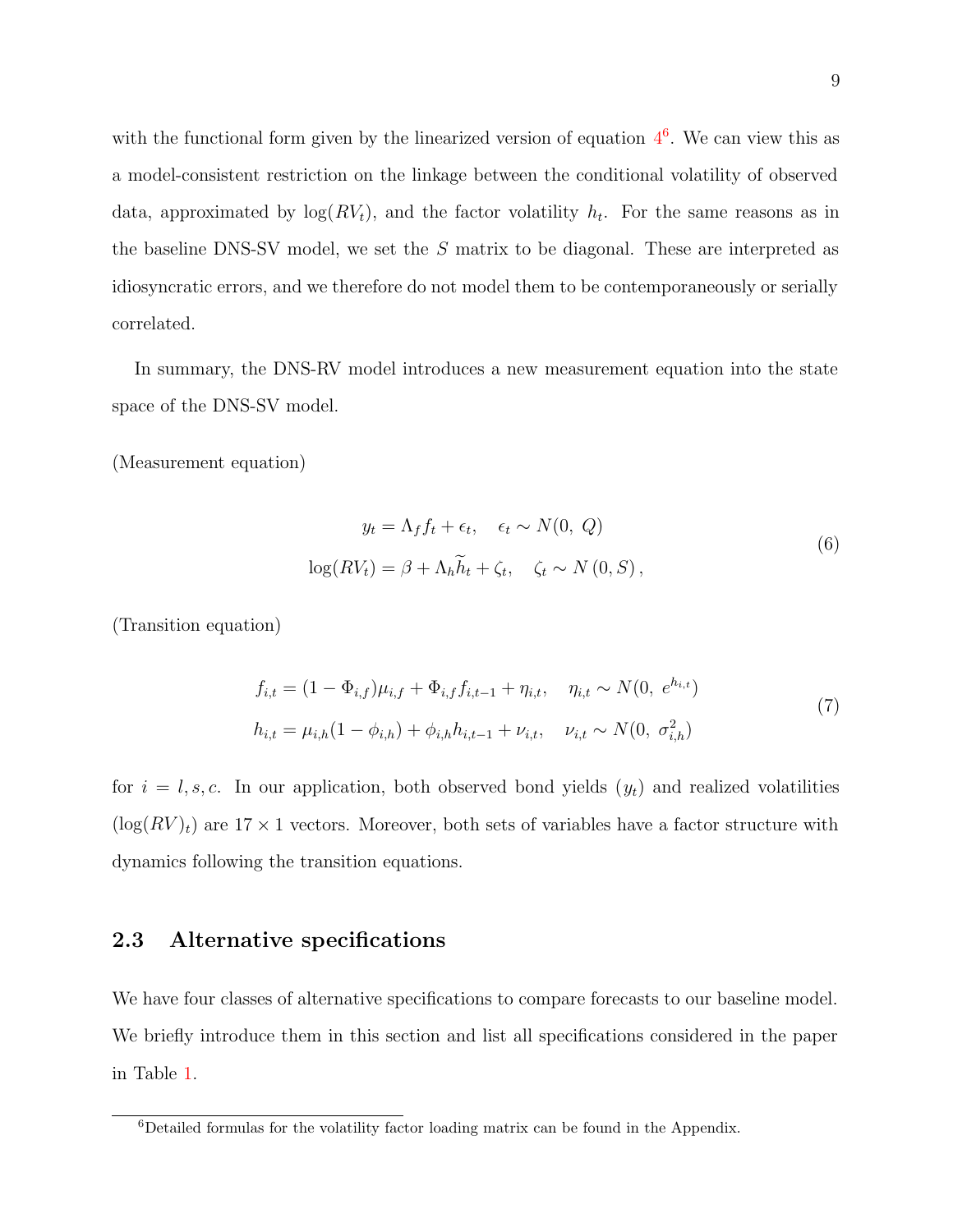<span id="page-9-0"></span>

| Label           | Factors (level, slope, curvature) | Conditional variance                | Realized volatility |
|-----------------|-----------------------------------|-------------------------------------|---------------------|
| $RW-C$          | Random walk                       | Constant                            | Not used            |
| <b>RW-SV</b>    | Random walk                       | $log AR(1)$ in each factor          | Not used            |
| <b>RW-RV</b>    | Random walk                       | $log AR(1)$ in each factor          | Used                |
| DNS-C           | Diagonal $\Phi_f$                 | Constant                            | Not used            |
| DNS-SV          | Diagonal $\Phi_f$                 | $log AR(1)$ in each factor          | Not used            |
| DNS-RV          | Diagonal $\Phi_f$                 | $log AR(1)$ in each factor          | Used                |
| <b>RW-SV-RW</b> | Random walk                       | Random walk                         | Not used            |
| DNS-SV-RW       | Diagonal $\Phi_f$                 | Random walk                         | Not used            |
| DNS-ME-SV       | Diagonal $\Phi_f$                 | $log AR(1)$ in measurement equation | Not used            |
| DNS-ME-RV       | Diagonal $\Phi_f$                 | $log AR(1)$ in measurement equation | Used                |

Table 1 MODEL SPECIFICATIONS

Note: We list the specifications for the DNS model considered in this paper.

#### 2.3.1 Dynamic Nelson-Siegel (DNS-C)

The first model is the standard Diebold-Li DNS model discussed at the beginning of the paper. It does not allow for stochastic volatility. This model has been shown to forecast the level of bond yields quite well, at times beating the random walk model of yields.

### 2.3.2 Dynamic Nelson-Siegel-Stochastic Volatility (DNS-SV)

The second is the DNS-SV model that adds stochastic volatility to the transition equation. It is summarized at the beginning of this section. By allowing for stochastic volatility, this model should improve upon the standard DNS model, especially in the second moments, as it can capture the time-varying volatility present in the bond yield data.

#### 2.3.3 Dynamic Nelson-Siegel-Random Walk (RW)

The bond yield forecasting literature (e.g. [van Dijk et al.](#page-37-0) ([2014\)](#page-37-0) and references therein) has shown that random walk specifications of the yield curve generally perform quite well. Oftentimes, the no-change forecast from a current period does best among a large group of forecasting models. It is in this sense that bond yield forecasting is difficult. Given these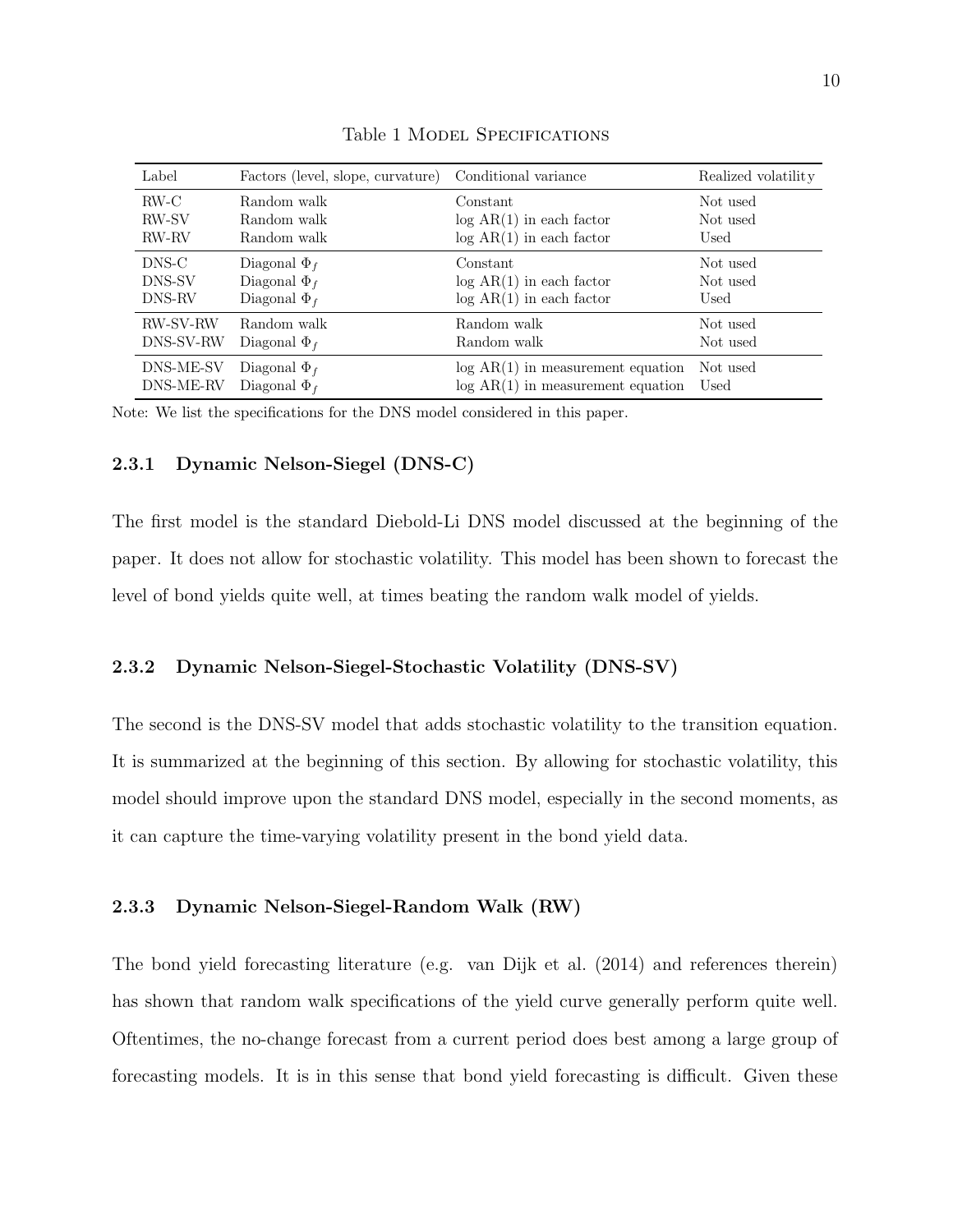<span id="page-10-0"></span>results, we also augment the DNS-C, DNS-SV, and DNS-RV model classes with random walk parameterizations of the factor processes.

The empirical macroeconomic literature ([Cogley and Sargent,](#page-34-0) [2005;](#page-34-0) [Justiniano and Prim](#page-36-0)[iceri](#page-36-0), [2008;](#page-36-0) [Clark,](#page-34-0) [2011\)](#page-34-0) often specifies stochastic volatility as following a random walk. Doing so reduces the number of parameters estimated while also providing a simple no-change forecast benchmark for time-varying volatility. As long-horizon bond yield volatility links with macroeconomic volatility, we also have random walk specifications for the stochastic volatilities.

# 2.3.4 Dynamic Nelson-Siegel-Measurement Error Stochastic Volatility (+ Realized Volatility) (DNS-ME)

Another way of modeling time-varying volatility in the bond yield data is to put the timevarying conditional volatility on the measurement errors, as opposed to the shocks in the factor equation. More specifically, we model independent  $AR(1)$  specifications for the measurement error stochastic volatilities<sup>7</sup>. While following this strategy greatly increases the number of parameters estimated, it could improve forecasting as each yield has its own stochastic volatility process. Therefore, as opposed to a time-varying  $H_t$  and constant  $Q$ matrix in the DNS-SV and DNS-RV setups, now H is constant while  $Q_t$  has stochastic volatility.

$$
Q_t = diag(e^{\mathbf{q_t}})
$$
\n(8)

$$
q_{i,t} - \mu_{q,i} = \phi_{q,i}(q_{i,t-1} - \mu_{q,i}) + \nu_{i,t}, \quad \nu_{i,t} \sim N(0, \overline{q}_i),
$$
\n(9)

<sup>7</sup>[Koopman et al.](#page-36-0) ([2010\)](#page-36-0) argue that putting the time-varying conditional volatility on the measurement errors provides an improvement for the in-sample fit of the DNS class of models. However, there is an important difference between our DNS-ME model and their model. [Koopman et al.](#page-36-0) ([2010\)](#page-36-0) assume that there is a common factor of time-varying volatility in interest rates whereas our DNS-ME model treats the conditional volatility of each measurement error as following separate volatility processes.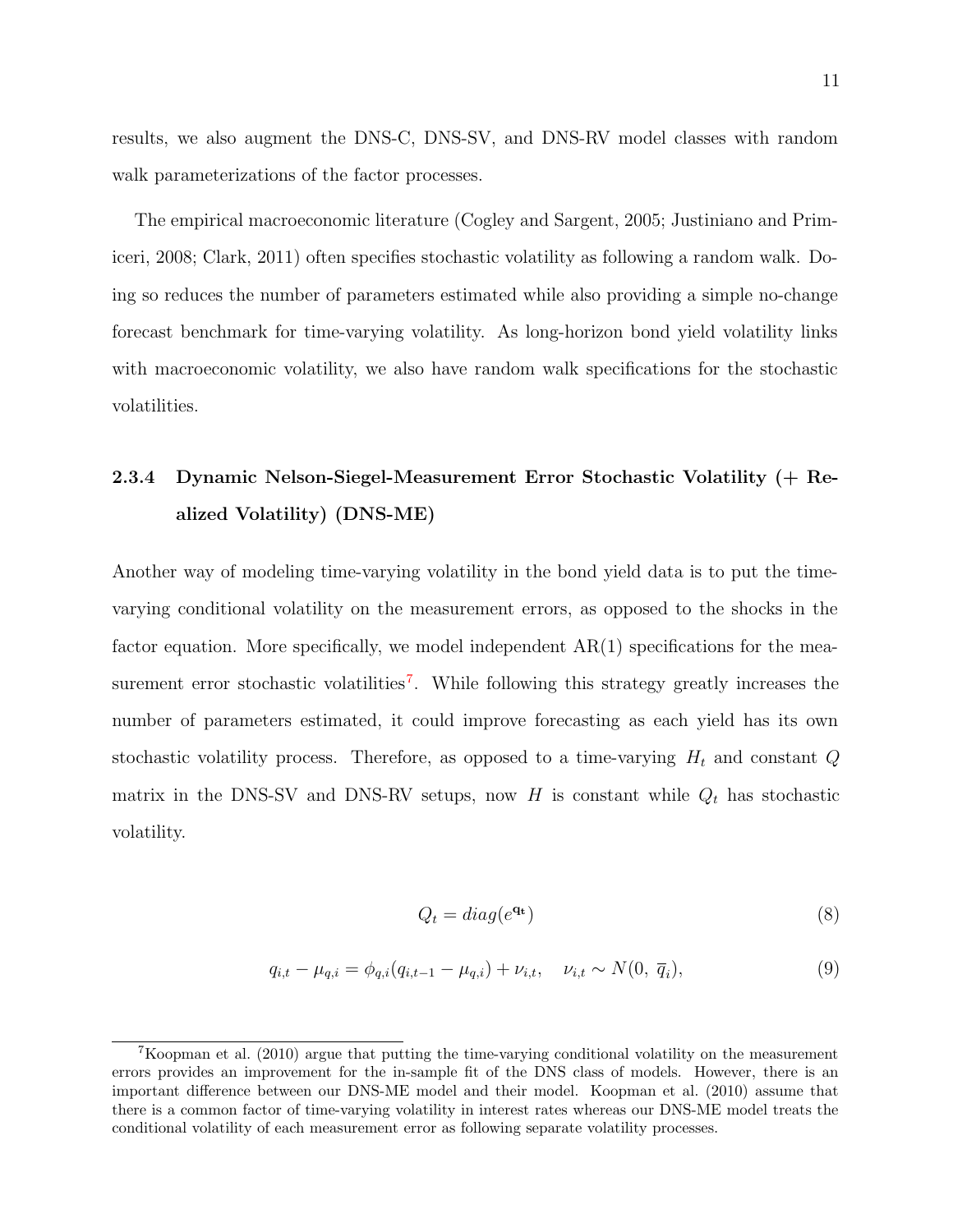<span id="page-11-0"></span>for  $i = 1, ..., N$  where N is the number of bond yields in the observation equation.  $q_t$  is a vector that collects all stochastic volatilities in the measurement errors.  $Q_t$  remains a diagonal matrix, as equation [8](#page-10-0) shows. We again model the logarithm of the variances as independent first order autoregressive processes.

We also consider incorporating realized volatility information into this model. Doing so leads to the following relationship

$$
RV_t \approx Var_{t-1}(y_t) = diag(\Lambda_f H \Lambda'_f + Q_t).
$$
\n(10)

As before, we do a first order Taylor approximation of the logarithm of this equation around the  $17 \times 1$  vector  $\mu_{q}$ . We also add in measurement error for estimation. However, in contrast to the DNS-RV model, we link each element of  $log(RV_t)$  to its corresponding element in  $q_t$ .

### 2.4 Discussion

Note that our DNS-SV and DNS-RV model specifications have three factors governing timevarying conditional volatility that are independent of the yield curve factors. Hence, the total number of latent factors explaining the joint distribution of bond yields is larger than that of standard no-arbitrage affine term structure models considered in the literature ([Duffie and](#page-35-0) [Kan](#page-35-0), [1996\)](#page-35-0). In addition, our volatility factors are unspanned volatility in the sense that the cross-sectional properties of bond yields (i.e., the yield curve) is determined by  $f_t$  in equation [6.](#page-8-0) As we are not imposing no-arbitrage restrictions, the volatility factors  $(h_t)$  do not face the dual role of fitting the cross-section and the conditional volatility dynamics of bond yields, as pointed out by [Collin-Dufresne et al.](#page-35-0) ([2009\)](#page-35-0). Relative to the standard no-arbitrage affine term structure model, the DNS-SV and DNS-RV models provide a more flexible way to achieve our main goal of forecasting the joint distribution of bond yields. They do so by using three factors  $(f_t)$  to fit yield conditional mean dynamics and three other factors  $(h_t)$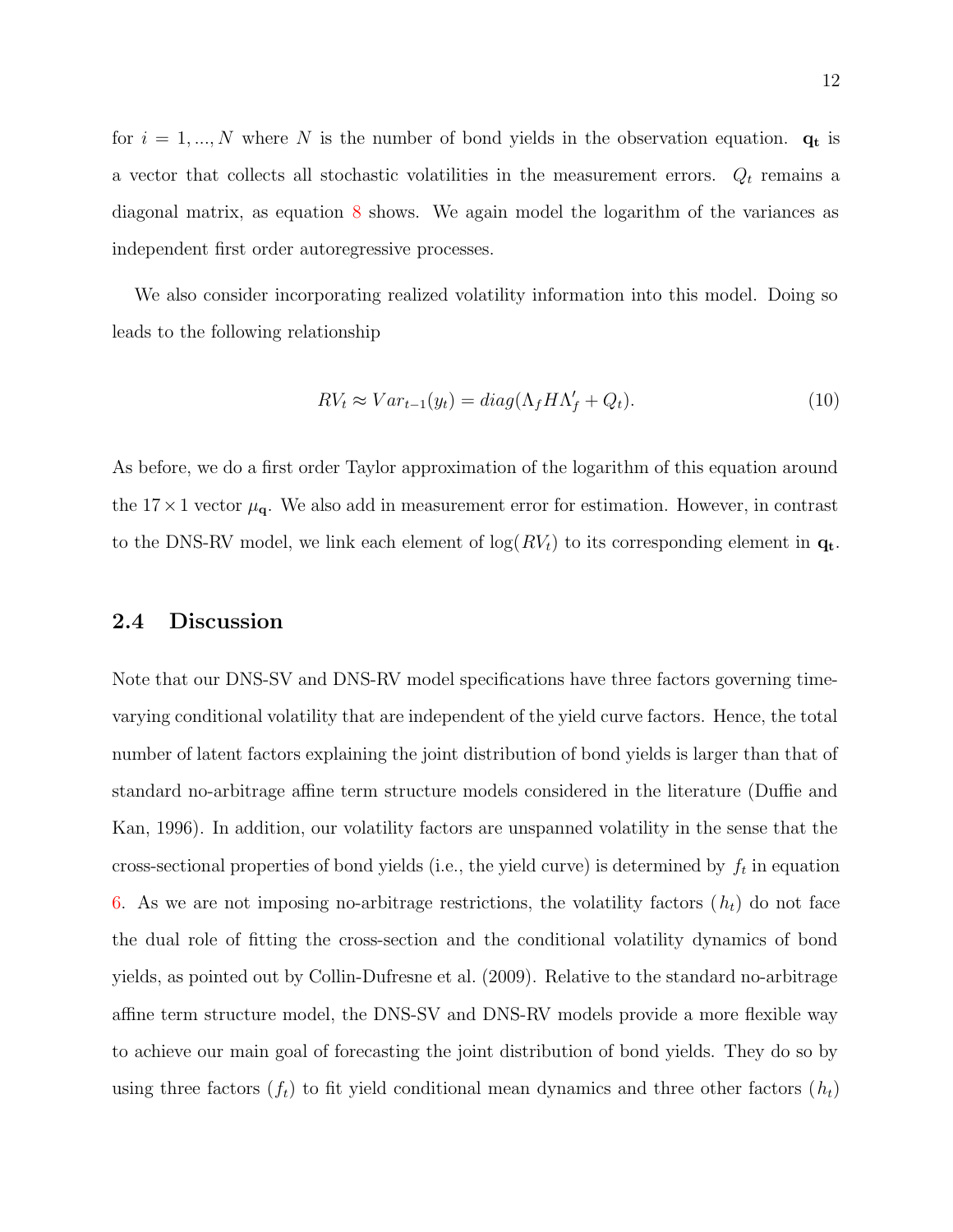to fit yield volatility dynamics<sup>8</sup>.

One more point worthy of discussion is our choice of independent  $AR(1)$  dynamics for the level, slope, and curvature factors in the Dynamic Nelson Siegel model, as opposed to the more flexible  $VAR(1)$  specification. We believe that such a benchmark is a particularly important model in the bond yield forecasting literature, which is why we have chosen to build the stochastic volatility off of that model.

The original [Diebold and Li](#page-35-0) ([2006\)](#page-35-0) paper considered the question of  $AR(1)$  versus  $VAR(1)$ dynamics for the factors, opting for the more parsimonious  $AR(1)$ . The justification relied on the empirical finding that for forecasting purposes, a more parsimonious model often outperforms a more richly specified model. Other papers, including [Pooter](#page-36-0) ([2007\)](#page-36-0), [Christensen](#page-34-0) [et al.](#page-34-0) [\(2011\)](#page-34-0), [Exterkate et al.](#page-35-0) ([2013\)](#page-35-0), have subsequently reconfirmed this finding when forecasting with the Dynamic Nelson Siegel class of models. Of particular note is the work of [Christensen et al.](#page-34-0) ([2011\)](#page-34-0). In this paper, the authors compare  $AR(1)$  to  $VAR(1)$  dynamics for both the Dynamic Nelson Siegel model and its no-arbitrage counterpart. While the results in-sample suggest the dominance of the  $VAR(1)$  specifications, upon moving to outof-sample evaluation, the  $AR(1)$  models outperforms their more richly specified competitors for most maturities and forecast horizons. This holds true for both the standard model and the no-arbitrage version, leading the authors to focus on the  $AR(1)$  versions of the model as benchmarks.

Such results have led to many subsequent papers in the literature to adopt the  $AR(1)$ assumption, including [Diebold et al.](#page-35-0) ([2008\)](#page-35-0), [van Dijk et al.](#page-37-0) ([2014\)](#page-37-0), and [Kang](#page-36-0) ([2015\)](#page-36-0), as well as [Diebold and Rudebusch](#page-35-0) ([2012\)](#page-35-0) to recommend using the  $AR(1)$  model. In the stochastic volatility context, several previous papers have also chosen to embrace the  $AR(1)$  model, including [Hautsch and Ou](#page-36-0) ([2012\)](#page-36-0) and [Christensen et al.](#page-34-0) ([2014\)](#page-34-0). The [Hautsch and Ou](#page-36-0) ([2012\)](#page-36-0) paper is especially relevant for our purposes, as it includes stochastic volatility in the

<sup>8</sup>It seems that at least more than one volatility factor is essential to explain the bond yield distribution in the affine term structure model framework (See for example, [Creal and Wu,](#page-35-0) [2014;](#page-35-0) [Cieslak and Povala,](#page-34-0) [2015\)](#page-34-0).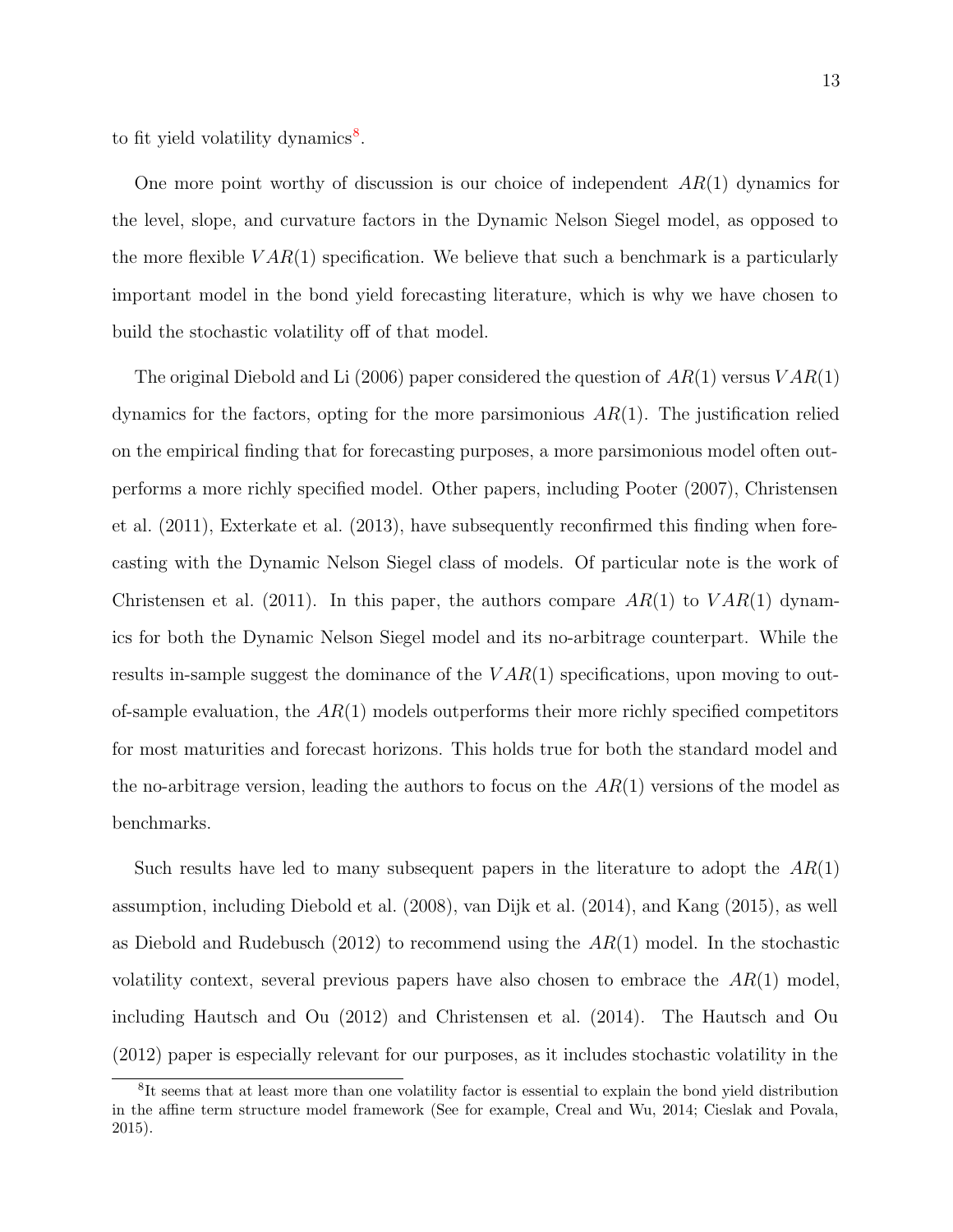Dynamic Nelson Siegel model without imposing arbitrage. The authors compare the  $AR(1)$ and  $VAR(1)$  specifications, but choose to use the  $AR(1)$  model as they find that many of the off-diagonal terms in the  $VAR(1)$  specification are not significant.

While we consider the  $AR(1)$  specification for the factor dynamics due both to its good forecasting performance and popularity in the literature, we must make one caveat. The forecasting results discussed above that have led the bond yield forecasting literature to adopt the more parsimonious model come from point forecast evaluations. For density forecasts, the question of  $AR(1)$  versus  $VAR(1)$  factor dynamics in a model with stochastic volatility is still an interesting open question. Although the paper does not directly consider this issue, the in-sample results of [Hautsch and Ou](#page-36-0) ([2012\)](#page-36-0) suggest that perhaps the more parsimonious  $AR(1)$  model with stochastic volatility will continue to do well. We focus on the more parsimonious case given the guidance of the previous literature. One important point to note, however, as shown in footnote [2](#page-6-0) and discussed in more detail in a later section of the paper, is that in theory our DNS-RV model is fully consistent with V AR factor dynamics.

## 3 Data

We use a panel of unsmoothed [Fama and Bliss](#page-35-0) ([1987\)](#page-35-0) U.S. government bond yields at the monthly frequency with maturities of 3, 6, 9, 12, 15, 18, 21 months and 2, 2.5, 3, 4, 5, 6, 7, 8, 9, 10 years from January 1981 to December 2009. This dataset is provided by [Jungbacker et al.](#page-36-0)  $(2013)^9$  $(2013)^9$  $(2013)^9$ . To construct the monthly realized volatility series, we use daily U.S. government bond yield data with the same maturities from January 2, 1981 to December 30, 2009 taken from the Federal Reserve Board of Governors with the methodology of Gürkaynak et al.  $(2007)$  $(2007)$  <sup>10</sup> <sup>11</sup>.

<sup>9</sup><http://qed.econ.queensu.ca/jae/datasets/jungbacker001/>

 $10$ [http://www.federalreserve.gov/econresdata/researchdata/feds200628\\_1.html](http://www.federalreserve.gov/econresdata/researchdata/feds200628_1.html)

<sup>&</sup>lt;sup>11</sup> Because most papers in the literature estimate the DNS model with unsmoothed Fama and Bliss data, we generate and evaluate predictions for the unsmoothed Fama and Bliss data. Unfortunately, this data is only available at the monthly frequency. Even though the two datasets use different methodologies, monthly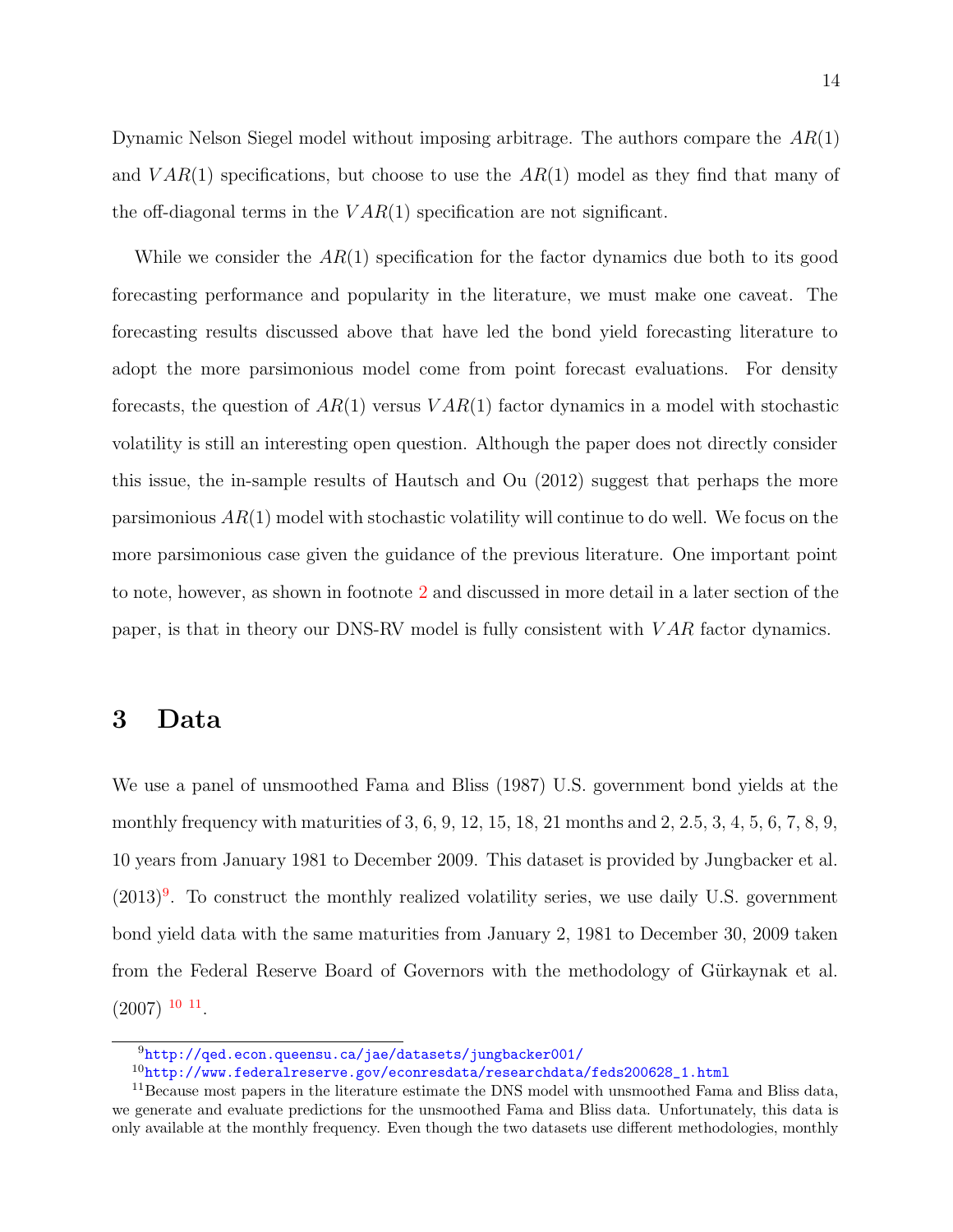We construct the realized variance of each month's yields using daily bond yield data. The formula for realized variance at time t is

$$
RV_t = \sum_{d=1}^{D} \left( \Delta y_{t + \frac{d}{D}} \right)^2.
$$

where  $D$  is the number of daily data in one time period  $t$ . This formula converges in probability to the true conditional variance as the sampling frequency goes to infinity under assumptions laid out in [Andersen et al.](#page-34-0) ([2003\)](#page-34-0). Usually, there are around 21 days in each month, with less depending upon the number of holidays in a month that fall on normal trading days.

We use daily data to construct our realized volatilities for a few reasons. First, we want to use realized volatility information starting in 1981 to use a sample period similar to other bond yield forecasting studies. The availability of higher-frequency intraday data begins much later. For instance, [Cieslak and Povala](#page-34-0) ([2015\)](#page-34-0) start their estimation in 1992 for specifically this reason. Second, the month-to-month volatility movements we want the volatility proxy to capture do not necessitate using ultra-high frequency data. Finally, while results may improve with higher frequency data, we show that positive effects are present even with lower frequency realized volatility.

Figure [1](#page-15-0) plots the time series of monthly U.S. government bond yields and logarithm of realized volatilities. All yields exhibit a general downward trend from the start of the sample. For around the first 25 months, the realized volatility seems quite high and exhibits large time variation. After around 1983, yield volatility dies down and largely exhibits only temporary spikes in volatility. For a period of 2 years starting in 2008, the realized volatility picks up across all yields. We attribute this to the financial crises. Another interesting feature of log realized volatility is that it shows large autocorrelation. Its first-order autocorrelation coefficients range from 0.59 to 0.69 and the 12th-order autocorrelation coefficients range from

yield data based on the daily bond yield from Gürkaynak et al. ([2007\)](#page-35-0) is very close to the one based on the unsmoothed Fama and Bliss method.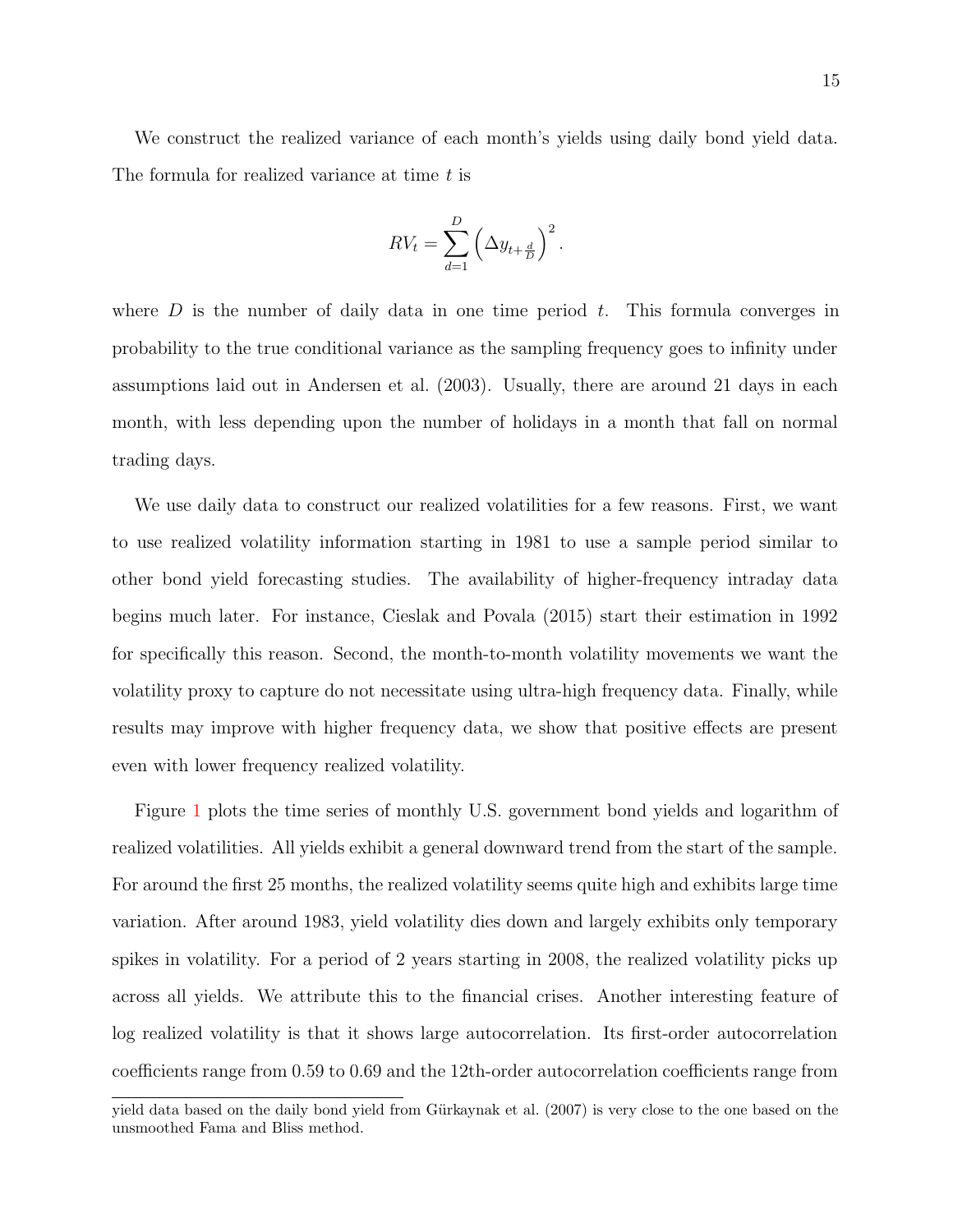<span id="page-15-0"></span>

### Figure 1 U.S. Treasury Yields



Notes: We present monthly U.S. Treasury yields with maturities of 3, 6, 9, 12, 15, 18, 21 months and 2, 2.5, 3, 4, 5, 6, 7, 8, 9, 10 years over the period January 1981 – November 2009. Monthly yields are constructed using the unsmoothed Fama-Bliss method. Monthly yield realized volatilities are constructed based on daily yields using Wright's dataset. Blue shaded bars represent NBER recession dates.

 $0.20$  to  $0.31<sup>12</sup>$ . This means that realized volatility data could help even for the long-horizon forecasts that we consider in this paper.

Both the yields and realized volatilities do seem to exhibit a factor structure, meaning that each set of series co-move over time. In fact, a principal components analysis shows that the first three factors for yields explain 99.95% of the variation in the U.S. yield curve. The first three factors for realized volatilities explain 98.53% of the variation (Table [2](#page-16-0)). Although

 $12$ We provide tables in the supporting material for the descriptive statistics of monthly realized volatility of bond yields.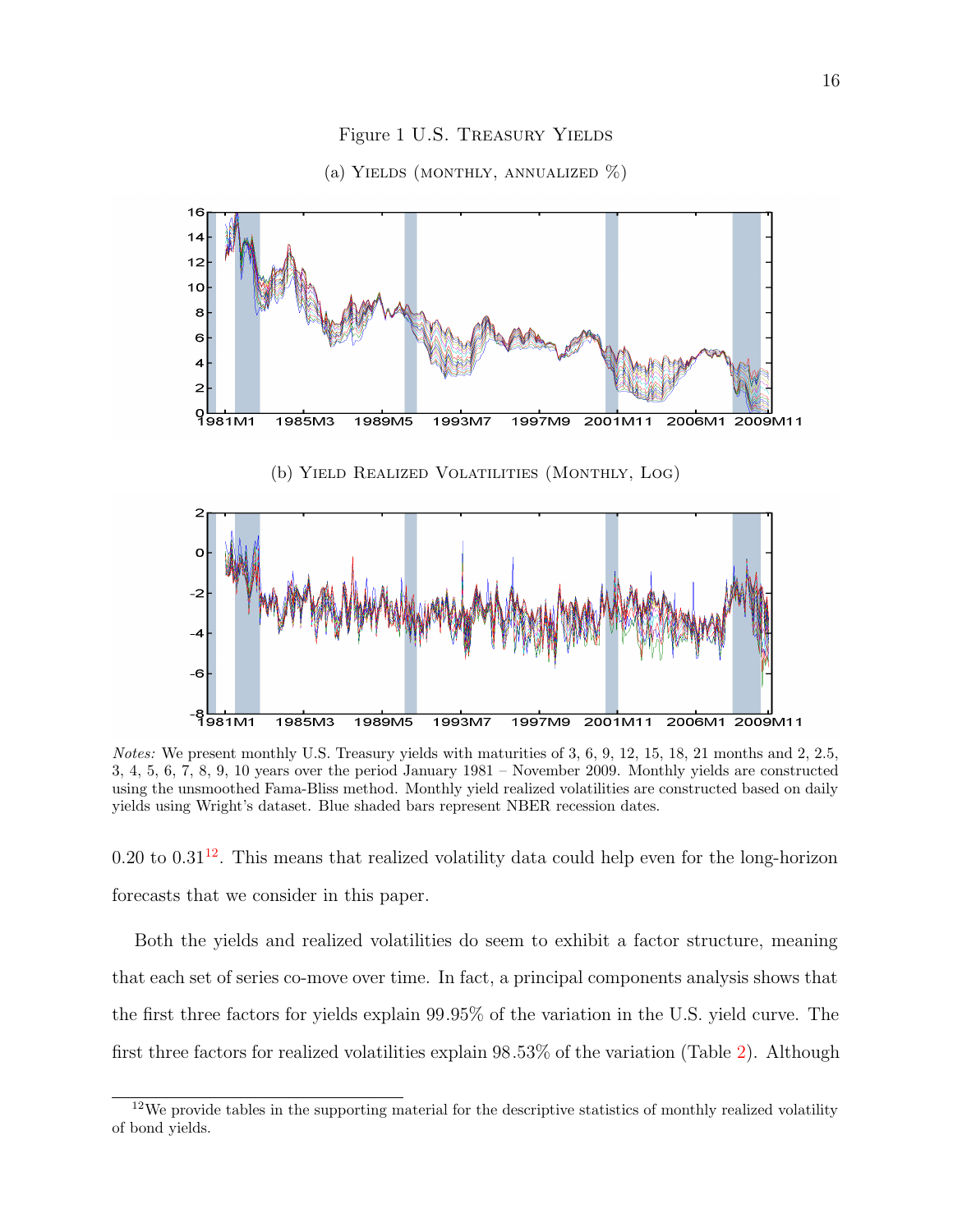Yield log(RV) pc 1 98.16 84.30 pc 2 99.84 94.62 pc 3 99.95 98.53 pc 4 99.98 99.46 pc 5 99.98 99.85

<span id="page-16-0"></span>Table 2 Variance explained by the first five principal components (cumula-TIVE,  $\%$ )

Notes: Numbers in the table are the cumulative percentage of total variance explained by the first five principal components for U.S. Yield data and log(RV). log(RV) is the logarithm of the monthly realized volatility constructed based on the daily U.S. yield data.

the fact that U.S. bond yields can be explained by the first few principal components is well documented, it is interesting that the same feature carries over to the realized volatility of U.S. bond yields.

# 4 Estimation/Evaluation Methodology

### 4.1 Estimation

We perform a Gibbs sampling Markov Chain Monte Carlo algorithm for 15, 000 draws. We keep every 5th draw and burn in for the first 5, 000 draws. Due to our linearization approximation in introducing realized volatility, all specifications that we consider can be sampled by using the method developed in [Kim et al.](#page-36-0) ([1998\)](#page-36-0) for the stochastic volatility state space model. Details of the state space representation and the estimation procedure can be found in the appendix. Details on the prior can be found in the appendix as well, although we comment that our choice of prior is loose and is not expected to impact the estimation results radically.

We highlight the difference in estimation procedure due to the additional measurement equation for the realized volatility. Roughly speaking, there are two sources of information for the latent volatility factor  $h_t$ . The first source is from the latent factor  $f_t$ . To see this,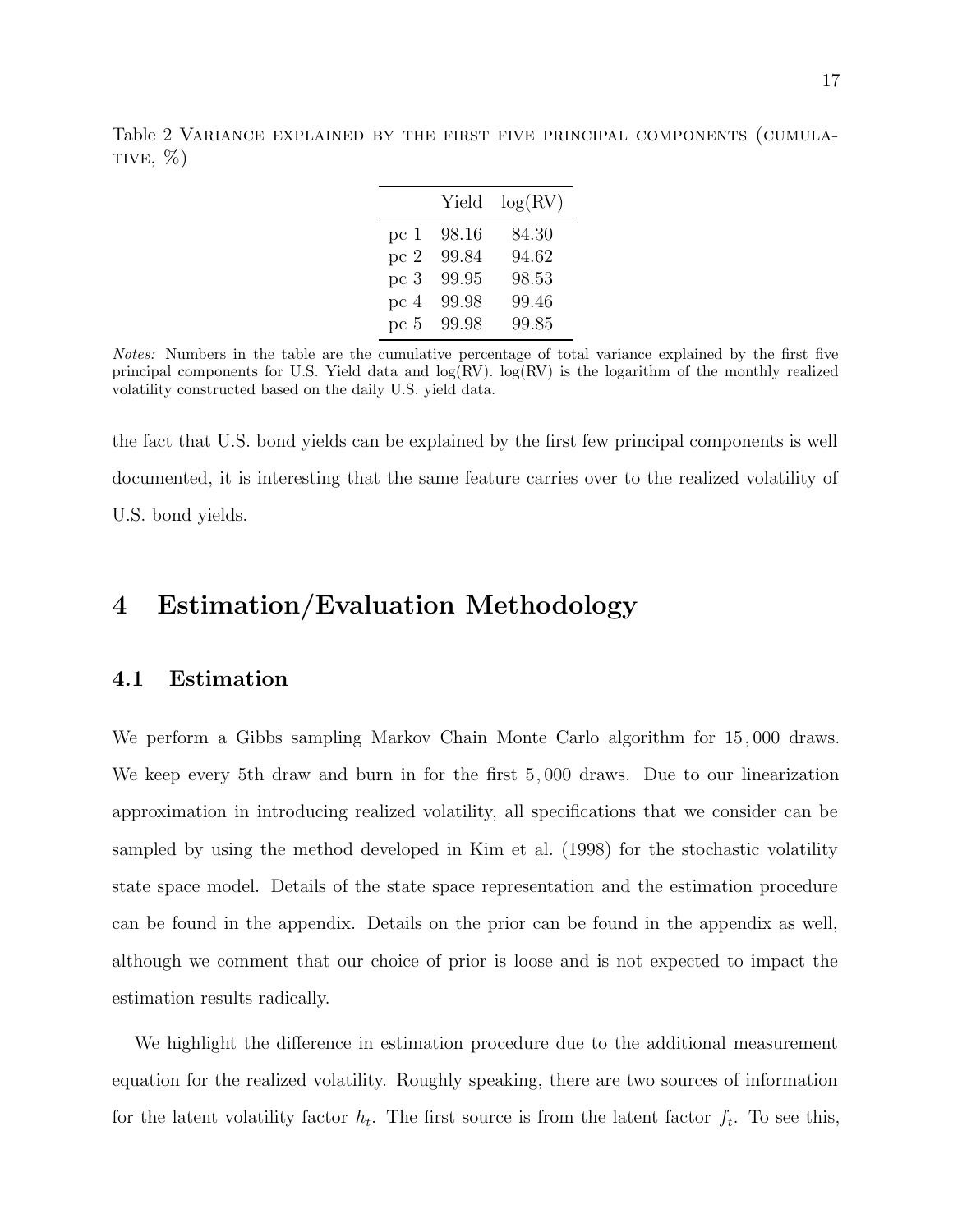one can transform the transition equation for  $f_t$  as follows

$$
\log ((f_{i,t} - \mu_{i,f}(1 - \phi_{i,f}) - \phi_{i,f}f_{i,t})^2) = h_{i,t} + \log(x_{i,t}^2), \quad x_{i,t} \sim N(0,1)
$$
 (11)

for  $i = l, s, c$ . This is common to both DNS-SV and DNS-RV. The second source is from equation [6,](#page-8-0) which relates  $log(RV_t)$  with  $h_t$  and is unique to DNS-RV. For the estimation of the DNS-RV model, we augment the realized volatility measurement equation to the [Kim et al.](#page-36-0) ([1998\)](#page-36-0)'s state space model representation defined by equation [3](#page-6-0) and equation 11. Then, conditional on the other parameters and data, extraction of  $h_t$  amounts to running a simulation smoother in conjunction with the Kalman filter with and without equation [6.](#page-8-0)

### 4.2 Forecast evaluation

We consider model performance along both the point and density forecasting dimensions. The appendix contains further details on the Bayesian simulation algorithm we use to generate the forecasts. We begin forecasting on February 1994 and reestimate the model in an expanding window and forecast moving forward two months at a time. For every forecast run at a given time  $t$ , we forecast for all yields in our dataset and for horizons ranging from 1 month to 12 months ahead. This leads to a total of 94 repetitions.

#### Point forecast

To evaluate the point prediction, we use the Root Mean Square Forecast Error (RMSE) statistic,

$$
RMSE_{\tau,ho}^{M} = \sqrt{\frac{1}{F} \sum (\hat{y}_{t+ho}^{M}(\tau) - y(\tau)_{t+ho})^{2}}.
$$
\n(12)

Call the yield  $\tau$  forecast at horizon *ho* made by model M as  $\hat{y}_{t+ho}^{M}(\tau)$  and  $y(\tau)_{t+ho}$  the realized value of the yield at time  $t + ho$ . F is the number of forecasts made. Then, equation 12 provides the formula for the RMSE. To gauge whether there are significant differences in the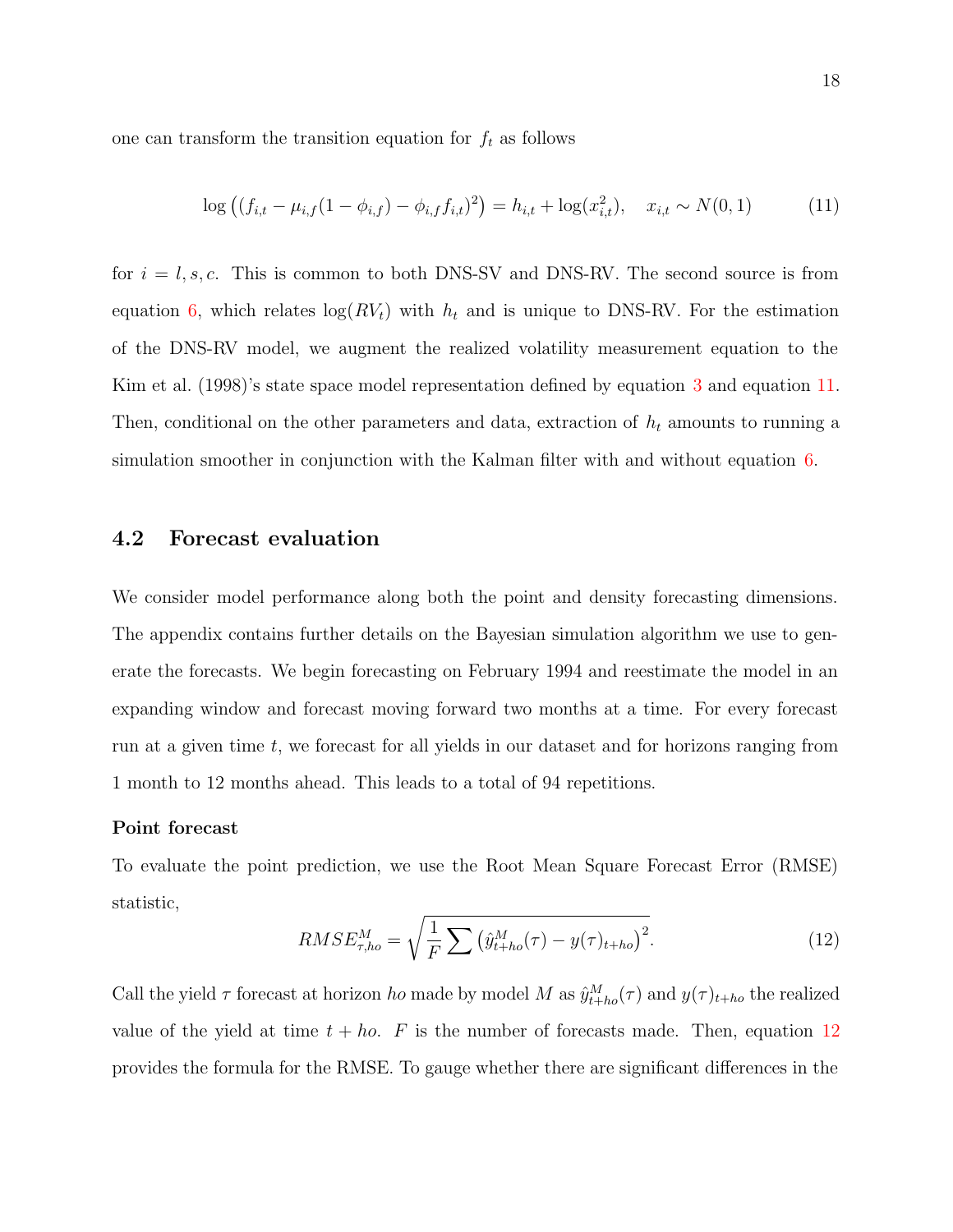RMSE, we use the [Diebold and Mariano](#page-35-0) ([1995\)](#page-35-0) t-test of equal predictive accuracy<sup>13</sup>.

#### Density forecast

The log predictive score ([Geweke and Amisano,](#page-35-0) [2010\)](#page-35-0) gives an indication of how well a model performs in density forecasting,

$$
LPS_{\tau,ho}^M = \frac{1}{F} \sum \log p(y_{t+ho}(\tau)|y^t, M). \tag{13}
$$

where  $p(y_{t+ho}(\tau)|y^t, M)$  denotes the *ho*-step ahead predictive distribution of yield  $\tau$  generated by model M given time t information. Following [Carriero et al.](#page-34-0)  $(2013)$  $(2013)$ , we estimate the log predictive density by a kernel density estimator using MCMC draws for parameters and latent states and compute the  $p$ -value for the [Amisano and Giacomini](#page-34-0) ([2007\)](#page-34-0) t-test of equal means to gauge whether there exist significant differences in the log predictive score  $^{14}$ .

## 5 Results

We first present in-sample results of the model, focusing on time-varying volatility. Then, we move to point and density forecasting results.

### 5.1 In-sample

We first present the full sample estimation from January 1981 - November 2009. We focus on how adding realized volatility information alters the model estimates. Adding in secondmoment information does not significantly change conditional mean dynamics, so we relegate

<sup>&</sup>lt;sup>13</sup>When models are nested (as is sometimes the case in our paper (e.g. DNS-C versus DNS-SV)), [Diebold](#page-35-0) [and Mariano](#page-35-0) ([1995\)](#page-35-0)'s testing procedure with Gaussian critical value turns out to be conservative. However, it still provides a rough idea about the size of difference in RMSEs across models. Discussion and application of the Diebold-Mariano test in a nested model comparison environment can be found in [Carriero et al.](#page-34-0) ([2015\)](#page-34-0) and [Clark and Ravazzolo](#page-34-0) ([2015\)](#page-34-0).

<sup>&</sup>lt;sup>14</sup>Strictly speaking, p-values from this test are valid when the forecasting exercise is done with rolling window estimation/prediction as opposed to recursive estimation/prediction. However, we think that it still provides a rough idea about the size of difference in LPSs across models (For example, [Carriero et al.,](#page-34-0) [2015,](#page-34-0) follow the same strategy.).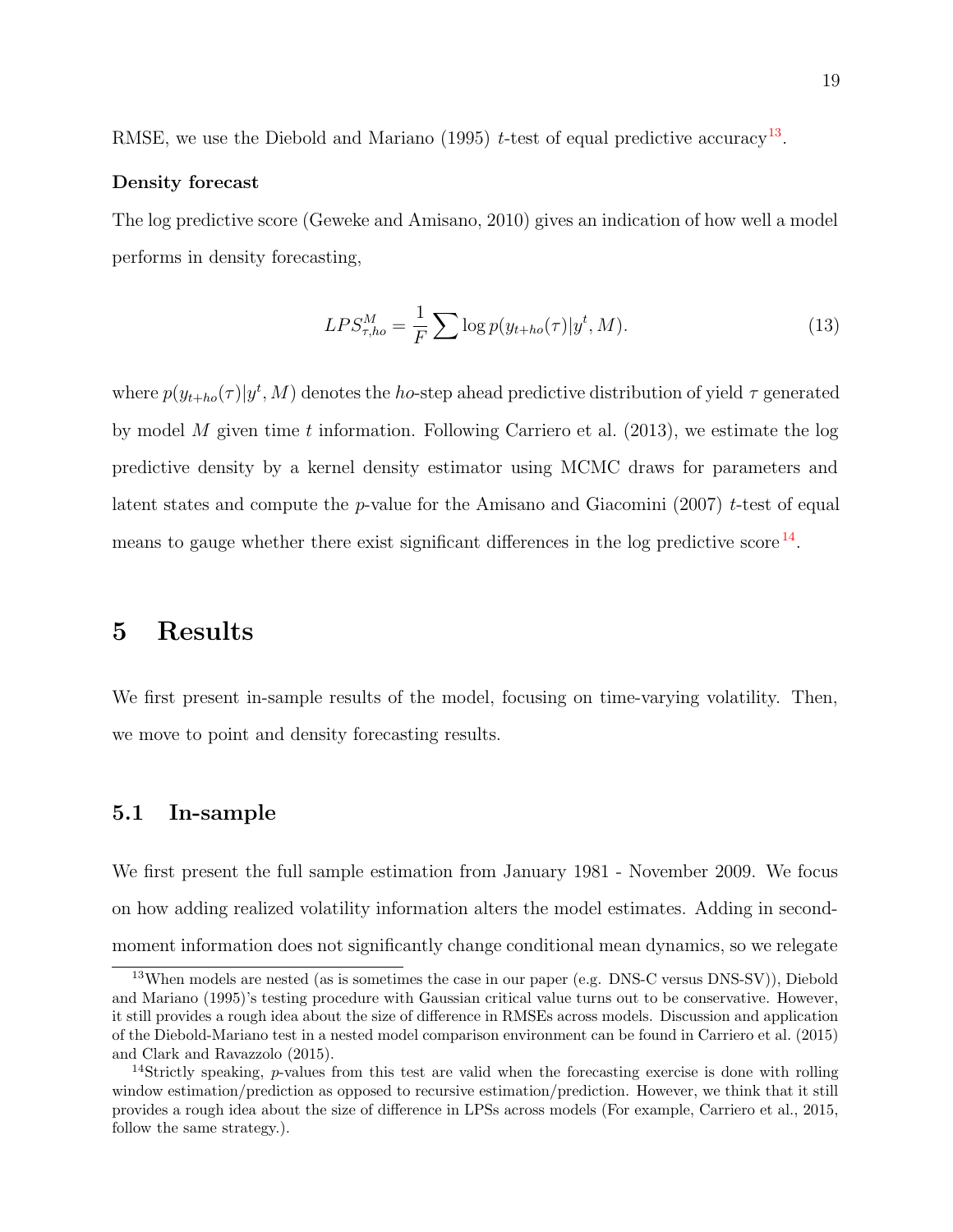|                |         | DNS-SV  |         | DNS-RV  |         |         |  |
|----------------|---------|---------|---------|---------|---------|---------|--|
|                | $5\%$   | 50%     | 95%     | $5\%$   | 50%     | 95%     |  |
| $\mu_{l,h}$    | $-4.40$ | $-2.56$ | $-1.48$ | $-4.19$ | $-3.92$ | $-2.21$ |  |
| $\mu_{s,h}$    | -3.41   | $-2.30$ | $-1.67$ | $-3.22$ | $-2.85$ | $-1.94$ |  |
| $\mu_{c,h}$    | $-1.48$ | $-0.96$ | $-0.47$ | $-2.18$ | $-1.88$ | $-1.39$ |  |
| $\phi_{l,h}$   | 0.93    | 0.98    | 0.999   | 0.58    | 0.66    | 0.73    |  |
| $\phi_{s,h}$   | 0.92    | 0.97    | 0.995   | 0.57    | 0.64    | 0.72    |  |
| $\phi_{c,h}$   | 0.81    | 0.92    | 0.98    | 0.39    | 0.49    | 0.60    |  |
| $\sigma_{l,h}$ | 0.01    | 0.03    | 0.08    | 0.41    | 0.75    | 0.92    |  |
| $\sigma_{s,h}$ | 0.01    | 0.04    | 0.10    | 1.27    | 1.72    | 2.64    |  |
| $\sigma_{c,h}$ | 0.02    | 0.09    | 0.27    | 1.30    | 1.78    | 4.30    |  |

Table 3 POSTERIOR ESTIMATES OF PARAMETERS ON  $h_t$  EQUATION

Notes: Posterior moments are based on estimation sample from January 1981 to November 2009.

our discussion of the extracted factors to the appendix<sup>15</sup>. Our extracted factors are similar to those found in [Diebold and Li](#page-35-0) ([2006\)](#page-35-0).

The stochastic volatility dynamics deserve some more precise discussion. Figure [2](#page-20-0) shows the volatility estimates from the DNS-C, DNS-SV, and DNS-RV models. The fluctuations of the extracted stochastic volatilities in both the DNS-SV and DNS-RV models show that there exists conditional time-varying volatility in the data. Relative to the DNS-SV specification, adding in realized volatility data makes the extracted stochastic volatility much less persistent and more variable. This leads to a lower autoregressive parameter and higher innovation standard deviation estimates for all of the stochastic volatility processes (Table 3). The DNS-RV model also delivers lower stochastic volatility mean estimates. These differences lead to differences in forecasting. For example, the lower autoregressive parameter in the DNS-RV model means that it predicts faster mean reversion of the stochastic volatilities relative to the DNS-SV model and the lower long-run mean estimate implies that the DNS-RV model produces a tighter density prediction in the long run. The smoothed stochastic volatilities from the DNS-SV model, however, generally captures the low-frequency volatility movements from the DNS-RV model.

<sup>15</sup>All other in-sample estimation results are in the appendix.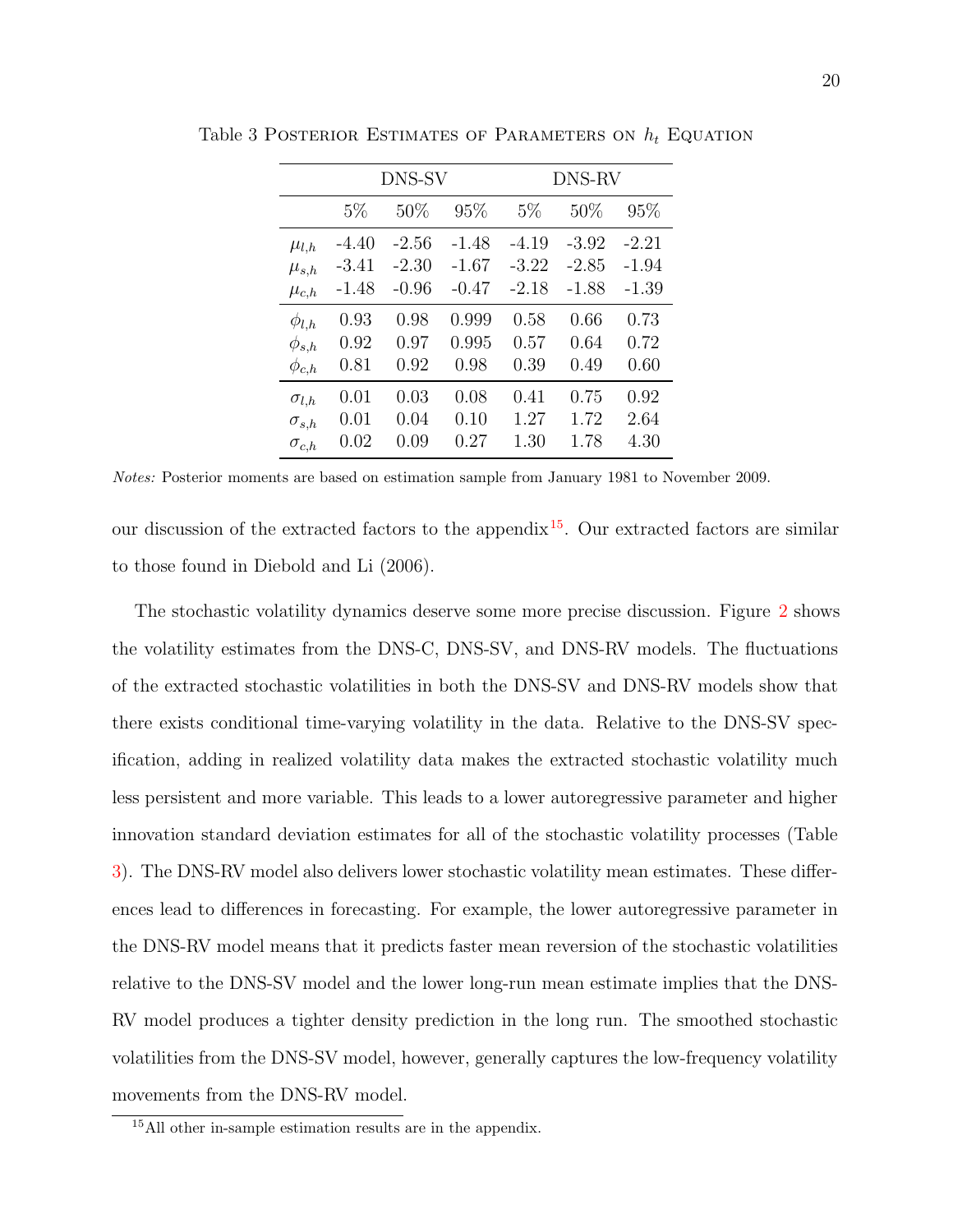<span id="page-20-0"></span>

Figure 2 STOCHASTIC VOLATILITY FOR BOND YIELD FACTORS

Notes: Posterior median of log stochastic volatility  $(h_t)$  for bond yield factors from DNS-RV (left column) and DNS-SV (right column). Red dotted line is volatility level estimated from DNS-C. Blue band is 80% credible interval. Estimation sample is from January 1981 to November 2009.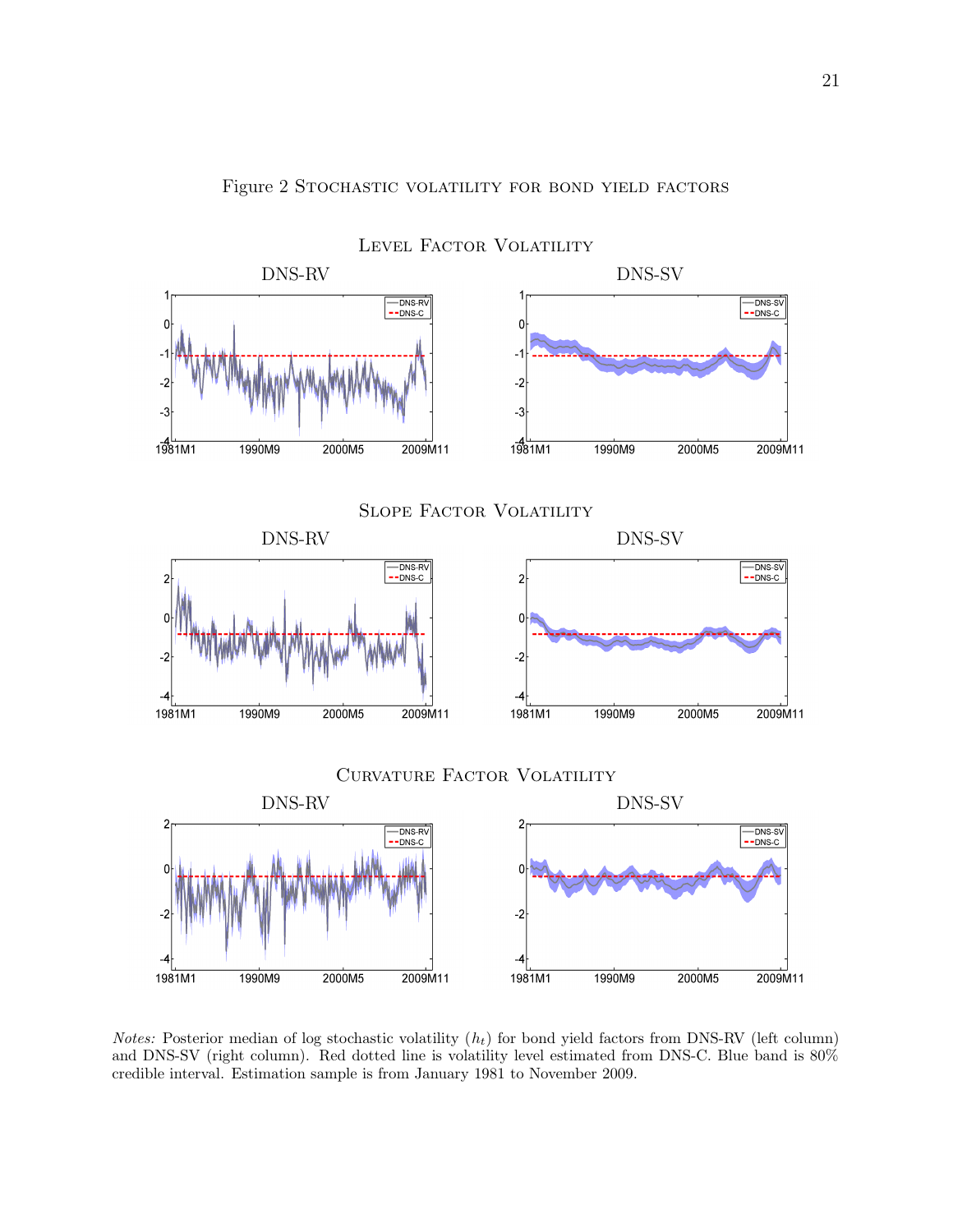<span id="page-21-0"></span>

| Maturity                 |       | RW-C RW-SV | RW-RV    | DNS-C     | DNS-SV    | DNS-RV    | RW-SV-RW | DNS-SV-RW | DNS-ME-SV | DNS-ME-RV |
|--------------------------|-------|------------|----------|-----------|-----------|-----------|----------|-----------|-----------|-----------|
| 1-step-ahead prediction  |       |            |          |           |           |           |          |           |           |           |
| 3                        | 0.267 | 0.992      | 1.011    | 1.004     | $1.034**$ | 1.007     | 0.991    | $1.038**$ | 1.071     | $0.953**$ |
| 12                       | 0.229 | 1.005      | 1.002    | $1.076**$ | $1.055**$ | 1.003     | 1.002    | $1.060**$ | $1.070**$ | $1.072**$ |
| 36                       | 0.274 | 1.001      | 0.996    | 1.015     | 1.020     | 0.990     | 1.001    | 1.025     | 1.010     | 1.012     |
| 60                       | 0.274 | 1.000      | 0.995    | 1.003     | 1.010     | 0.987     | 1.000    | 1.013     | 1.002     | 1.004     |
| 120                      | 0.277 | 1.001      | 0.996    | 0.988     | 0.989     | 0.999     | 1.000    | 0.988     | 0.986     | 0.997     |
| 3-step-ahead prediction  |       |            |          |           |           |           |          |           |           |           |
| 3                        | 0.506 | 1.002      | 1.011    | 1.036     | $1.066**$ | 1.018     | 1.002    | $1.069**$ | 1.055     | 1.024     |
| 12                       | 0.537 | 1.002      | 0.999    | 1.072     | $1.073**$ | 0.999     | 1.002    | $1.077**$ | 1.064     | 1.063     |
| 36                       | 0.580 | 1.000      | 0.998    | 1.022     | 1.036     | 0.990     | 0.999    | 1.040     | 1.018     | 1.018     |
| 60                       | 0.551 | 1.000      | 0.998    | 1.004     | 1.017     | 0.986     | 0.999    | 1.021     | 1.005     | 1.004     |
| 120                      | 0.489 | 1.000      | 0.998    | 0.982     | 0.987     | 0.995     | 1.000    | 0.988     | 0.987     | 0.987     |
| 6-step-ahead prediction  |       |            |          |           |           |           |          |           |           |           |
| 3                        | 0.932 | 1.000      | 1.002    | 1.003     | 1.047     | 1.007     | 0.999    | 1.048     | 1.010     | 1.000     |
| 12                       | 0.915 | 1.001      | 1.001    | 1.040     | 1.065     | 0.999     | 1.000    | 1.068     | 1.036     | 1.034     |
| 36                       | 0.881 | 1.001      | 1.001    | 1.017     | 1.041     | 0.987     | 1.000    | 1.046     | 1.011     | 1.011     |
| 60                       | 0.819 | 1.000      | 0.998    | 0.998     | 1.016     | 0.978     | 1.000    | 1.020     | 0.997     | 0.997     |
| 120                      | 0.665 | 0.999      | $0.992*$ | 0.977     | 0.982     | 0.980     | 0.998    | 0.986     | 0.981     | 0.980     |
| 12-step-ahead prediction |       |            |          |           |           |           |          |           |           |           |
| 3                        | 1.592 | $1.002*$   | 0.999    | $0.936**$ | 1.013     | 0.991     | 1.000    | 1.015     | $0.943**$ | $0.940*$  |
| 12                       | 1.476 | 1.001      | 0.999    | 0.975     | 1.034     | 0.991     | 1.000    | 1.036     | 0.976     | 0.975     |
| 36                       | 1.242 | 1.001      | 1.001    | 0.997     | 1.043     | $0.979**$ | 1.001    | 1.046     | 0.993     | 0.993     |
| 60                       | 1.069 | 1.002      | 1.000    | 0.997     | 1.031     | $0.967*$  | 1.001    | 1.033     | 0.994     | 0.994     |
| 120                      | 0.833 | 1.002      | 0.998    | 0.976     | 0.994     | 0.966     | 1.001    | 0.994     | 0.980     | 0.976     |

Table 4 RMSE comparison

Notes: The first column shows the RMSE based on the RW-C. Other columns show the relative RMSE compared to the first column. The RMSE from the best model for each variable and forecast horizon is in bold letter. Units are in percentage points. Divergences in accuracy that are statistically different from zero are given by  $*(10\%),$   $**$  (5%),  $***$  (1%). We construct the p-values based on the [Diebold and Mariano](#page-35-0) ([1995\)](#page-35-0) t-statistics with a variance estimator robust to serial correlation using a rectangular kernel of  $h-1$ lags and the small-sample correction proposed by [Harvey et al.](#page-36-0) ([1997\)](#page-36-0).

We argue that this difference in the stochastic volatilities matters for density forecasting. The high-frequency data used to construct the realized volatilities brings information that the low-frequency monthly yield data misses. By having more accurate estimates of the current level of time-varying volatility and volatility process parameters, the DNS-RV model both starts off forecasting at a more accurate point and better captures the dynamics of the data moving forward. We provide a careful decomposition of these two effects when analyzing our density prediction results in Section [5.4.](#page-26-0)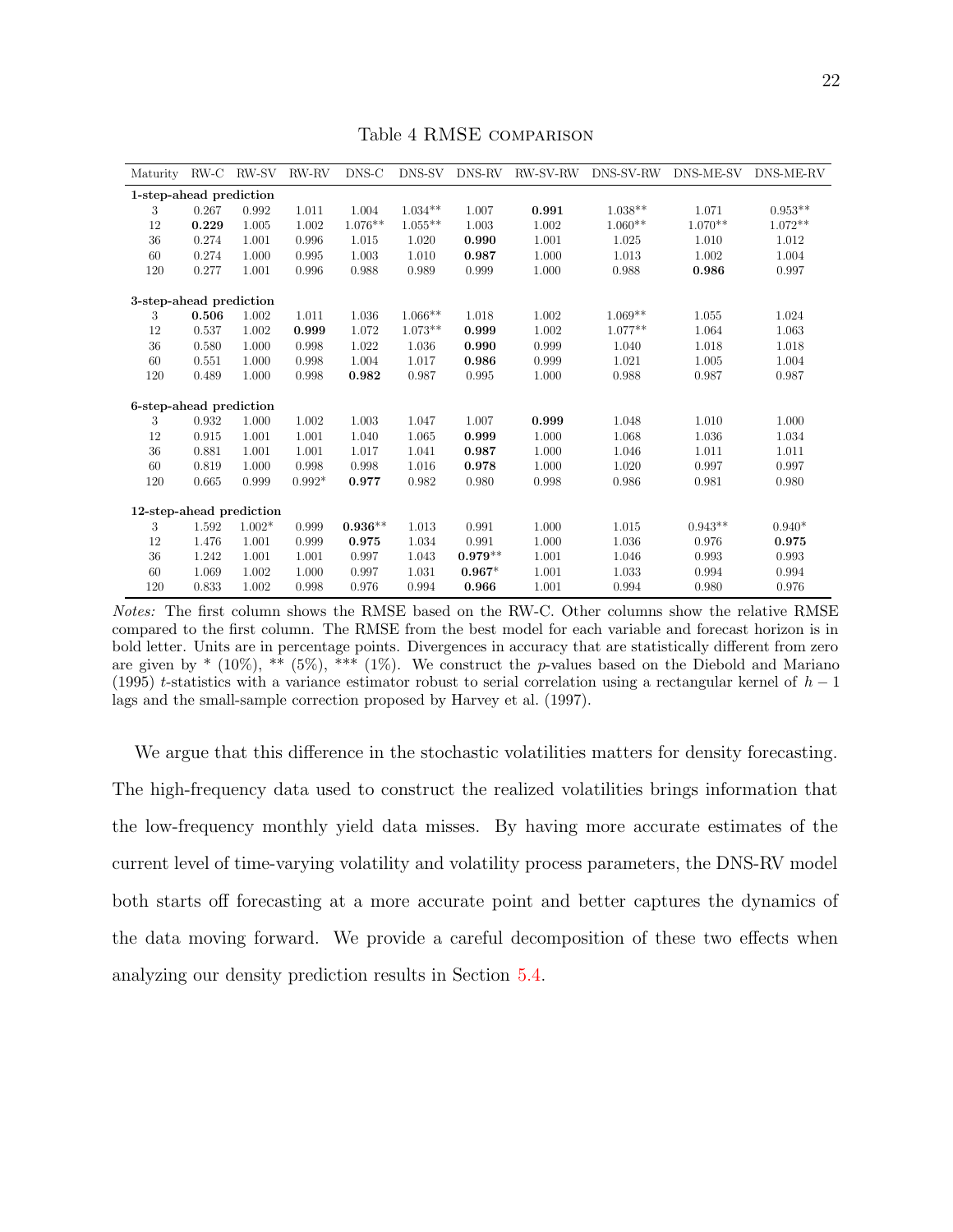### <span id="page-22-0"></span>5.2 Point prediction

Table [4](#page-21-0) shows the RMSE of selected maturities for 1, 3, 6, and 12-step ahead predictions. The second column has the calculated RMSE values for the RW-C model. All other values reported are ratios relative to the RW-C RMSE. Values below 1 indicate superior performance relative to the random walk benchmark. Stars in the table indicate significant gains relative to the RW-C model. As expected, the RMSE increases as the forecasting horizon lengthens. The models with random walk dynamics in the factors do well for short-horizon forecasts but deteriorate when compared to the stationary models as the prediction horizon lengthens. In general, all RMSE values have numbers close to 1, reproducing the well-known result in the bond yield forecasting literature on the difficulty in beating the no-change forecast. As alluded to in the previous section, adding in time-varying second moments does not largely impact point predictions, although the DNS-RV model forecasts middle maturities well across all horizons. For 12-month horizon forecasts, the DNS-C and DNS-ME-RV models also do well for short maturity yields.

### 5.3 Density prediction

Table [5](#page-23-0) shows the density evaluation result in terms of the log predictive score. Similar to the RMSE table, the RW-C column gives the value of the log predictive score for the random walk case while the numbers for the other models are differences relative to that column. A higher value indicates larger log predictive score and better density forecasting results. As opposed to the point prediction results, three interesting findings emerge when we consider the log predictive score.

First, for the short-run horizon, having realized volatility gives significant gains in density prediction. This is on top of a large improvement in log predictive score from adding stochastic volatility, which [Carriero et al.](#page-34-0) ([2013\)](#page-34-0) find. We conduct pairwise tests for differences in the log predictive score for the DNS-RV forecasts and the forecasts from the other models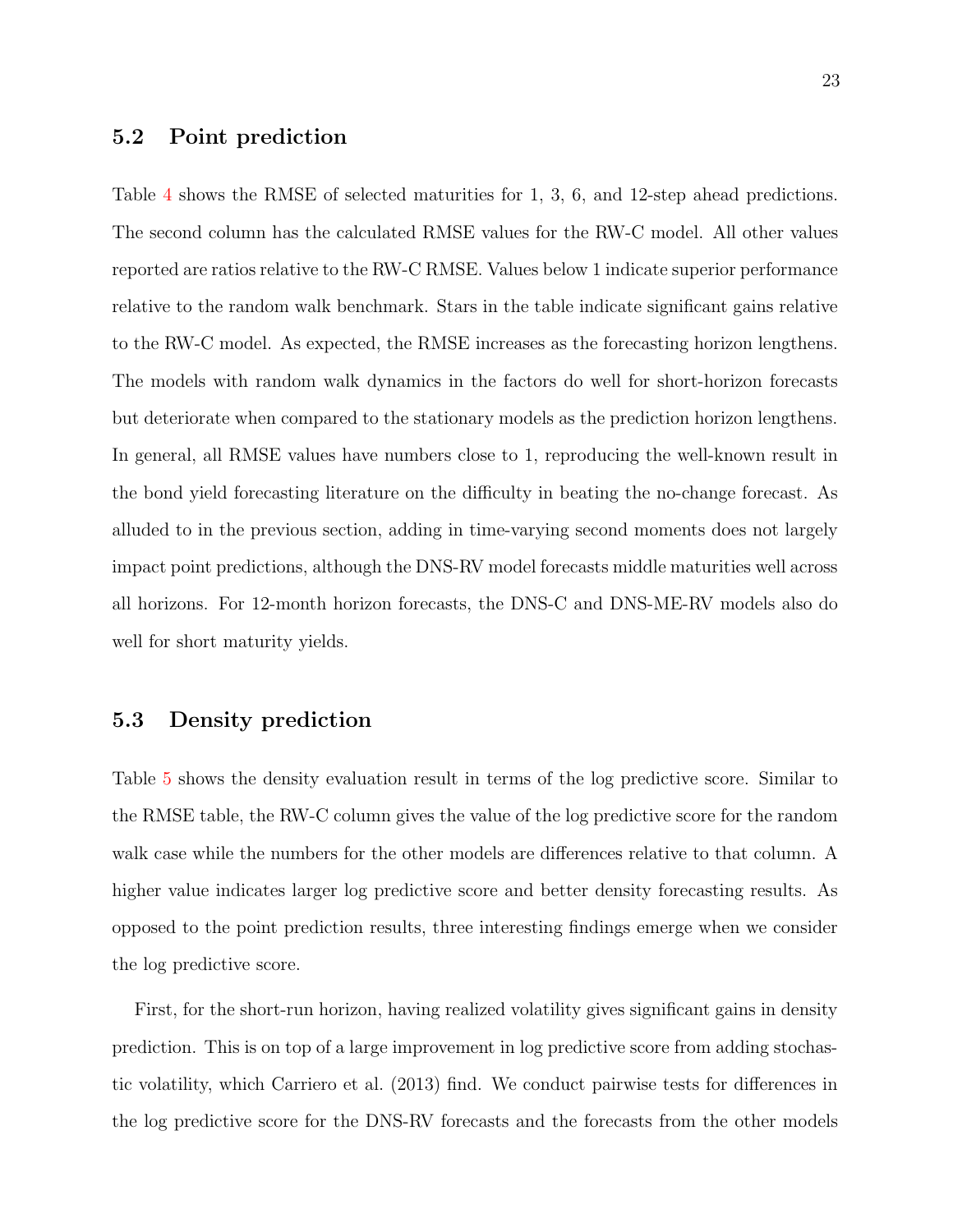<span id="page-23-0"></span>

| Maturity | RW-C                     | RW-SV      | RW-RV      | DNS-C       | DNS-SV     | DNS-RV   | RW-SV-RW    | DNS-SV-RW  | DNS-ME-SV  | DNS-ME-RV  |
|----------|--------------------------|------------|------------|-------------|------------|----------|-------------|------------|------------|------------|
|          | 1-step-ahead prediction  |            |            |             |            |          |             |            |            |            |
| 3        | $-0.538***$              | $0.205***$ | $0.343***$ | $0.008***$  | $0.198***$ | 0.375    | $0.181***$  | $0.173***$ | $0.048***$ | $0.102***$ |
| 12       | $-0.357***$              | $0.211***$ | 0.304      | $-0.009***$ | $0.195***$ | 0.316    | $0.189***$  | $0.172***$ | $0.012***$ | $0.013***$ |
| 36       | $-0.318***$              | 0.129      | $0.158**$  | $0.000***$  | 0.118      | 0.176    | 0.111       | 0.104      | $0.022**$  | $0.017**$  |
| 60       | $-0.265*$                | 0.109      | $0.077**$  | $-0.001$    | 0.098      | 0.105    | 0.098       | 0.088      | 0.019      | 0.015      |
| 120      | $-0.248*$                | 0.110      | 0.111      | 0.011       | 0.121      | 0.110    | 0.106       | 0.108      | 0.048      | 0.037      |
|          | 3-step-ahead prediction  |            |            |             |            |          |             |            |            |            |
| 3        | $-1.061***$              | $0.183***$ | 0.302      | $0.016***$  | $0.165***$ | 0.322    | $0.151***$  | $0.133***$ | $0.036***$ | $0.061***$ |
| 12       | $-0.985***$              | $0.107**$  | 0.195      | $-0.012***$ | $0.064**$  | 0.196    | $0.089**$   | $0.045***$ | $0.007***$ | $0.010***$ |
| 36       | $-0.951$                 | 0.027      | 0.053      | $-0.002$    | $-0.002$   | 0.067    | 0.013       | $-0.018$   | 0.009      | 0.007      |
| 60       | $-0.882$                 | 0.013      | 0.016      | 0.003       | $-0.011$   | 0.035    | 0.007       | $-0.015$   | 0.011      | 0.010      |
| 120      | $-0.779$                 | 0.033      | 0.020      | 0.014       | 0.033      | 0.031    | 0.036       | 0.038      | 0.027      | 0.029      |
|          | 6-step-ahead prediction  |            |            |             |            |          |             |            |            |            |
| 3        | $-1.485$                 | $0.048**$  | 0.157      | 0.028       | $0.023**$  | 0.159    | $0.033**$   | $0.005**$  | 0.038      | 0.053      |
| 12       | $-1.417$                 | 0.010      | 0.065      | 0.000       | $-0.058$   | 0.066    | 0.000       | $-0.082$   | 0.008      | 0.012      |
| 36       | $-1.342$                 | $-0.017$   | 0.021      | 0.001       | $-0.077$   | 0.030    | $-0.039*$   | $-0.095$   | 0.010      | 0.012      |
| 60       | $-1.263$                 | $-0.031$   | 0.008      | 0.010       | $-0.072$   | 0.018    | $-0.045$    | $-0.083$   | 0.016      | 0.016      |
| 120      | $-1.100$                 | 0.031      | 0.049      | 0.023       | 0.038      | 0.061    | 0.029       | 0.033      | 0.036      | 0.034      |
|          | 12-step-ahead prediction |            |            |             |            |          |             |            |            |            |
| 3        | $-1.940$                 | $-0.096$   | 0.031      | 0.091       | $-0.098$   | 0.041    | $-0.096*$   | $-0.119$   | 0.086      | 0.094      |
| 12       | $-1.850$                 | $-0.071$   | $-0.012$   | 0.048       | $-0.147$   | $-0.004$ | $-0.089$    | $-0.168$   | 0.048      | 0.051      |
| 36       | $-1.688$                 | $-0.017**$ | $-0.001$   | 0.023       | $-0.122$   | 0.019    | $-0.049***$ | $-0.137$   | 0.032      | 0.033      |
| 60       | $-1.560$                 | $0.005***$ | 0.036      | 0.024       | $-0.068$   | 0.066    | $-0.011***$ | $-0.073$   | 0.034      | 0.036      |
| 120      | $-1.387**$               | $0.099***$ | 0.151      | 0.030       | 0.101      | 0.193    | $0.098***$  | 0.092      | $0.047*$   | $0.045*$   |

Table 5 Log predictive score comparison

Notes: The first column shows the log predictive score based on the RW-C. Other columns show the difference of log predictive score from the first column. Log predictive score differences represent percentage point differences. Therefore, a difference of 0.1 corresponds to a 10% more accurate density forecast. The log predictive score from the best model is in bold letter for each variable and forecast horizon. We construct the p-values from [Amisano and Giacomini](#page-34-0) ([2007\)](#page-34-0) tests comparing the hypothesis of equal log predictive score of the DNS-RV with alternative models. Divergences in accuracy that are statistically different from zero are given by  $*(10\%)$ ,  $**$  (5%),  $***$  (1%). Test statistics are computed with a variance estimator robust to serial correlation using a rectangular kernel of  $h-1$  lags and the small-sample correction proposed by [Harvey et al.](#page-36-0) ([1997\)](#page-36-0).

(the stars in Table [5.3](#page-22-0) show the results of these tests). They indicate that the DNS-RV model has significantly higher log predictive score values for one- and three-month ahead predictions for short term maturities when compared to most competitors  $^{16}$ . By producing improved estimates of the current state of volatility, we would expect that short horizon forecasts have the largest gain. The improved density forecasting performance for the DNS-RV and RW-RV models continues even up to a 6-month forecasting horizon. At one year ahead, most models with realized volatility have their volatility processes returning close to the unconditional mean, so the gain diminishes.

<sup>&</sup>lt;sup>16</sup>We also compute the model confidence set of [Hansen et al.](#page-36-0)  $(2011)$  $(2011)$  and find a similar result. See the supporting material for the model confidence set results.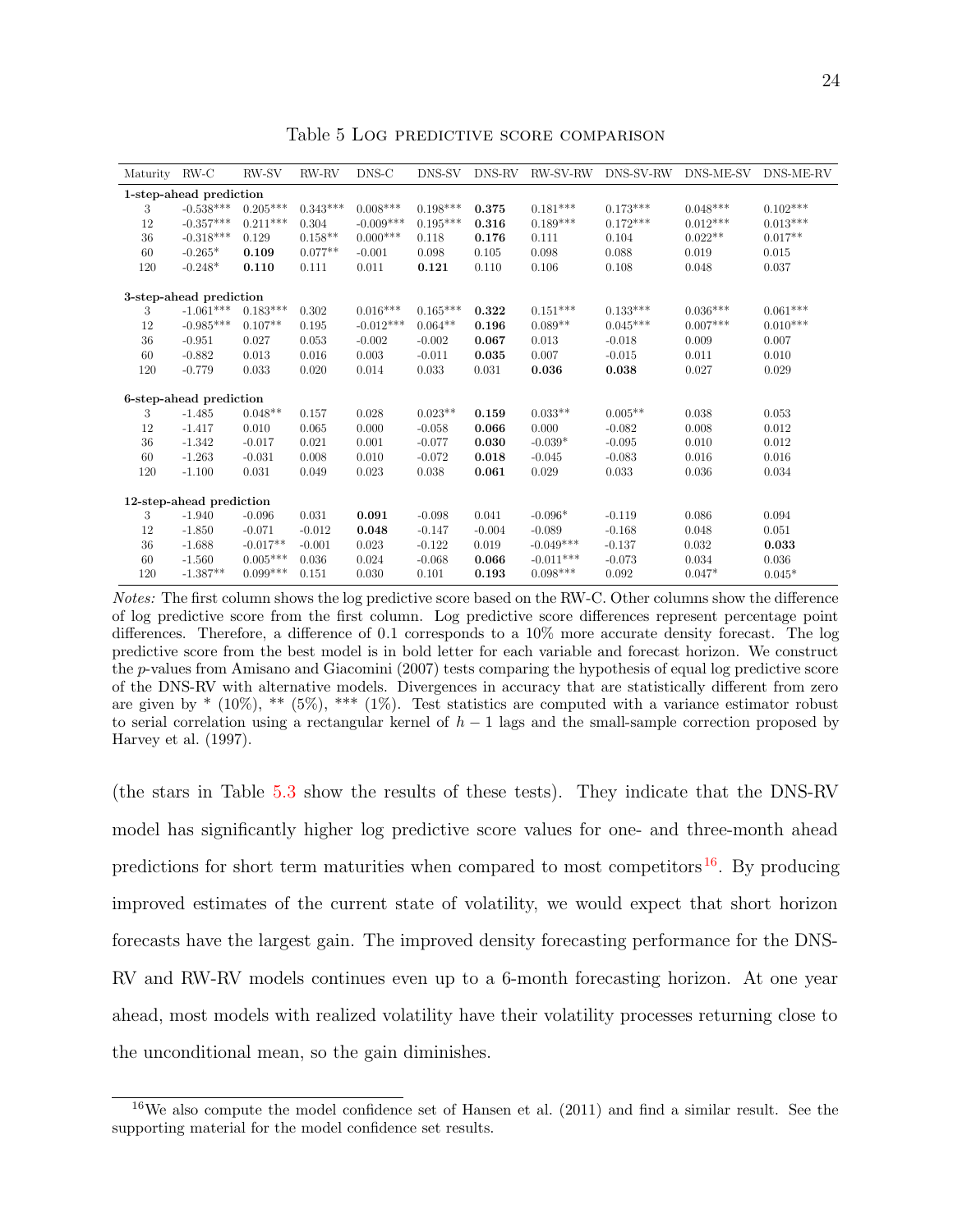Second, comparing RW-SV to RW-SV-RW, RW-RV to RW-RV-RW, and DNS-SV to DNS-SV-RW shows that given a fixed conditional mean specification, a random walk specification on conditional volatility dynamics in general leads to poorer results. This illustrates the fact that even though conditional mean dynamics of bond yields approximate a random walk in our sample, conditional volatility dynamics exhibit mean reversion. Bond yields therefore do have forecastability, although simply looking at the conditional mean dynamics do not reveal this fact strongly.

Third, an alternative specification for introducing stochastic volatility into the model by putting it on the measurement equation does not forecast as well as the specification with stochastic volatility on the transition equation. Comparing DNS-SV to DNS-ME-SV shows that for short horizon forecasts, DNS-SV performs better whereas for longer horizon forecasts, DNS-ME-SV does better. A similar story holds when looking at DNS-RV and DNS-ME-RV, although DNS-RV does better even up to 6-month horizon forecasts with mixed 12-month horizon results. The measurement error specifications give consistent improvements in the log predictive score over and above the constant volatility models, although the gains are small.

One fact holding back the performance of the measurement error specifications is that the measurement error variance explains a small portion of total bond yield variance. For example, the ratio of the standard deviations of smoothed measurement errors to the standard deviations of smoothed factors in the DNS-ME-SV model is often below 3 percent and never above 8 percent<sup>17</sup>. In Figure [3,](#page-25-0) we see that the model with stochastic volatility on the measurement errors does not generate movements in the conditional time-varying volatility of various middle maturity yields. In fact, the conditional variances of the 1-year, 3-year, 5-year, and 8-year maturities are nearly on top of the black dotted line, which is the variance of the yields implied by the DNS-C model. Therefore, putting time-varying volatility in the

<sup>&</sup>lt;sup>17</sup>This fact is similar across different model specifications. The values from all models are presented in the supporting materials.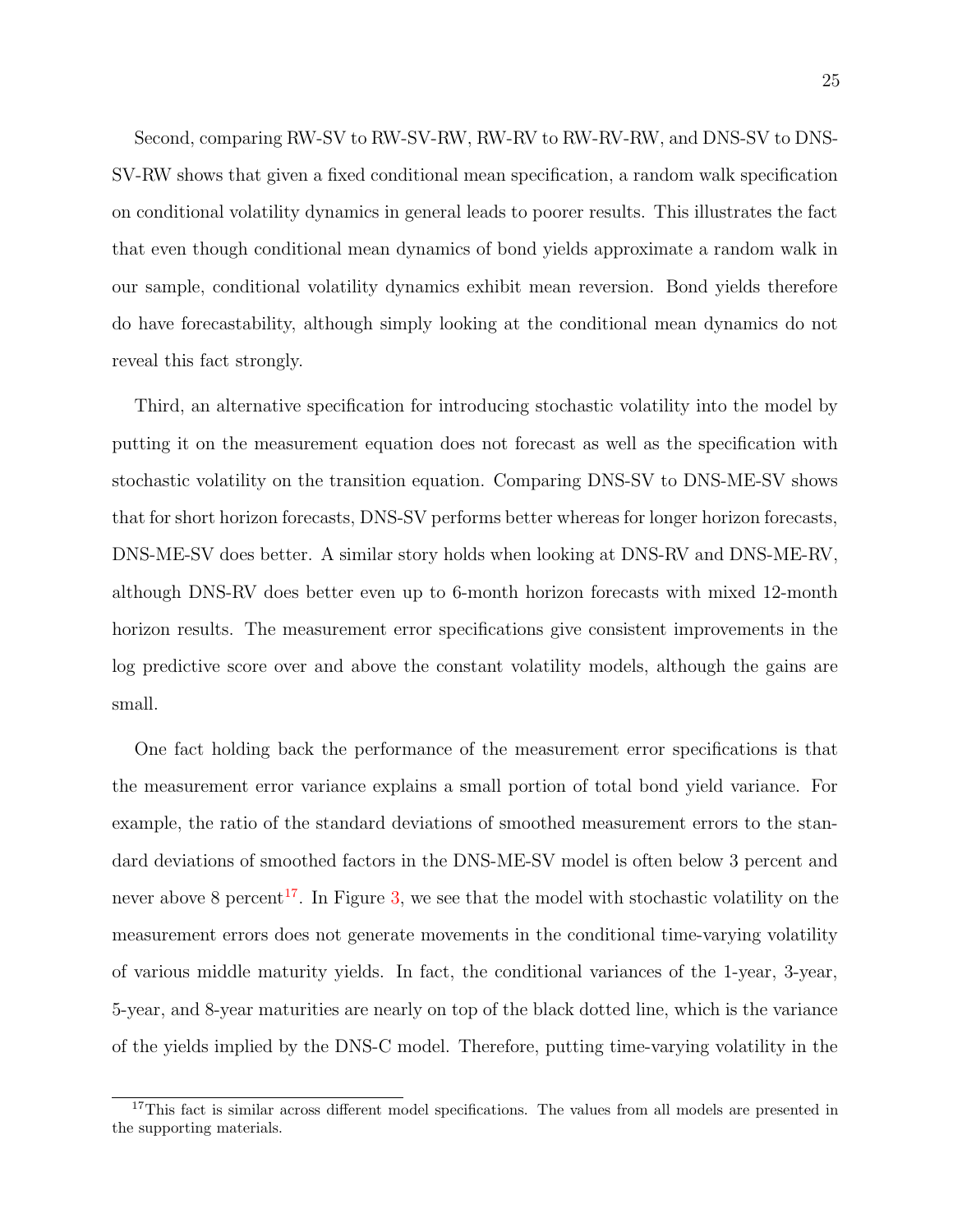<span id="page-25-0"></span>

#### Figure 3 Stochastic variance of individual yield

Notes: Red dotted line: Conditional variance from DNS-SV. Blue solid line: Conditional variance from DNS-ME-SV with 80% credible interval. Black dotted horizontal line: Conditional variance from DNS-C. Estimation sample is from January 1981 to November 2009.

measurement errors does not drastically change the model-implied predictive distributions. This explains why the density forecasting performance for this class of models mimics that of the DNS-C model.

In contrast, the Figure 3 shows that putting stochastic volatility in the shocks to the bond yield factor can better capture time-varying volatility. The DNS-SV model-implied time-varying volatility consistently fits the narrative evidence of the Great Moderation from the mid-1980's until the mid-2000's. It also picks up the increases in volatility from the early 2000's recession and recent financial crises.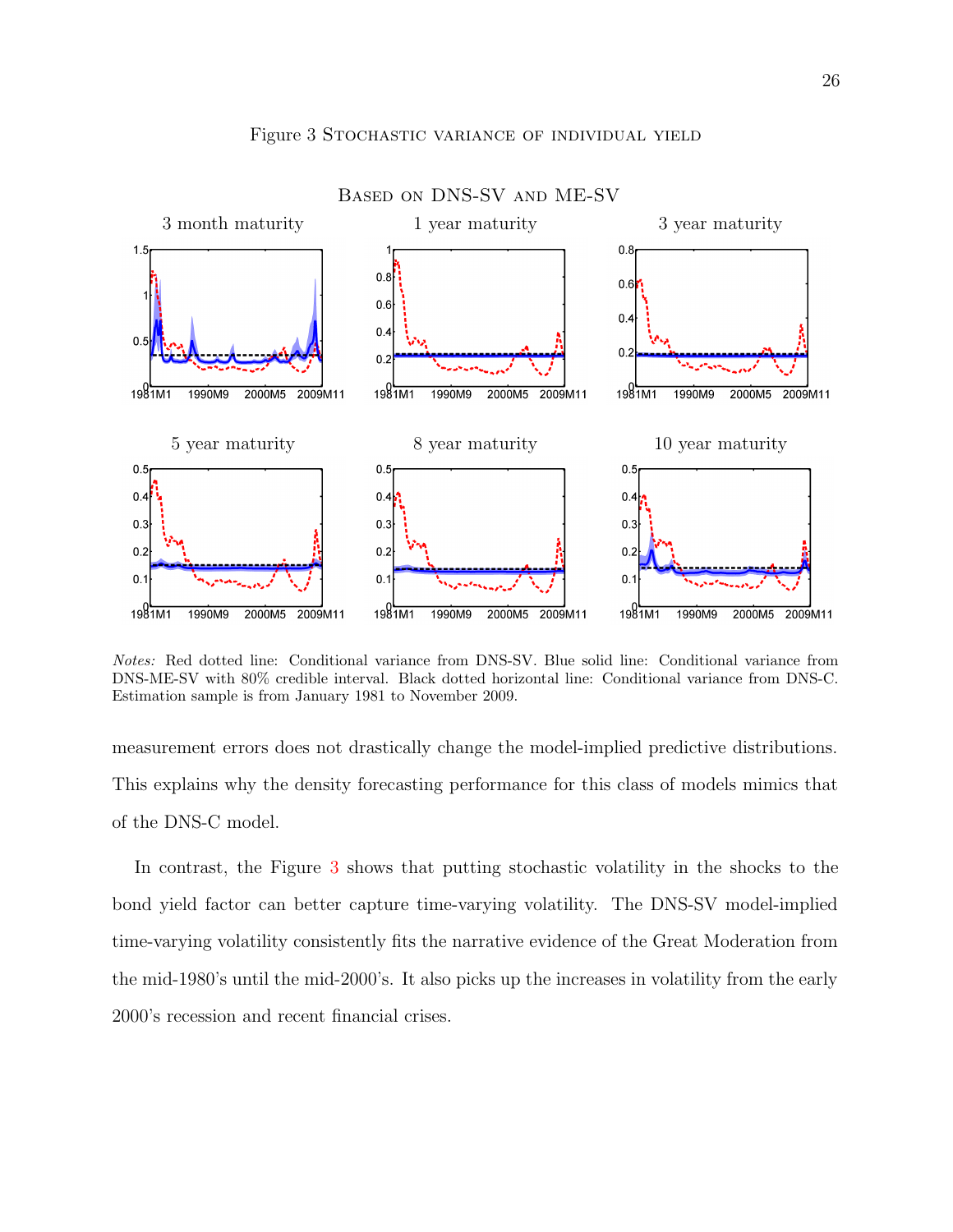### <span id="page-26-0"></span>5.4 How does RV information help density prediction?

In the previous section, we provide evidence that RV information improves the quality of density prediction. In this section, we investigate how RV information leads to better density prediction. Broadly speaking, there are two potential major sources of prediction gains by incorporating RV information. The first is from accurate parameter estimation. The second is from realistic volatility state estimation (in other words, the volatility estimates are closer to the true latent volatility). The latter effect is mostly coming from having more realistic volatility state estimates at the time of the prediction.

To decompose the forecast gains from the incorporation of RV information, we generate two additional forecasts based on posterior draws from the DNS-SV model and the DNS-RV model. Note that the construction of the predictive distribution can be done by simulating future paths of the bond yields based on the model at hand. This requires two main ingredients. The first is a set of model parameters (Θ) and the second is the state estimate at the current period (the end point of the estimation sample,  $h_T$  and  $f_T$ ). The latter plays a role as a starting point of the predictive path simulation.

We construct two additional predictive distributions by propagating the model using the posterior draws,  $\{\Theta^{(s)}, f_{1:T}^{(s)}\}_{s=1}^S$  and  $\{h_{1:T}^{(s)}\}_{s=1}^S$  from the DNS-SV model and the DNS-RV model:

- 1. **DNS-SV-SVend:** We construct the predictive distribution using  $\{\Theta^{(s)}, f_{1:T}^{(s)}\}_{s=1}^S$  from the DNS-SV model estimation and fixing the current level of the volatility state  $(h_T)$ at the posterior mean based on the DNS-SV model.
- 2. **DNS-RV-SVend:** We construct the predictive distribution using  $\{\Theta^{(s)}, f_{1:T}^{(s)}\}_{s=1}^S$  from the DNS-RV model estimation and fixing the current level of the volatility state  $(h_T)$ at the posterior mean based on the DNS-SV model.

We decompose the impact of RV information on density prediction performance (log predictive score) through pairwise comparisons of the different predictive distributions: the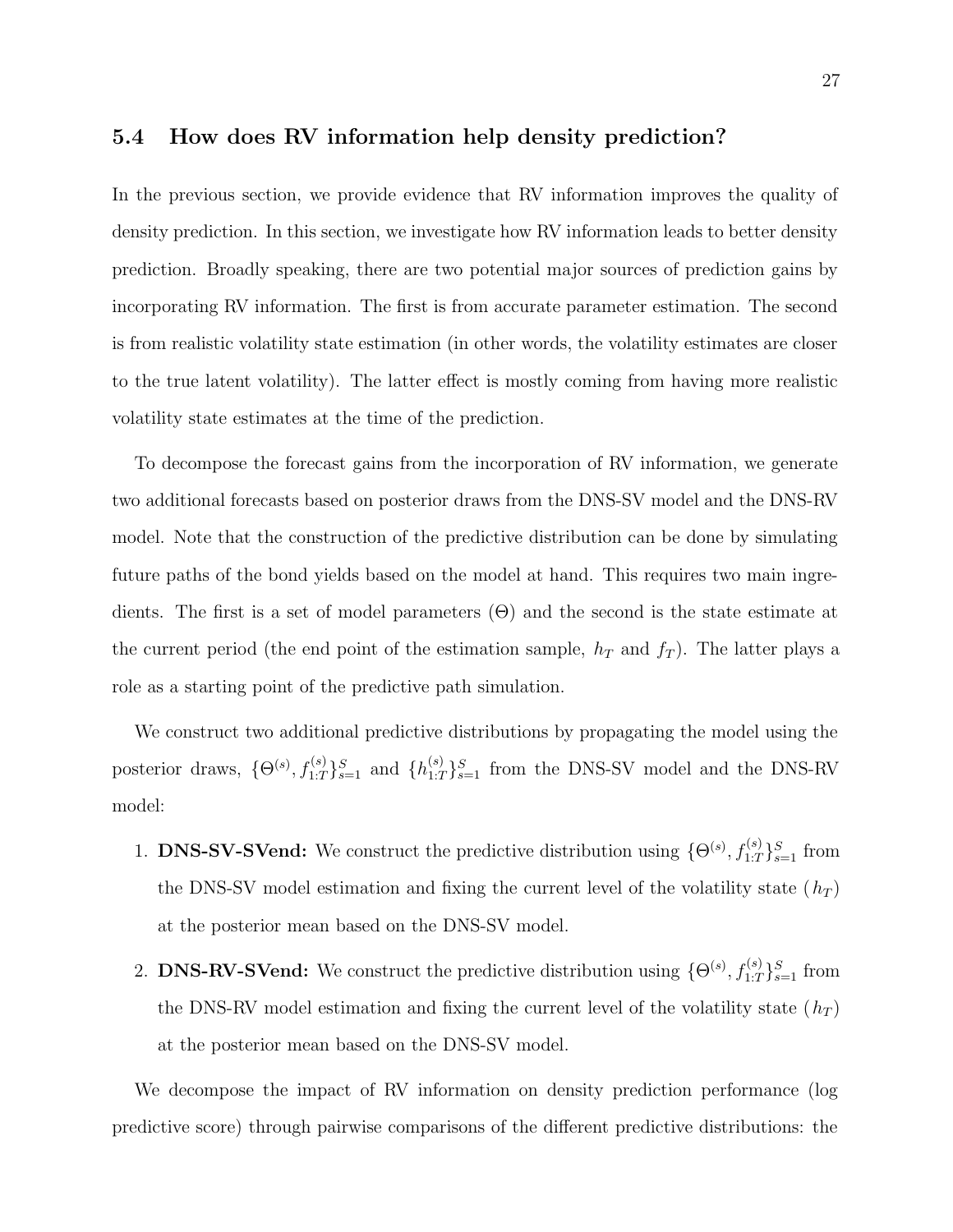difference between DNS-SV and DNS-SV-SVend captures the effect of fixing volatility states at the posterior mean; the difference between DNS-SV-SVend and DNS-RV-SVend captures the effect of accurate parameter estimation; the difference between DNS-RV-SVend and  $DNS-RV$  captures the effect of realistic volatility estimation<sup>18</sup>.

The Table [6](#page-28-0) presents the density evaluation results in terms of the log predictive score. For consistency with the previous table, the RW-C column shows the value of the log predictive score for the random walk case while the numbers for the other models are differences relative to that column.

Several findings emerge from this table. First, there is not much difference between the DNS-SV model and the DNS-SV-SVend model, indicating that fixing the volatility state at the posterior mean does not have a large impact on density prediction performance. Second, for  $h=1$ , most of the RV information gain comes from the realistic estimation of the volatility state. This can be seen from the big jump in LPS from the DNS-RV-SVend model to the DNS-RV model. For example, 80% ∼ 98% of LPS gain from the DNS-SV model to the DNS-RV model comes from realistic volatility estimation for short maturities (3 month, 12 month, 36 month). Third, as we move from short-run prediction  $(h=1)$  to longer-run prediction  $(h=3, 6, \text{ and } 12)$ , the gain from realistic volatility estimation drops and the gain from accurate parameter estimation increases. For example, for  $h=3$ , the gain from realistic volatility estimation ranges from 24% to 81% and for  $h=6$  they range from 1% to 37% for short to medium maturities (3, 12, 36 month maturities).

Based on our findings, we can conclude that RV information plays a different role in density prediction depending on the forecasting horizon. For short-run prediction, the gain mostly comes from the realistic volatility state estimation while the gain from accurate parameter estimation helps for medium- to long-run predictions  $(h=3, 6, 12)$ . This is quite

<sup>&</sup>lt;sup>18</sup>Note that we are not taking account the joint (interactive) effect. Specifically, good volatility estimates could lead to good parameter estimates or good parameter estimates could lead to good volatility estimates. We view this exercise as just a rough calibration of the two different effects.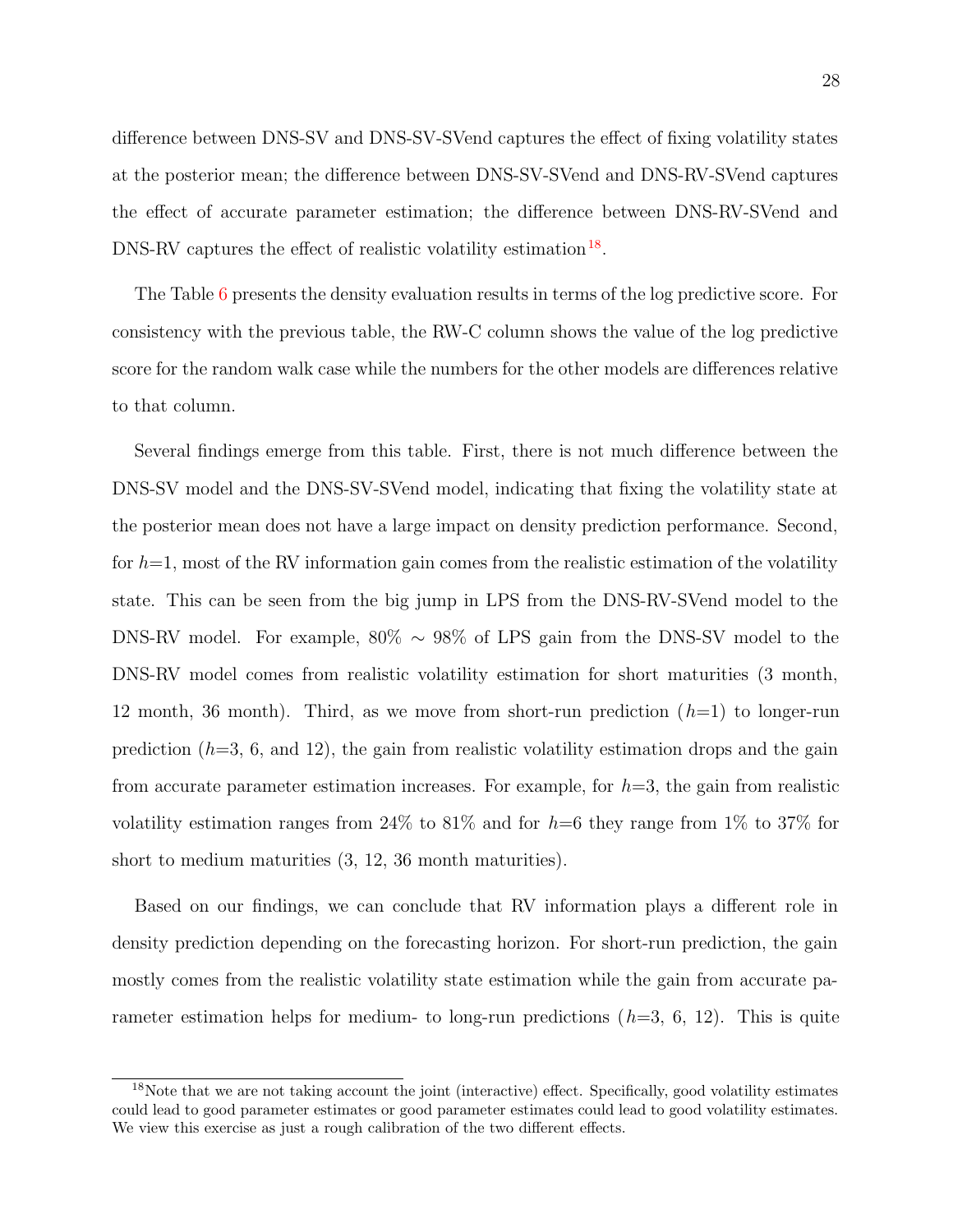| Maturity                 | $RW-C$   | DNS-SV   | DNS-SV-SVend | DNS-RV-SVend | DNS-RV   |
|--------------------------|----------|----------|--------------|--------------|----------|
| 1-step-ahead prediction  |          |          |              |              |          |
| 3                        | $-0.538$ | 0.198    | 0.206        | 0.223        | 0.375    |
| 12                       | $-0.357$ | 0.195    | 0.209        | 0.211        | 0.316    |
| 36                       | $-0.318$ | 0.118    | 0.127        | 0.138        | 0.176    |
| 60                       | $-0.265$ | 0.098    | 0.110        | 0.116        | 0.105    |
| 120                      | $-0.248$ | 0.121    | 0.116        | 0.105        | 0.110    |
| 3-step-ahead prediction  |          |          |              |              |          |
| 3                        | $-1.061$ | 0.165    | 0.160        | 0.190        | 0.322    |
| 12                       | $-0.985$ | 0.064    | 0.062        | 0.127        | 0.196    |
| 36                       | $-0.951$ | $-0.002$ | $-0.009$     | 0.049        | 0.067    |
| 60                       | $-0.882$ | $-0.011$ | $-0.017$     | 0.041        | 0.035    |
| 120                      | $-0.779$ | 0.033    | 0.036        | 0.056        | 0.031    |
| 6-step-ahead prediction  |          |          |              |              |          |
| 3                        | $-1.485$ | 0.023    | 0.006        | 0.103        | 0.159    |
| 12                       | $-1.417$ | $-0.058$ | $-0.083$     | 0.045        | 0.066    |
| 36                       | $-1.342$ | $-0.077$ | $-0.099$     | 0.029        | 0.030    |
| 60                       | $-1.263$ | $-0.072$ | $-0.094$     | 0.029        | 0.018    |
| 120                      | $-1.100$ | 0.038    | 0.036        | 0.079        | 0.061    |
| 12-step-ahead prediction |          |          |              |              |          |
| 3                        | $-1.940$ | $-0.098$ | $-0.148$     | 0.023        | 0.041    |
| 12                       | $-1.850$ | $-0.147$ | $-0.205$     | $-0.010$     | $-0.004$ |
| $36\,$                   | $-1.688$ | $-0.122$ | $-0.136$     | 0.020        | 0.019    |
| 60                       | $-1.560$ | $-0.068$ | $-0.073$     | 0.074        | 0.066    |
| 120                      | $-1.387$ | 0.101    | 0.106        | 0.191        | 0.193    |

<span id="page-28-0"></span>Table 6 Decomposition of gain from incorporating RV information

Notes: The first column shows the log predictive score based on the RW-C. Other columns show the difference of log predictive score from the first column. Log predictive score differences represent percentage point differences. Therefore, a difference of 0.1 corresponds to a 10% more accurate density forecast. The log predictive score from the best model is in bold letter for each variable and forecast horizon.

intuitive. The bond yield factor volatilities follow fairly persistent, but still stationary processes. Therefore, in predicting the second moment, a good short-run prediction requires a good estimate about the current volatility level. Because a prediction based on a stationary process tends to converge to its long-run mean, a good estimate about the long-run mean of the volatility process is necessary for superior long-run density prediction. This is exactly what we find from our decomposition, namely that realistic volatility state estimation is important for the short run, whereas accurate volatility process parameter estimates are important for the long run.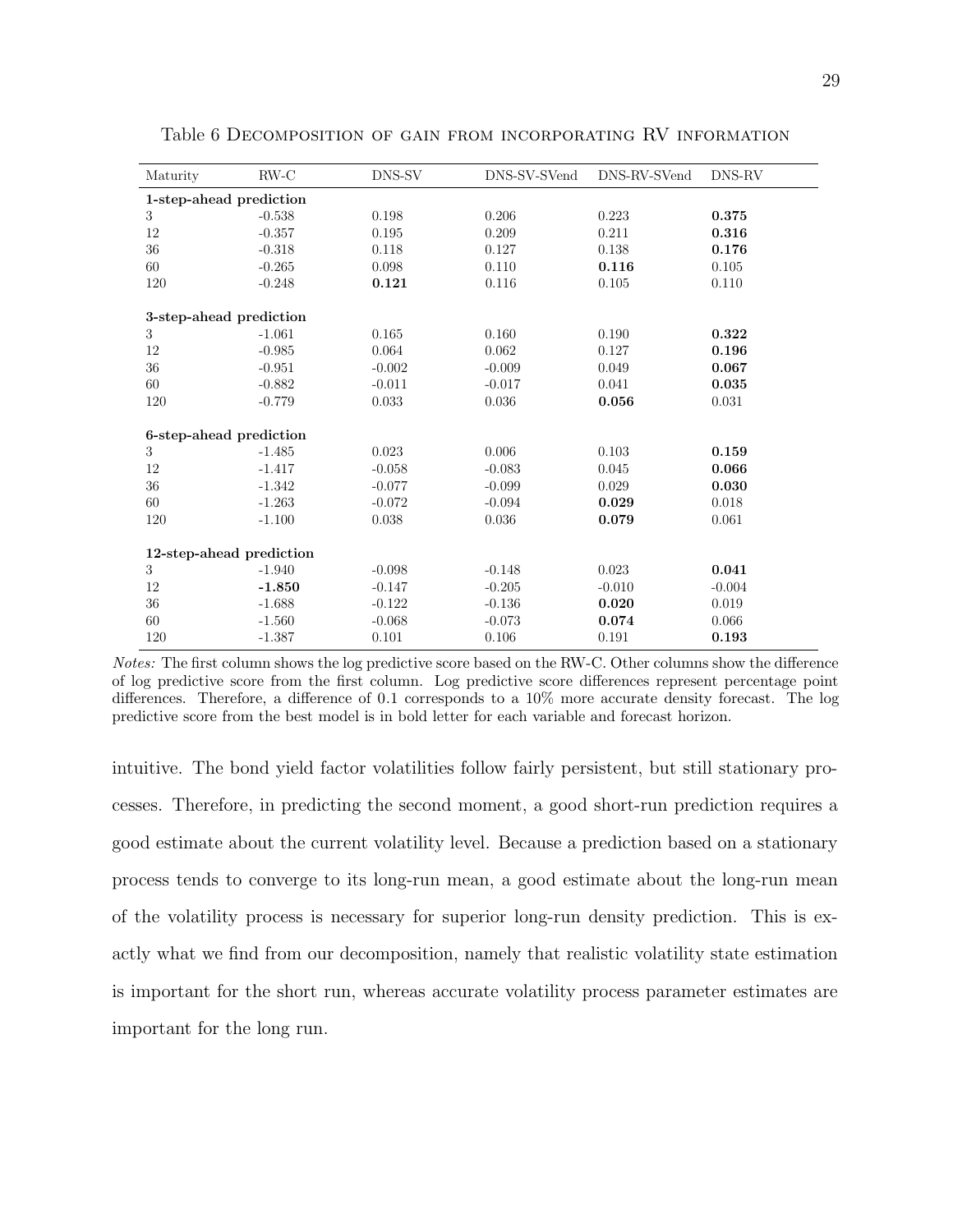### 5.5 General second moment factor dynamics.

So far, we have only allowed each volatility factor to evolve independently. Alternatively, one could allow the factor volatilities to follow a VAR process with correlated shocks. We call this model DNS-RV-Full. We present the density prediction evaluation results (in terms of log predictive score) in Table [7](#page-30-0) together with the results based on DNS-SV and DNS-RV. All numbers are differences between the LPS of the corresponding model and RW-C to make all numbers comparable to other tables in the paper.

From this table, several findings emerge. First, the improvement in density prediction from allowing for general volatility dynamics is not as drastic as the improvement from incorporating RV information into the DNS-SV model. Second, the DNS-RV model does better than the DNS-RV-Full model for short/medium maturity yields, while the DNS-RV-Full model tends to have higher LPS values for longer maturity yields. The reason why allowing for general volatility dynamics does not always improve the quality of the density prediction is quite straightforward. When forecasting, there is a tension between model complexity and simplicity. In this case, allowing for a more complex model seems to have mixed results when compared to the simpler one. Overall, however, the DNS-RV-Full model still outperforms DNS-SV.

### 5.6 Potential extensions

#### 5.6.1 General first moment factor dynamics

As this paper focuses on the importance of realized volatility data in inferring conditional volatility dynamics for forecasting purposes, we use a popular benchmark  $AR(1)$  model of the factors to model the conditional mean dynamics<sup>19</sup>.

<sup>19</sup>We justify our choice in section [2.4.](#page-11-0)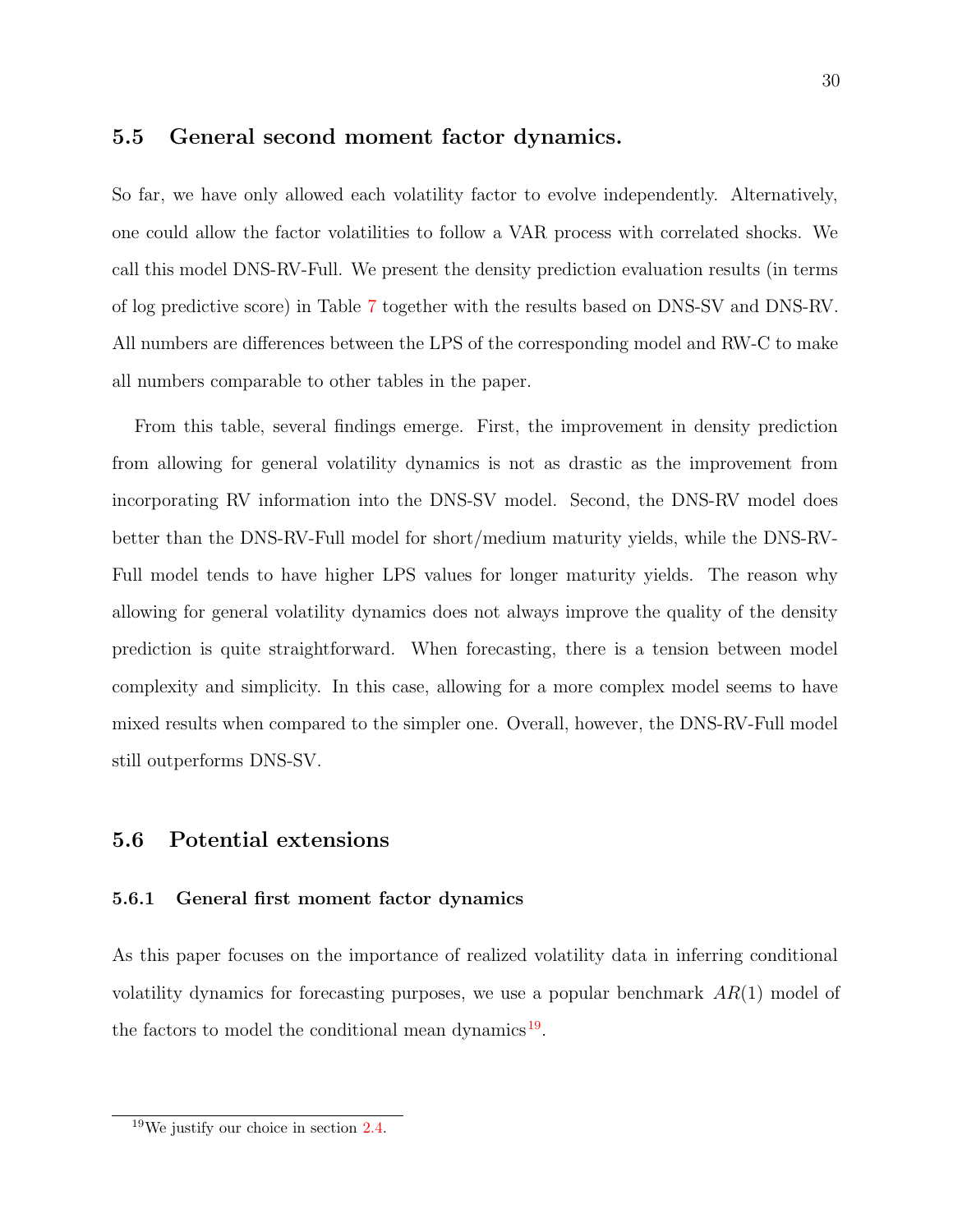| Maturity      | $RW-C$       | DNS-SV   | DNS-RV   | DNS-RV-Full |  |  |  |  |  |  |  |  |
|---------------|--------------|----------|----------|-------------|--|--|--|--|--|--|--|--|
|               | 1-step-ahead |          |          |             |  |  |  |  |  |  |  |  |
| 3             | $-0.538$     | 0.198    | 0.375    | 0.335       |  |  |  |  |  |  |  |  |
| 12            | $-0.357$     | 0.195    | 0.316    | 0.270       |  |  |  |  |  |  |  |  |
| 36            | $-0.318$     | 0.118    | 0.176    | 0.161       |  |  |  |  |  |  |  |  |
| 60            | $-0.265$     | 0.098    | 0.105    | 0.112       |  |  |  |  |  |  |  |  |
| 120           | $-0.248$     | 0.121    | 0.110    | 0.131       |  |  |  |  |  |  |  |  |
|               |              |          |          |             |  |  |  |  |  |  |  |  |
| 12-step-ahead |              |          |          |             |  |  |  |  |  |  |  |  |
| 3             | $-1.940$     | $-0.098$ | 0.041    | 0.015       |  |  |  |  |  |  |  |  |
| 12            | $-1.850$     | $-0.147$ | $-0.004$ | $-0.033$    |  |  |  |  |  |  |  |  |
| 36            | $-1.688$     | $-0.122$ | 0.019    | 0.019       |  |  |  |  |  |  |  |  |
| 60            | $-1.560$     | $-0.068$ | 0.066    | 0.086       |  |  |  |  |  |  |  |  |
| 120           | $-1.387$     | 0.101    | 0.193    | 0.203       |  |  |  |  |  |  |  |  |

<span id="page-30-0"></span>Table 7 Log predictive score comparison: General dynamics for  $h_t$ 

Notes: The first column shows the log predictive score based on the RW-C. Other columns show the difference of log predictive score from the first column. Log predictive score differences represent percentage point differences. Therefore, a difference of 0.1 corresponds to a 10% more accurate density forecast. The log predictive score from the best model is in bold letter for each variable and forecast horizon.

It is possible, however, to extend the DNS-RV model to allow for *VAR* dynamics for the factors. Although we do not do so in the paper, we describe here the necessary ingredients for an extension to  $VAR$  factor dynamics. Equation  $14$  presents the modified model:

$$
f_t = (I_3 - \Phi_f)\mu_f + \Phi_f f_{t-1} + C\eta_t, \quad \eta_t \sim N(0, H_t = diag(e^{[h_{l,t}, h_{s,t}, h_{c,t}]}))
$$
  
\n
$$
h_{i,t} = \mu_{i,h}(1 - \phi_{i,h}) + \phi_{i,h}h_{i,t-1} + \nu_{i,t}, \quad \nu_{i,t} \sim N(0, \sigma_{i,h}^2) \quad i = l, s, c
$$
\n(14)

 $\Phi_f$  is now allowed to be a full matrix and C is a lower triangular matrix with 1s on the main diagonal. Standard Bayesian Gibbs sampling techniques can handle the estimation of  $\Phi_f$ . On the other hand, relative to previous methods ([Cogley and Sargent](#page-34-0) ([2005\)](#page-34-0)), sampling C is now more complicated. The difficulty comes from the fact that C enters into the measurement equation for the realized volatilities. One can see this by examining equation [4](#page-6-0) appropriately modified: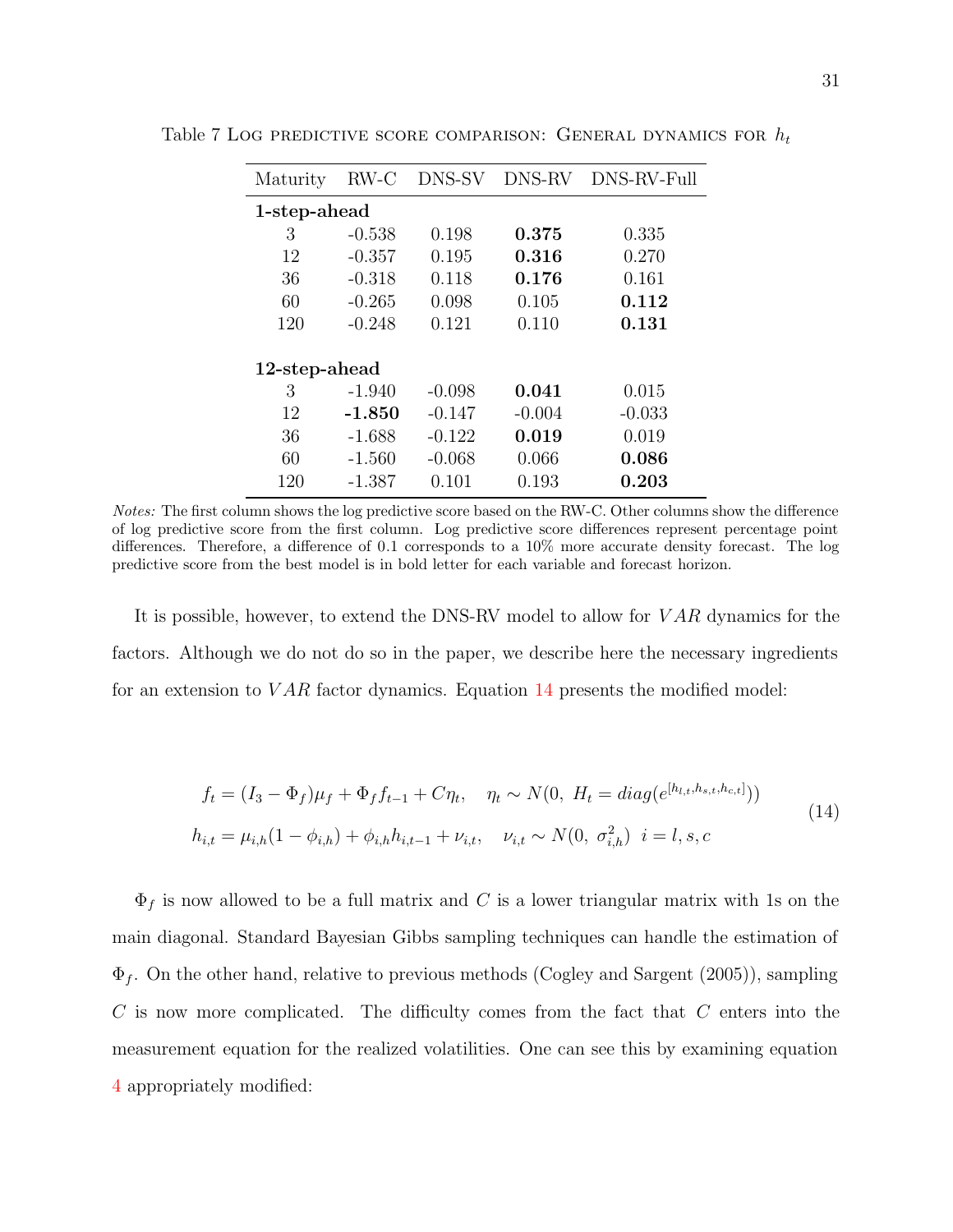$$
RV_t \approx Var_{t-1}(y_t) = diag\left(\Lambda_f C H_t C' \Lambda'_f + Q\right)
$$
\n(15)

By redefining  $\Lambda_f = \Lambda_f C$ , it continues to be possible to apply the linearization technique and form the realized volatility measurement equation. One can use an importance sampler or the Metropolis-Hastings algorithm for the various elements of  $C$ , taking into account that the matrix now enters both the realized volatility measurement equation and the factor transition equation.

#### 5.6.2 Volatility factor structure

Our benchmark DNS-RV model decomposes the fluctuations in yield curve volatility into the volatilities of the level, slope, and curvature factors. A natural question is how well this decomposition can explain the volatility data.

To answer this question, we conduct the following exercise. We use our daily bond yield data to construct the level, slope, and curvature factors implied by the Dynamic Nelson Siegel model day-by-day. This can easily be done by following the strategy in [Diebold and](#page-35-0) [Li](#page-35-0) ([2006\)](#page-35-0) of regressing the daily yields  $y_t^d$  on the factor loadings using the formulation found in equation [1](#page-5-0) with ordinary least squares<sup>20</sup>. Doing so gives us a daily time series of factor estimates  $\hat{f}_{l,t}, \hat{f}_{s,t}, \hat{f}_{c,t}.$  We can then construct the monthly realized variance of these factors  $RV_t^{f_i}$  for  $i = l, s, c$ . This gives us an empirical proxy for the volatility of the level, slope, and curvature factors. A regression of the realized volatility of the individual yields on the realized volatility of the factors can give us a sense of what fraction of yield realized volatility is explained by these volatility factors. The motivation for our regression is equation [4](#page-6-0), which specifies a linear relationship between the yield volatilities and factor volatilities. Therefore, we run the following regression maturity-by-maturity:

<sup>&</sup>lt;sup>20</sup>Consistent with [Diebold and Li](#page-35-0) ([2006\)](#page-35-0), we fix  $\lambda = 0.0609$ .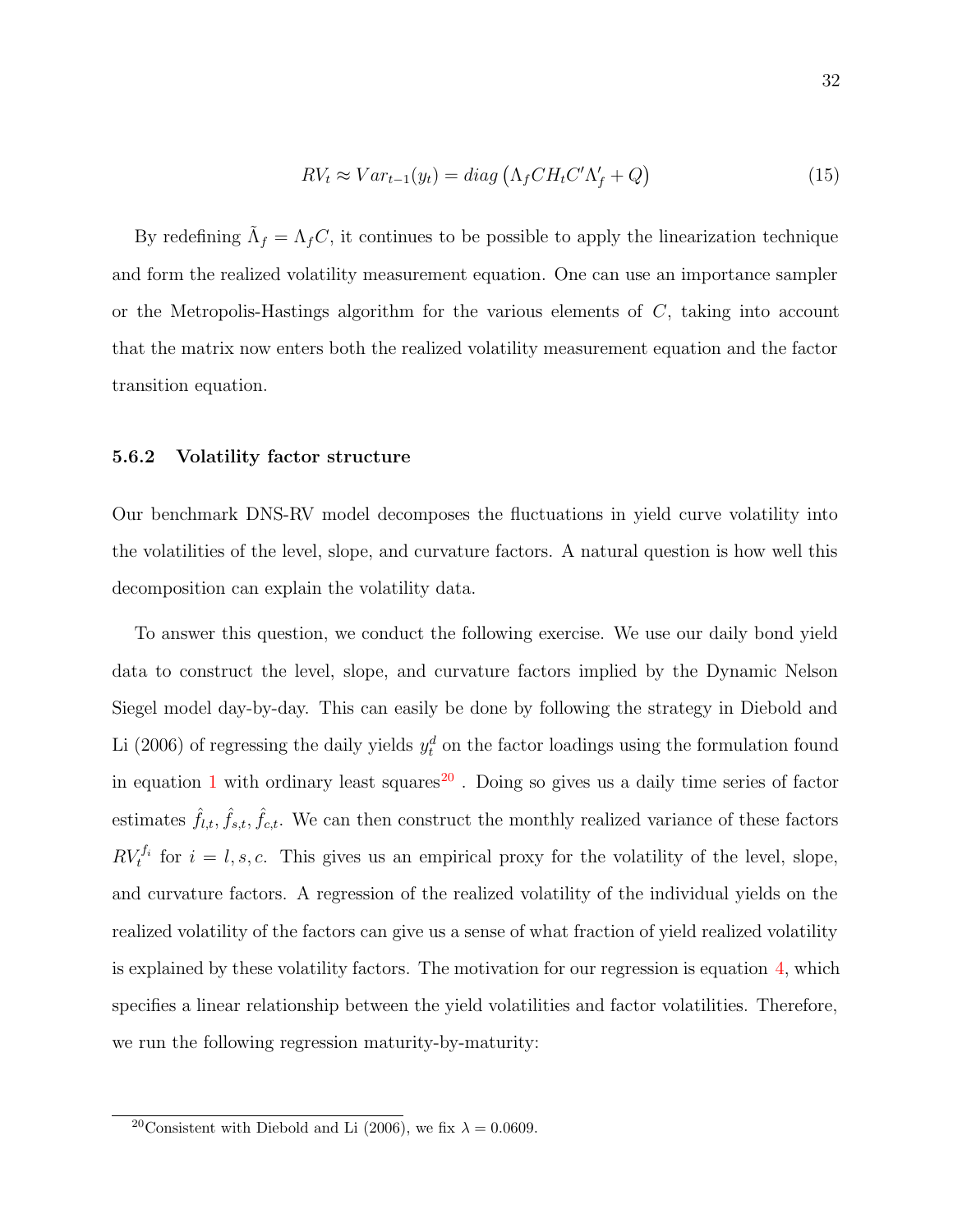Figure 4  $R^2$  comparison of principal components versus DNS factor decompo-**SITION** 



*Notes:* Black line shows the  $R^2$  by maturity of the yield factor realized volatility. Gray line shows the  $R^2$  by maturity of the first three realized volatility principal components. Maturities range from 3 months to 120 months.

$$
RVt(\tau) = \alpha(\tau) + \sum_{i=l,s,c} \beta_i(\tau) RV_t^{f_i} + \epsilon_t(\tau)
$$
\n(16)

Figure 4 shows the fraction of variation by maturity explained by the volatility factors compared with the fraction explained by the first three principal components of the realized volatility. The volatility factors explain the fluctuations best for longer maturity yields, topping out at around 89% of total variation. They still explain around 67% of total variation for short maturity yields (the average over maturities is around 74%). Comparing the results when using the three volatility factors to those using the first three principal components, we see that there still are non-negligible differences in the explanatory power. Overall, we conclude that the Dynamic Nelson Siegel framework with stochastic volatility has the potential to explain a majority of the bond yield volatility fluctuations, although there still may be further room for improvement. Our forecasting results show that the Dynamic Nelson Siegel model-implied decomposition of yield volatility does in fact lead to significant gains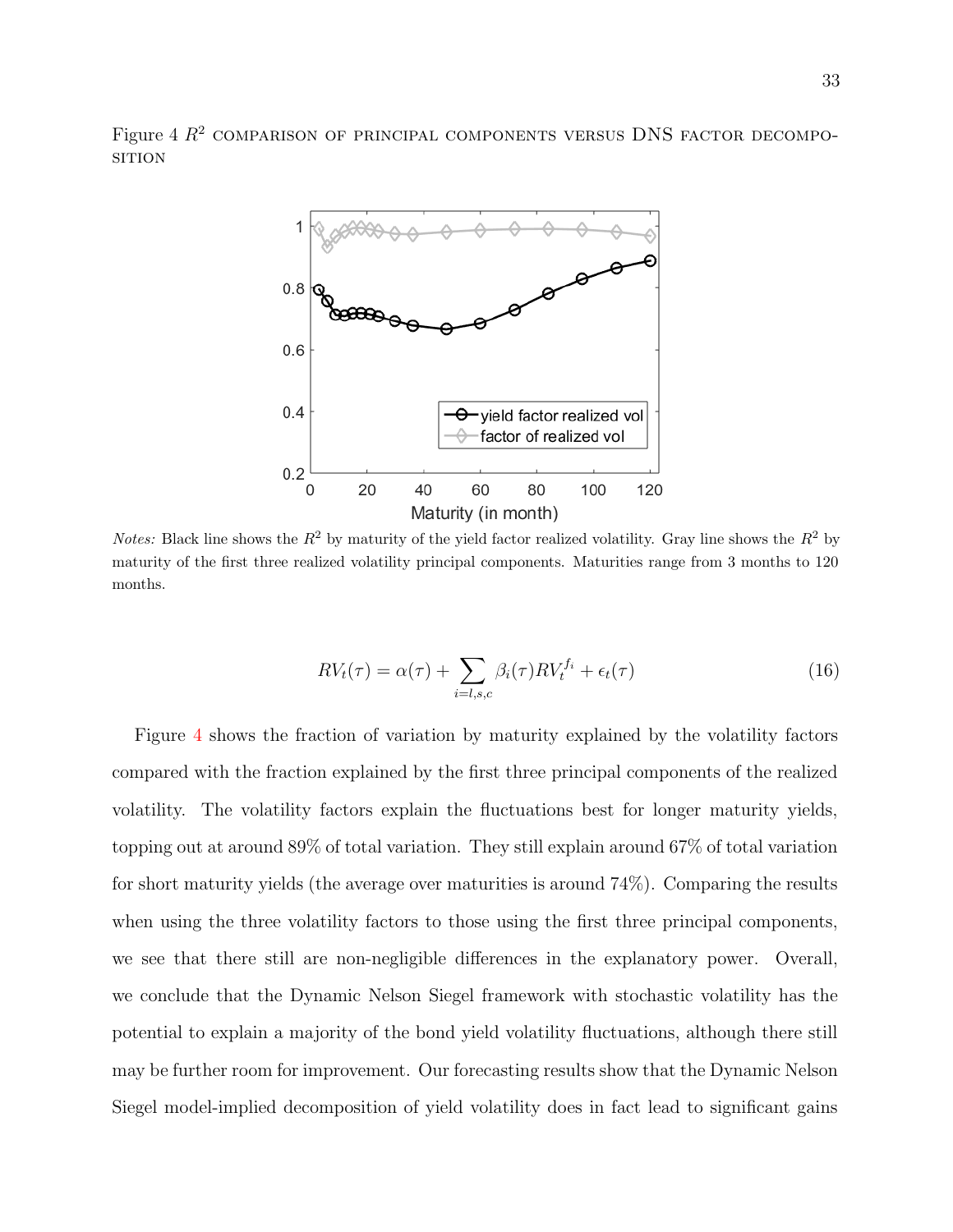in density prediction.

This result adds to the burgeoning literature on developing bond yield models with stochastic volatility that can simultaneously fit the yield curve and realized volatility properties of the data well ([Collin-Dufresne et al., 2009;](#page-35-0) [Andersen and Benzoni,](#page-34-0) [2010;](#page-34-0) [Cieslak](#page-34-0) [and Povala](#page-34-0), [2015\)](#page-34-0). As emphasized previously, an important feature of our model is that our volatility factors are not spanned, which allows us much more flexibility in fitting the conditional second moments. We look forward to the further development of bond yield models that can simultaneously fit the first and second moments of the yield curve.

# 6 Conclusion

We investigate the effects of introducing realized volatility information on U.S. bond yield density forecasting. To do so, we develop a general estimation approach to incorporate realized volatility into dynamic factor models with stochastic volatility. We compare the performance of our benchmark model DNS-RV with a variety of different models proposed in the literature and find that the DNS-RV model produces superior density forecasts, especially for the short-run. In addition to this, incorporating time-varying volatility in general improves density prediction, time-varying volatility is better modeled as a stationary process as opposed to a random walk, and time-varying volatility in the factor equation generates better density predictions when compared to time-varying volatility on the measurement equation.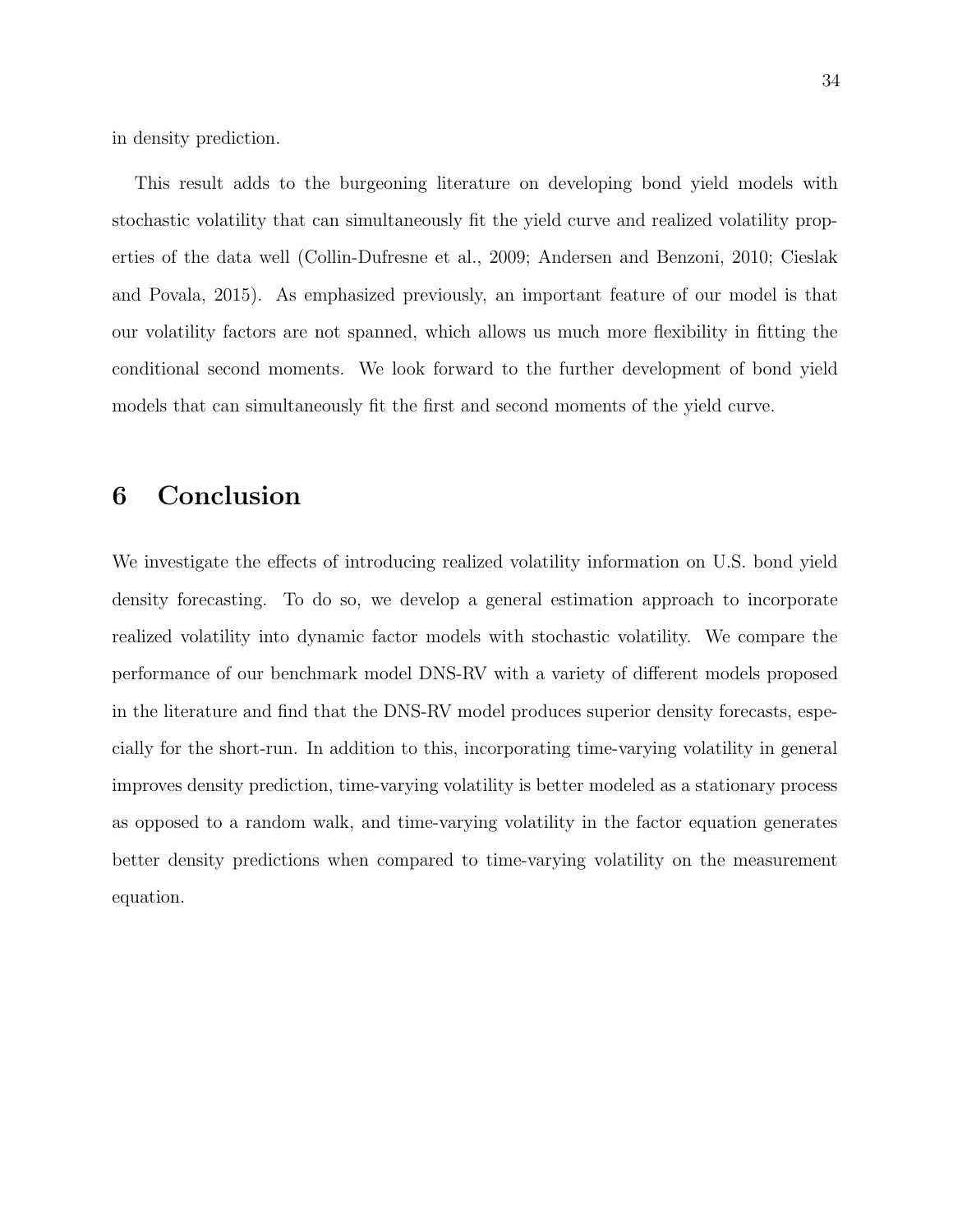# <span id="page-34-0"></span>References

- Altavilla, C., R. Giacomini, and G. Ragusa (2013): "Anchoring the Yield Curve Using Survey Expectations," Working Paper.
- Amisano, G. and R. Giacomini (2007): "Comparing Density Forecasts via Weighted Likelihood Ratio Tests," Journal of Business & Economic Statistics, 25, 177–190.
- Andersen, T. G. and L. Benzoni (2010): "Do Bonds Span Volatility Risk in the U.S. Treasury Market? A Specification Test for Affine Term Structure Models," The Journal of Finance, 65, 603–653.
- Andersen, T. G., T. Bollerslev, F. X. Diebold, and P. Labys (2003): "Modeling and Forecasting Realized Volatility," Econometrica, 71, 579–625.
- Barndorff-Nielsen, O. E. and N. Shephard (2002): "Econometric Analysis of Realized Volatility and Its Use in Estimating Stochastic Volatility Models," Journal of the Royal Statistical Society: Series B (Statistical Methodology), 64, 253–280.
- BIANCHI, F., H. MUMTAZ, AND P. SURICO (2009): "The Great Moderation of the Term Structure of UK Interest Rates," Journal of Monetary Economics, 56, 856 – 871.
- Carriero, A., T. E. Clark, and M. Marcellino (2013): "No Arbitrage Priors, Drifting Volatilities, and the Term Structure of Interest Rates," Tech. rep., Working paper.
- (2015): "Bayesian VARs: Specification Choices and Forecast Accuracy," *Journal of* Applied Econometrics, 30, 46–73.
- Carter, C. K. and R. Kohn (1994): "On Gibbs Sampling for State Space Models," Biometrika, 81, 541–553.
- CHRISTENSEN, J. H., F. X. DIEBOLD, AND G. D. RUDEBUSCH (2011): "The affine arbitrage-free class of Nelson-Siegel term structure models," Journal of Econometrics, 164, 4–20.
- CHRISTENSEN, J. H., J. A. LOPEZ, AND G. D. RUDEBUSCH (2014): "Can Spanned Term Structure Factors Drive Stochastic Volatility?" Federal Reserve Bank of San Francisco Working Paper Series.
- Cieslak, A. and P. Povala (2015): "Information in the Term Structure of Yield Curve Volatility," Journal of Finance, forthcoming.
- Clark, T. (2011): "Real-Time Density Forecasts From Bayesian Vector Autoregressions With Stochastic Volatility," Journal of Business & Economic Statistics, 29, 327-341.
- Clark, T. E. and F. Ravazzolo (2015): "Macroeconomic Forecasting Performance under Alternative Specifications of Time-Varying Volatility," Journal of Applied Econometrics, 30, 551–575.
- COGLEY, T. AND T. J. SARGENT (2005): "Drifts and Volatilities: Monetary Policies and Outcomes in the Post WWII US," Review of Economic Dynamics, 8, 262 – 302.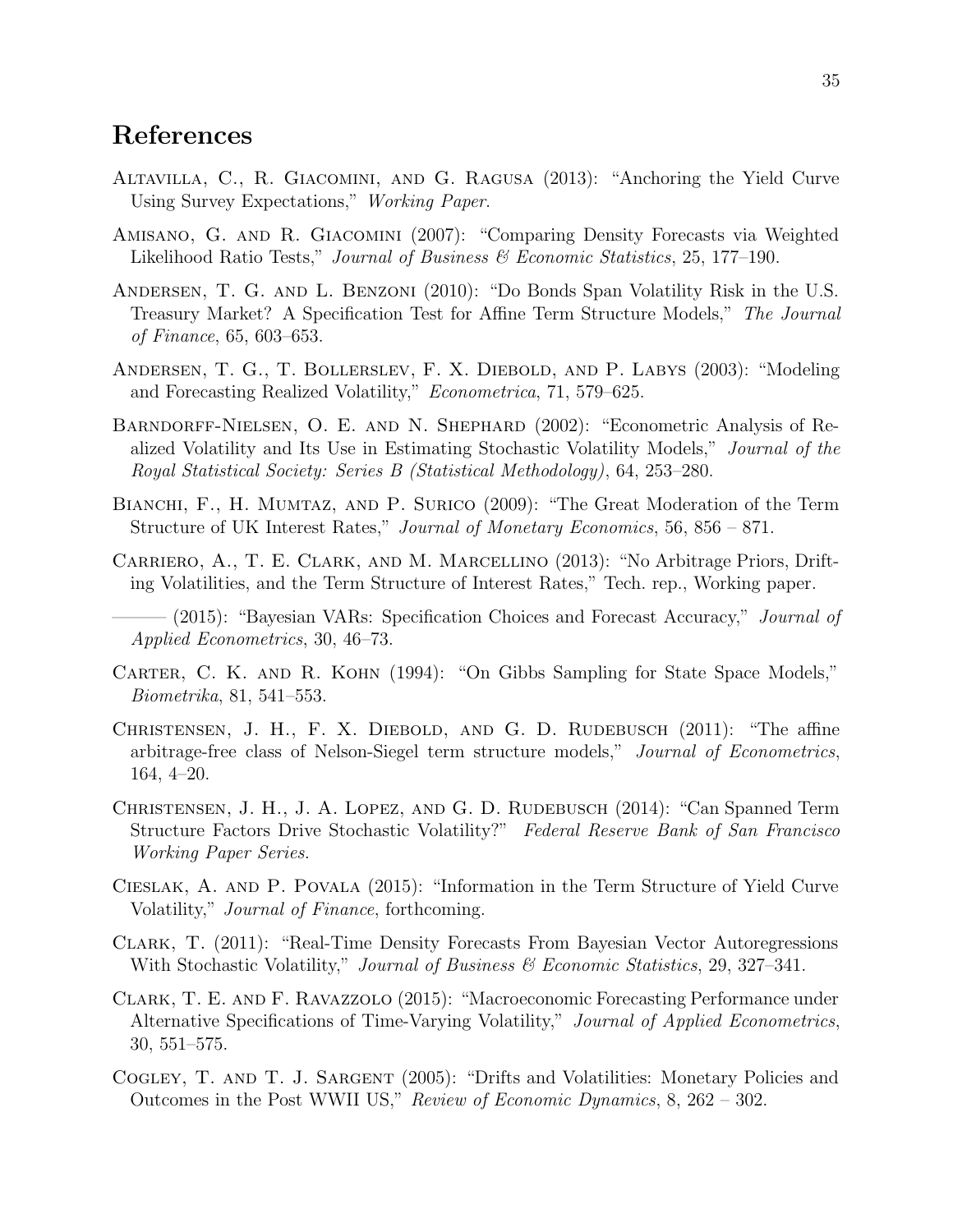- <span id="page-35-0"></span>Collin-Dufresne, P., R. Goldstein, and C. Jones (2009): "Can Interest Rate Volatility Be Extracted from the Cross Section of Bond Yields?" Journal of Financial Economics, 94, 47–66.
- Creal, D. and J. Wu (2014): "Interest Rate Uncertainty and Economic Fluctuations," Working Paper, The University of Chicago Booth School of Business.
- DEL NEGRO, M. AND F. SCHORFHEIDE (2013): "DSGE Model-Based Forecasting," in Handbook of Economic Forecasting, ed. by G. Elliott and A. Timmermann, Elsevier, vol. 2A, chap. 2, 57 – 140.
- Diebold, F. X. and C. Li (2006): "Forecasting the Term Structure of Government Bond Yields," *Journal of Econometrics*, 130, 337 – 364.
- DIEBOLD, F. X., C. LI, AND V. Z. YUE (2008): "Global yield curve dynamics and interactions: A dynamic Nelson-Siegel approach," Journal of Econometrics, 146, 351–363.
- Diebold, F. X. and R. S. Mariano (1995): "Comparing Predictive Accuracy," Journal of Business & Economic Statistics, 20, 134–144.
- DIEBOLD, F. X. AND G. D. RUDEBUSCH (2012): Yield Curve Modeling and Forecasting, Princeton University Press.
- DUFFEE, G. R. (2012): "Forecasting Interest Rates," Working papers, The Johns Hopkins University, Department of Economics.
- DUFFIE, D. AND R. KAN (1996): "A Yield-Factor Model Of Interest Rates," Mathematical Finance, 6, 379–406.
- Egorov, A. V., Y. Hong, and H. Li (2006): "Validating Forecasts of the Joint Probability Density of Bond Yields: Can Affine Models Beat Random Walk?" Journal of Econometrics, 135, 255 – 284.
- ENGLE, R. F., V. K. NG, AND M. ROTHSCHILD (1990): "Asset Pricing with a Factor-ARCH Covariance Structure: Empirical Estimates for Treasury Bills," Journal of Econometrics, 45, 213–237.
- Exterkate, P., D. V. Dijk, C. Heij, and P. J. F. Groenen (2013): "Forecasting the Yield Curve in a Data?Rich Environment Using the Factor?Augmented NelsonSiegel Model," Journal of Forecasting, 32, 193–214.
- Fama, E. F. and R. R. Bliss (1987): "The Information in Long-Maturity Forward Rates," The American Economic Review, 77, pp. 680–692.
- Geweke, J. and G. Amisano (2010): "Comparing and Evaluating Bayesian Predictive Distributions of Asset Returns," International Journal of Forecasting, 26, 216 – 230.
- GÜRKAYNAK, R. S., B. SACK, AND J. H. WRIGHT  $(2007)$ : "The U.S. Treasury Yield Curve: 1961 to the Present," Journal of Monetary Economics, 54, 2291 – 2304.
- Hansen, P. R., Z. Huang, and H. H. Shek (2012): "Realized GARCH: a Joint Model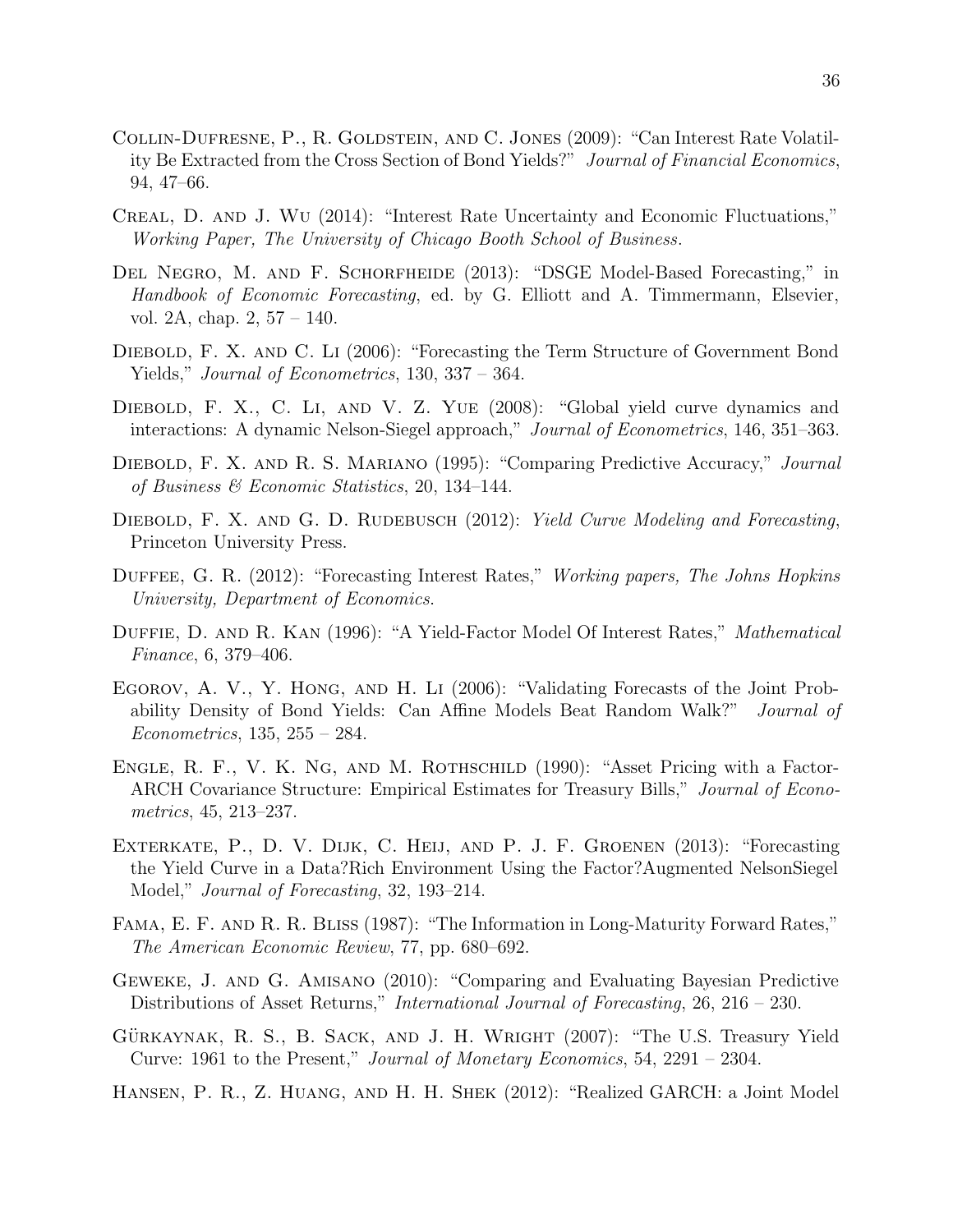<span id="page-36-0"></span>for Returns and Realized Measures of Volatility," Journal of Applied Econometrics, 27, 877–906.

- HANSEN, P. R., A. LUNDE, AND J. M. NASON (2011): "The Model Confidence Set," Econometrica, 79, 453–497.
- HARVEY, D., S. LEYBOURNE, AND P. NEWBOLD (1997): "Testing the Equality of Prediction Mean Squared Errors," International Journal of Forecasting, 13, 281 – 291.
- HAUTSCH, N. AND Y. OU (2012): "Analyzing Interest Rate Risk: Stochastic Volatility in the Term Structure of Government Bond Yields," Journal of Banking & Finance, 36, 2988 – 3007.
- HAUTSCH, N. AND F. YANG (2012): "Bayesian Inference in a Stochastic Volatility Nelson– Siegel Model," Computational Statistics & Data Analysis, 56, 3774 – 3792.
- Jin, X. and J. M. Maheu (2013): "Modeling Realized Covariances and Returns," Journal of Financial Econometrics, 11, 335–369.
- Jungbacker, B., S. J. Koopman, and M. van der Wel (2013): "Smooth Dynamic Factor Analysis with Application to the US Term Structure of Interest Rates," Journal of Applied Econometrics.
- Justiniano, A. and G. E. Primiceri (2008): "The Time-Varying Volatility of Macroeconomic Fluctuations," The American Economic Review, 98, pp. 604–641.
- Kang, K. H. (2015): "The predictive density simulation of the yield curve with a zero lower bound," Journal of Empirical Finance,  $33, 51 - 66$ .
- Kim, S., N. Shephard, and S. Chib (1998): "Stochastic Volatility: Likelihood Inference and Comparison with ARCH Models," The Review of Economic Studies, 65, 361–393.
- Koopman, S. J., M. I. P. Mallee, and M. Van der Wel (2010): "Analyzing the Term Structure of Interest Rates Using the Dynamic Nelson–Siegel Model With Time–Varying Parameters," Journal of Business & Economic Statistics, 28, 329–343.
- MAHEU, J. M. AND T. H. MCCURDY (2011): "Do High-Frequency Measures of Volatility Improve Forecasts of Return Distributions?" Journal of Econometrics, 160, 69 – 76.
- Pooter, M. D. (2007): "Examining the Nelson-Siegel Class of Term Structure Models," Tinbergen Institute Discussion Papers 07-043/4, Tinbergen Institute.
- PRIMICERI, G. (2005): "Time Varying Structural Vector Autoregressions and Monetary Policy," Review of Economic Studies, 72, 821–852.
- SHEPHARD, N. AND K. SHEPPARD (2010): "Realising the Future: Forecasting with High-Frequency-Based Volatility (HEAVY) Models," *Journal of Applied Econometrics*, 25, 197– 231.
- Takahashi, M., Y. Omori, and T. Watanabe (2009): "Estimating Stochastic Volatility Models Using Daily Returns and Realized Volatility Simultaneously," Computational Statistics & Data Analysis, 53, 2404 – 2426.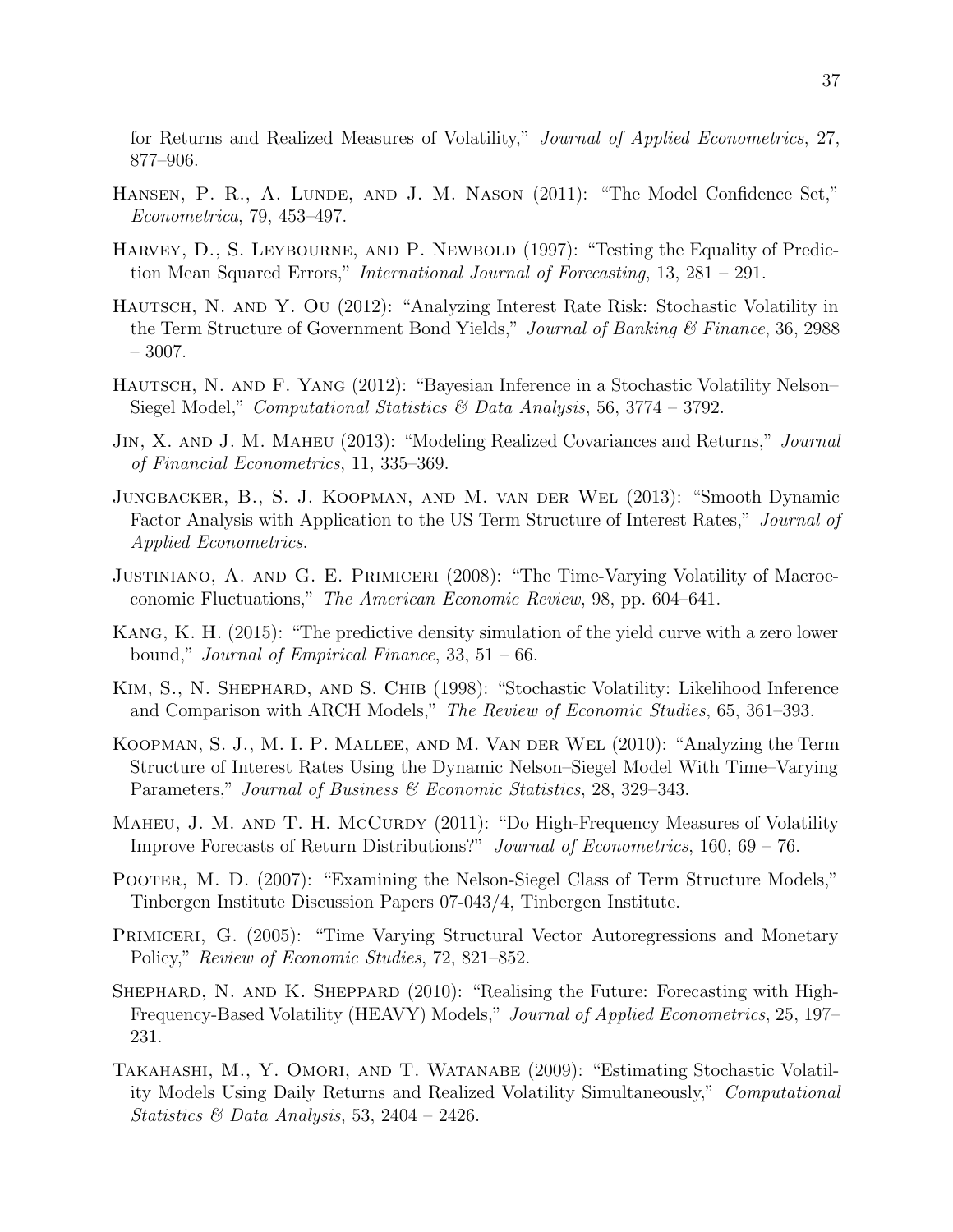- <span id="page-37-0"></span>van Dijk, D., S. J. Koopman, M. van der Wel, and J. H. Wright (2014): "Forecasting Interest Rates with Shifting Endpoints," Journal of Applied Econometrics, 29, 693–712.
- WRIGHT, J. AND H. ZHOU (2009): "Bond Risk Premia and Realized Jump Risk," Journal of Banking & Finance, 33, 2333–2345.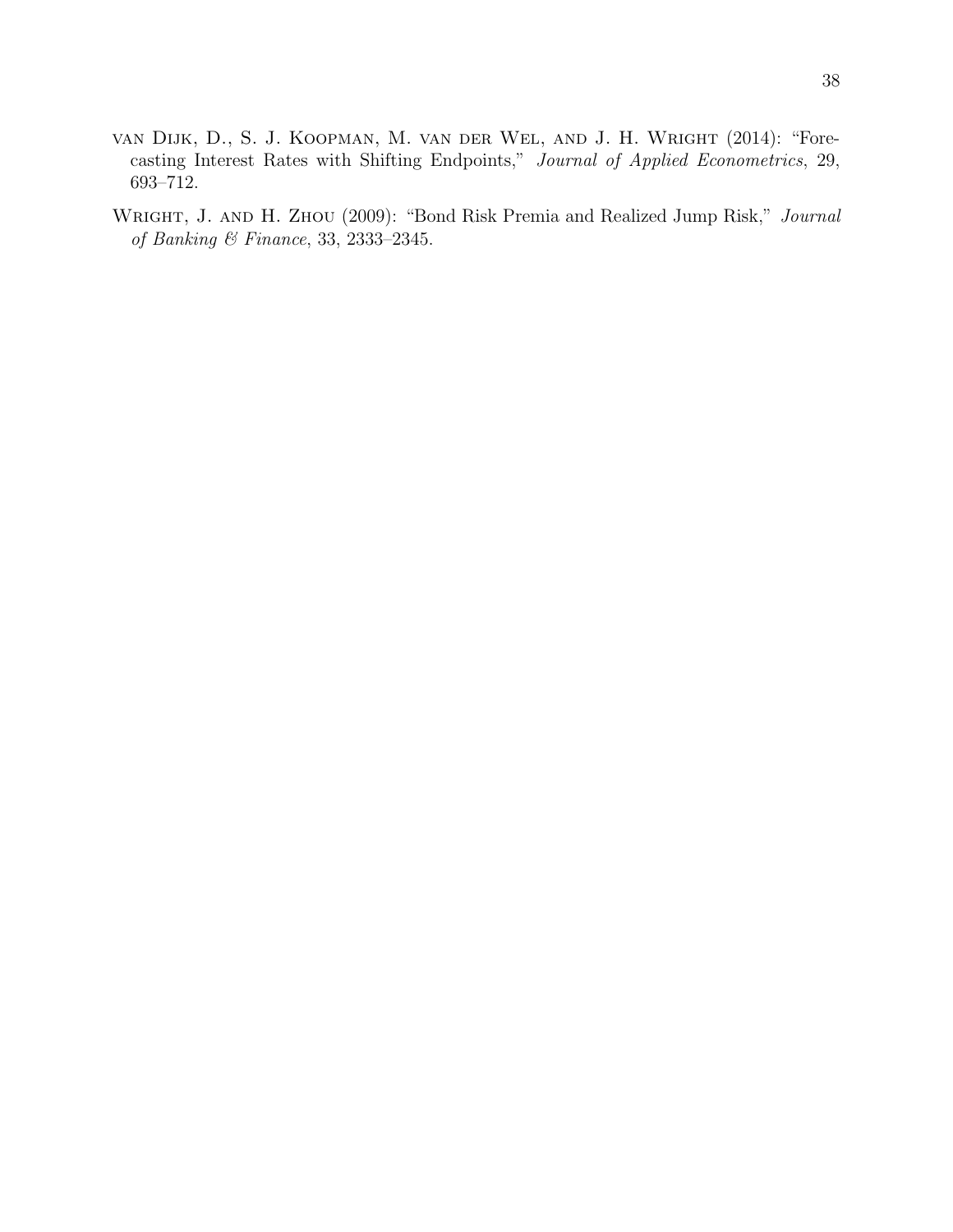# Appendices

# <span id="page-38-0"></span>A State Space Representation

For completeness, we present the full specification of the state space form of the model. We give a detailed explanation of these equations in sections 2.1 and 2.2 of the main text. Consider a set of bond yields  $y_t = \{y_t(1), ..., y_t(N)\}$ .  $\tau_j$  is the maturity in months of bond yield j and  $\lambda$  is the point of maximal curvature.

$$
y_{t} = \begin{pmatrix} 1 & \frac{1 - e^{-\lambda \tau_{1}}}{\lambda \tau_{1}} & \frac{1 - e^{-\lambda \tau_{1}}}{\lambda \tau_{1}} - e^{\lambda \tau_{1}} \\ \cdot & \cdot & \cdot \\ \cdot & \cdot & \cdot \\ 1 & \frac{1 - e^{-\lambda \tau_{N}}}{\lambda \tau_{N}} & \frac{1 - e^{-\lambda \tau_{N}}}{\lambda \tau_{N}} - e^{\lambda \tau_{N}} \end{pmatrix} \begin{pmatrix} f_{l,t} \\ f_{s,t} \\ f_{c,t} \end{pmatrix} + \epsilon_{t}, \quad \epsilon_{t} \sim N(0, Q) \quad (A.1)
$$

$$
log(RV_t) = \beta + \Lambda_h h_t + \zeta_t, \quad \zeta_t \sim N(0, S)
$$
\n(A.2)

$$
f_t = (I_3 - \Phi_f)\mu_f + \Phi_f f_{t-1} + \eta_t, \quad \eta_t \sim N(0, \ diag(e^{[h_{l,t}, h_{s,t}, h_{c,t}]}))
$$
(A.3)

$$
h_{i,t} = \mu_{i,h}(1 - \phi_{i,h}) + \phi_{i,h}h_{i,t-1} + \nu_{i,t}, \quad \nu_{i,t} \sim N(0, \sigma_{i,h}^2)
$$
\n(A.4)

for  $i = l, s, c$  and Q and S are diagonal matrix. We write  $h_t$  as a vector of the demeaned volatility processs with individual elements  $h_{i,t} = h_{i,t} - \mu_{i,h}$ .

# B Measurement Equation for RV: Derivation and Approximation

Equation A.2 is the linearized version of the nonlinear measurement equation that comes from adding realized volatility information to the dynamic factor model. We perform a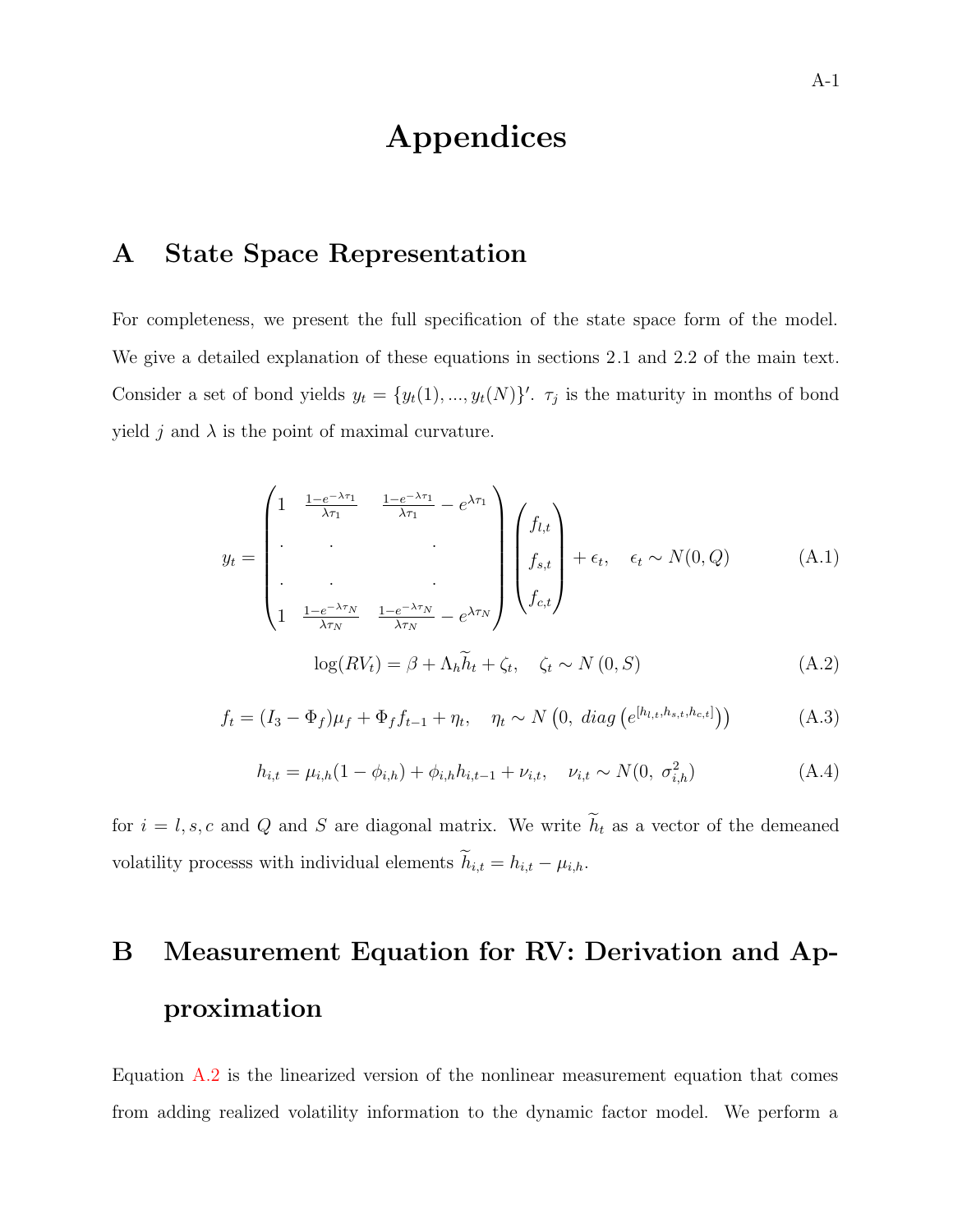<span id="page-39-0"></span>first-order approximation of the logarithm of the following equation

$$
RV_t \approx Var_{t-1}(y_t) = diag(\Lambda_f H_t \Lambda'_f + Q)
$$
  
= 
$$
diag(\widetilde{\Lambda}_f \widetilde{H}_t \widetilde{\Lambda}'_f + Q)
$$
 (A.5)

where we write the logarithm of volatility in deviation form  $h_{i,t} = h_{i,t} - \mu_{i,h}$  for  $i = l, s, c$ . Then  $H_t$  is a 3 × 3 diagonal matrix with each element corresponding to  $e^{h_{i,t}}$  and  $\Lambda_f$  $\Lambda_f[e^{\mu_l/2}, e^{\mu_s/2}, e^{\mu_c/2}]'$ . We first derive the nonlinear measurement equation that links the realized volatility with underlying factor volatility. Our derivation is similar to [Maheu and](#page-36-0) [McCurdy](#page-36-0) ([2011\)](#page-36-0) but we derive it under the dynamic factor model framework. Then, we describe the approximation to get the linearized measurement equation for  $RV_t^{21}$ .

Derivation of the measurement equation. We assume that  $RV<sub>t</sub>$  is a noisy measure for the true conditional volatility. Following [Maheu and McCurdy](#page-36-0) ([2011\)](#page-36-0), we assume that  $RV<sub>t</sub>$ follows a log-normal distribution conditional on past histories of bond yields and bond yield realized volatilities:

$$
RV_t = diag(\widetilde{\Lambda}_f \widetilde{H}_t \widetilde{\Lambda}'_f + Q) Z_t,
$$

where  $Z_t$  is a 17 × 1 vector and each element in  $Z_t$  follows a log-normal distribution with  $E_{t-1}[Z_{i,t}] = 1$  for  $i = 1, ..., 17$ . Taking logarithm on both sides gives

$$
\log(RV_t) = \widetilde{\beta} + \log(diag(\widetilde{\Lambda}_f \widetilde{H}_t \widetilde{\Lambda}'_f + Q)) + \widetilde{S}\zeta_t, \quad \zeta_t \sim \mathcal{N}(0, I_{17}).
$$
 (A.6)

where  $\beta$  is a 17 × 1 vector, S is a 17 × 17 diagonal matrix, and  $I_{17}$  is a 17 × 17 identity matrix. We separately estimate  $\beta$  and S where  $\beta$  is a conditional variance of  $Z_t$  plus a bias correction term (e.g. [Takahashi et al., 2009,](#page-36-0) for the univariate case).

 $21$ The derivation and approximation of the measurement equations when we add stochastic volatility to the measurement errors  $Q_t$  follows the same basic procedure, so we suppress the details.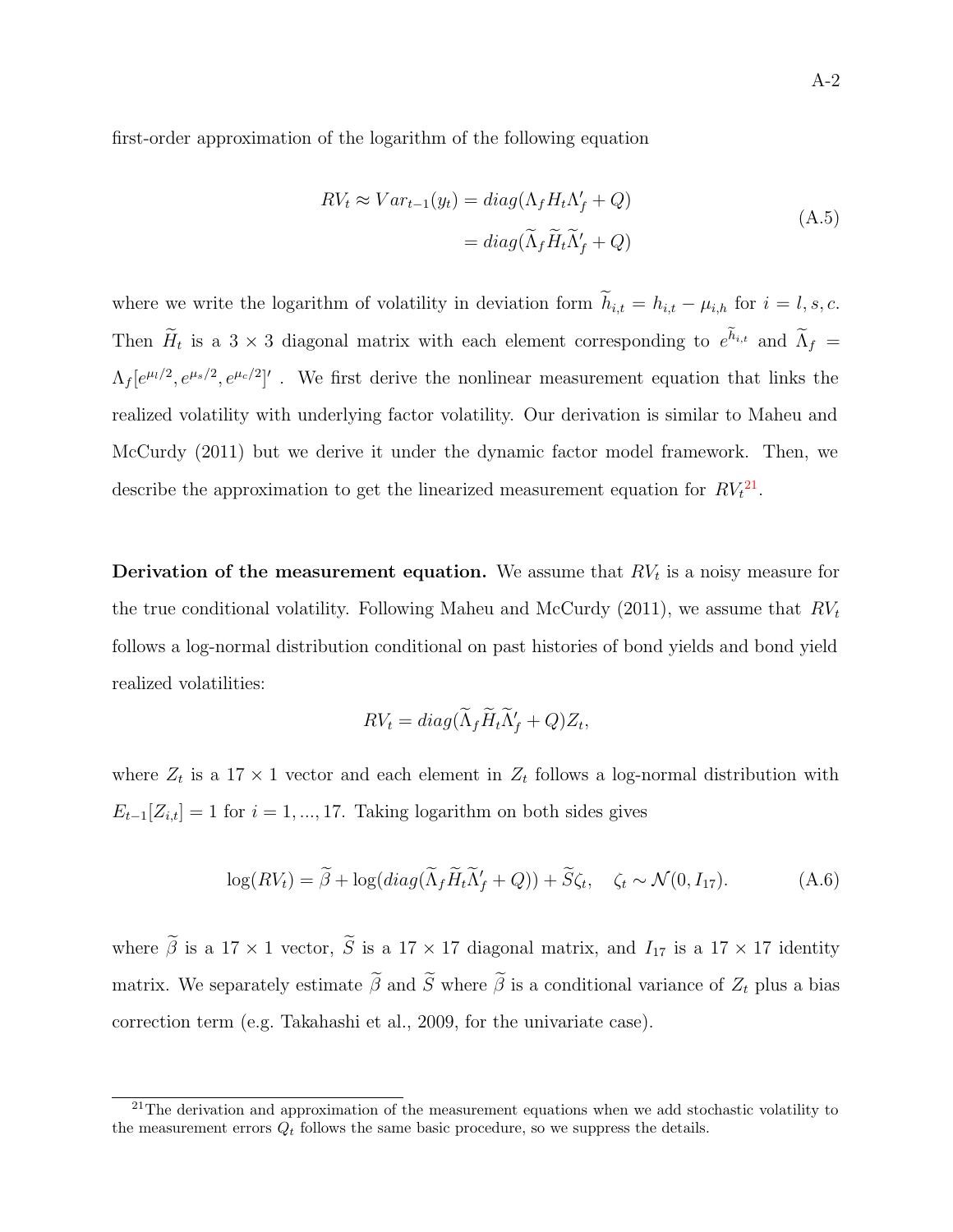**Linearization.** We present the derivation of equation [5](#page-7-0). We linearize equation  $\overline{A}$ .6 for the *i*th element around  $h_{j,t} = 0$  for  $j = 1, 2, 3$  and  $S_{i,i} = 0$  for  $i = 1, ..., 17$  to get

$$
\log(RV_{i,t}) = \beta_i + \nu_i \left( \sum_{j=1}^3 \widetilde{\Lambda}_{f,i,j}^2 \widetilde{h}_{j,t} \right) + \widetilde{S}\zeta_t, \quad \zeta_t \sim \mathcal{N}(0, I_{17}).
$$

where  $\Lambda^2_{f,i,j}$  is the square of the  $(i, j)$ th element of  $\Lambda_f$  in equation [5](#page-7-0) and

$$
\beta_i = \widetilde{\beta}_i + \log \left( \sum_{j=1}^3 \widetilde{\Lambda}_{f,i,j}^2 + Q_{i,i} \right)
$$

$$
\nu_i = \frac{1}{\left( \sum_{j=1}^3 \widetilde{\Lambda}_{f,i,j}^2 + Q_{i,i} \right)}.
$$

Note that the term  $\nu_i\left(\sum_{j=1}^3 \widetilde{\Lambda}_{f,i,j}^2 \widetilde{h}_{j,t}\right)$  is linear in  $\widetilde{h}_t$  and we can write it as  $\Lambda_{i,h} \widetilde{h}_t$ . In addition, we write  $S = SS'$ . This completes the derivation of the RV measurement equation (equation [A.2](#page-38-0)).

# C Estimation Procedure

Presented is the algorithm for the posterior sampler. We draw 15, 000 samples, saving every 5th draw, with the first 5, 000 draws as burn-in. The priors we choose for the model are presented in Table [A-1](#page-41-0). We describe the algorithm for our main model, DNS-RV. Estimation of other model specifications is a straightforward simplification or generalization. We collect the parameters on which we would like to perform inference in one vector and write it as  $\Theta^* = \{Q, \beta, S, f_{1:T}, \mu_f, \phi_f, h_{1:T}, \mu_h, \phi_h, \sigma_h^2\}^{22}$ . In addition, we denote  $\Theta^*_{-x}$  as the parameter vector of all elements in  $\Theta^*$  except x and *data* as U.S. bond yields and their corresponding yield realized volatilities used in the estimation. The posterior sampler iterates the following

<sup>&</sup>lt;sup>22</sup>While some authors have estimated the  $\lambda$ , we fix it at 0.0609, noting from [Diebold and Li](#page-35-0) ([2006\)](#page-35-0) and others that the value does not move around too much across time and that its estimation does not seem to affect the results.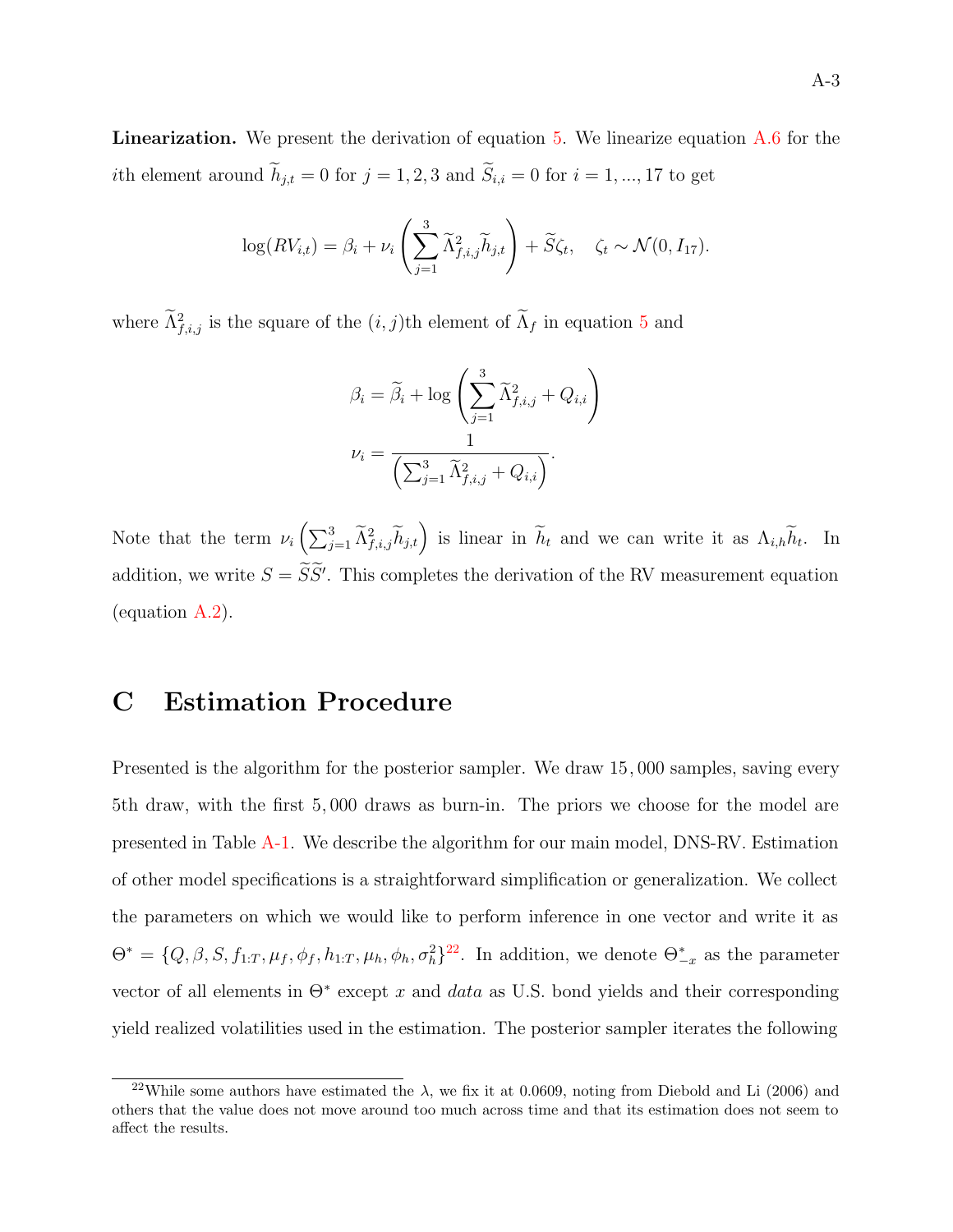<span id="page-41-0"></span>

| Parameter    | Description                                | Dim.          | Dist. | Para(1)        | Para(2)        |
|--------------|--------------------------------------------|---------------|-------|----------------|----------------|
| Н            | Variance of the measurement error          | $17 \times 1$ | IG    | $\overline{0}$ | 0.001          |
|              | $(y_t).$                                   |               |       |                |                |
| $\mu_f$      | Long-run mean parameter for $f_t$ .        | $3 \times 1$  | N     | $\theta$       | 100            |
| $\phi_f$     | $AR(1)$ coefficient for $f_t$ .            | $3 \times 1$  | N     | 0.8            | 100            |
| $\mu_h$      | Long-run mean parameter for $h_t$ .        | $3 \times 1$  | N     | $\Omega$       | 100            |
| $\phi_h$     | $AR(1)$ coefficient for $h_t$ .            | $3 \times 1$  | N     | 0.8            | 100            |
| $\sigma_h^2$ | Variance of the innovation for the         | $3 \times 1$  | IG    | 0.01           | $\overline{2}$ |
|              | $h_t$ .                                    |               |       |                |                |
| $\beta$      | Intercepts in the $RV$ measurement         | $17 \times 1$ | N     | $\Omega$       | 100            |
|              | equation. Only used for $\mathcal{M}_{RV}$ |               |       |                |                |
| S            | Variance of the measurement error          | $17 \times 1$ | IG    | $\Omega$       | 0.001          |
|              | RV. Only used for $\mathcal{M}_{RV}$       |               |       |                |                |
| $\sigma_f^2$ | Variance of the innovation for the         | $3 \times 1$  | IG    | 0.1            | $\overline{2}$ |
|              | $f_t$ . Only used for models without       |               |       |                |                |
|              | time-varying volatility                    |               |       |                |                |

Table A-1 PRIOR DISTRIBUTION

Note: a) All prior distributions are independent. For example, prior distributions for elements in H are independent from each other and follow the inverse gamma distribution.

b) Dim: Dimension of the parameters.

c) IG: Inverse gamma distribution. Para(1) and Para(2) mean scale and shape parameters, respectively.

d) N: Normal distribution. Para(1) and Para(2) stand for mean and variance, respectively.

e) Priors for  $\phi_f$  and  $\phi_h$  are truncated so that the processes for factors and volatilities are stationary.

f)  $M_{RV}$  is the set of models with realized volatility data.

g) For the DNS-RV-FULL model We use a normal prior centered around 0 with variance 100 for each element of  $\mu_{i,h}$ . For  $\Phi_h$  and  $\Sigma_h$ , we use a natural conjugate prior of the form  $\Sigma_h^{-1} \sim W(3, diag([0.01, 0.01, 0.01]))$ and  $vec(\Phi_h) \sim N(vec(diag([0.8, 0.8, 0.8]))$ ,  $\Sigma_h \otimes diag([100, 100, 100])$ .

steps starting with an initial value  $\Theta^0$  and  $s = 1$ :

1. (Drawing  $Q|data, \Theta_{-Q}^{s-1})$ : Since Q is diagonal, we draw the diagonal elements one at a time. Note that without the RV measurement equation, each element of the diagonal term on Q is distributed as an inverse gamma distribution. For DNS-RV, Q enters in the realized measurement equation (equation  $A.6$ ). In this case, we draw  $Q$  using the Metropolis-Hastings algorithm with a proposal distribution as an inverse gamma distribution with the same moments as in the conditional posterior distribution of Q without the RV measurement equation. Set  $\Theta^{s-1} = \{Q^*, \beta^{s-1}, S^{s-1}, f_{1:T}^{s-1}, \mu_f^{s-1}, \mu_f^{s-1}\}$  $\phi_f^{s-1}, h_{1:T}^{s-1}, \mu_h^{s-1}, \phi_h^{s-1}, (\sigma_h^2)^{s-1}\}$  where  $Q^*$  is a new draw from this Metropolis-Hastings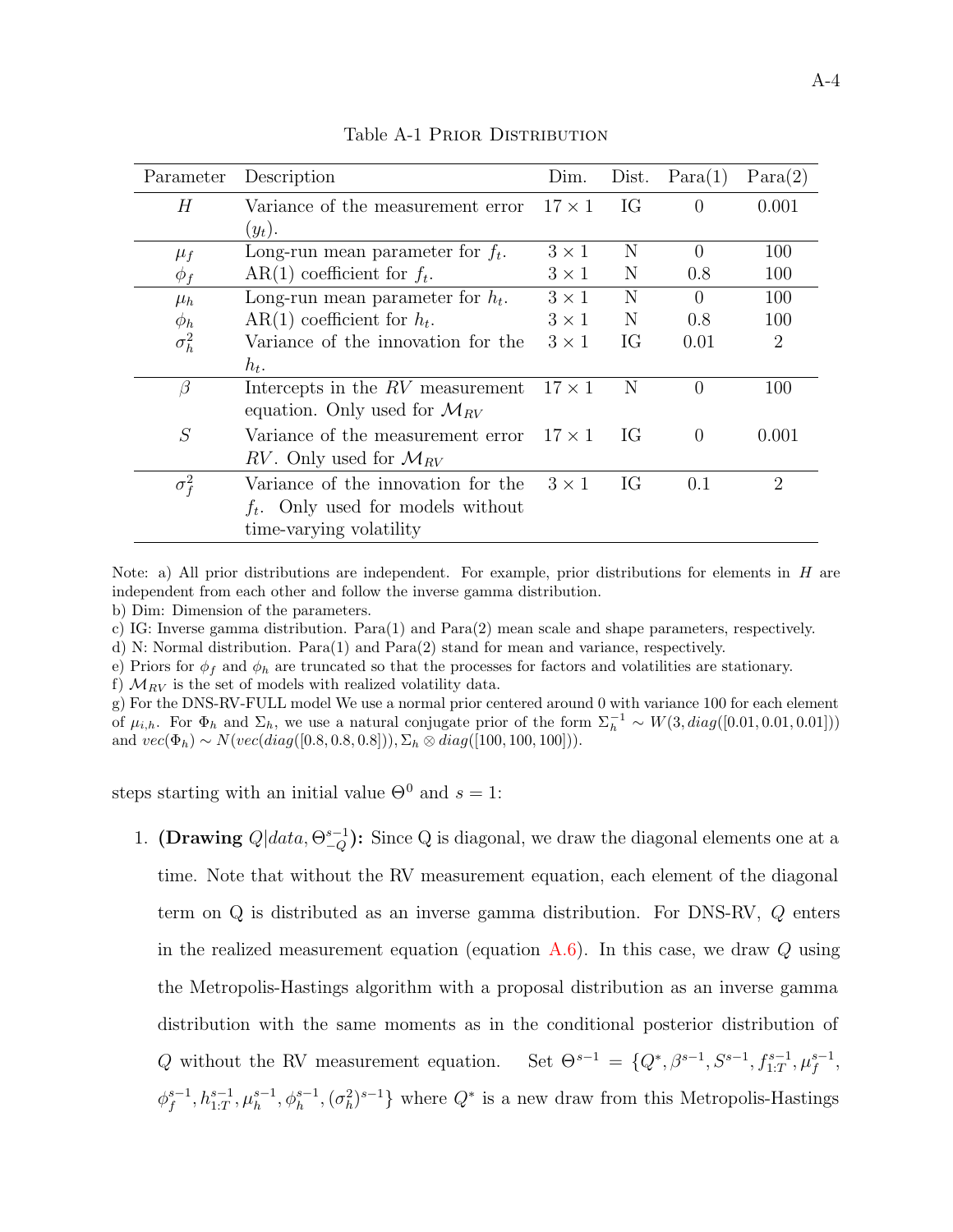sampler.

- 2. (Drawing  $\beta$ ,  $S|data$ ,  $\Theta_{-\beta,S}^{s-1}$ ): We can likewise draw  $\beta$  and the diagonal elements of S equation-by-equation. It is a standard linear regression normal-inverse gamma framework. Set  $\Theta^{s-1} = \{Q^*, \beta^*, S^*, f_{1:T}^{s-1}, \mu_f^{s-1}, \phi_f^{s-1}, h_{1:T}^{s-1}, \mu_h^{s-1}, \phi_h^{s-1}, (\sigma_h^2)^{s-1}\}\$  where  $\beta^*$  and  $S^*$  is a new draw from the conditional posterior distribution of  $\beta$  and  $S.$
- 3. (Drawing  $f_{1:T} |data, \Theta_{-f_{1:T}}^{s-1})$ : The [Carter and Kohn](#page-34-0) ([1994\)](#page-34-0) multi-move Gibbs sampling procedure with stochastic volatility can be used to draw the level, slope, and curvature factors. Set  $\Theta^{s-1} = \{Q^*, \beta^*, S^*, f_{1:T}^*, \mu_f^{s-1}, \phi_f^{s-1}, h_{1:T}^{s-1}, \mu_h^{s-1}, \phi_h^{s-1}, (\sigma_h^2)^{s-1}\}\$  where  $f_{1:T}^*$  is a new draw from the multi-move Gibbs sampler.
- 4. (Drawing  $\mu_f$ ,  $\phi_f|data$ ,  $\Theta_{-\mu_f,\phi_f}^{s-1}$ ): Because we specify the factors and stochastic volatilities to have independent  $AR(1)$  processes, we can separate the drawing of the parameters for each factor. Drawing the parameters equation-by-equation is possible through the linear regression framework allowing for stochastic volatility. We generate draws from the conditional distribution using the Gibbs sampler laid out in [Bianchi et al.](#page-34-0) ([2009](#page-34-0)) and [Hautsch and Yang](#page-36-0) ([2012\)](#page-36-0). Then, set Θ<sup>s</sup>−<sup>1</sup> = {Q∗, β∗, S∗, f <sup>∗</sup> 1:<sup>T</sup> , μ<sup>∗</sup> <sup>f</sup> , φ<sup>∗</sup> f ,  $h_{1:T}^{s-1}, \mu_h^{s-1}, \phi_h^{s-1}, (\sigma_h^2)^{s-1}$ .
- 5. (Drawing  $h_{1:T} |data, \Theta_{-h_{1:T}}^{s-1})$ : We have a measurement equation made up of two parts. The first part uses the [Kim et al.](#page-36-0) ([1998\)](#page-36-0) method to transform the level, slope, and curvature factor equations (equation  $\widehat{A}.3$ ). These measurement equations are

$$
\log ((f_{i,t} - (1 - \phi_{f,i})\mu_{f,i} - \phi_{f,i}f_{i,t-1})^2) = h_{i,t} + \log(\eta_{i,t}^2)
$$
 (A.7)

for  $i = l, s, c$ . The second part is the realized volatility measurement equation (equation) [A.2](#page-38-0)). Because of our linear approximation of the nonlinear RV measurement equation, we can simply use the standard [Carter and Kohn](#page-34-0) ([1994\)](#page-34-0) multi-move Gibbs sampler in conjunction with the transition equation for the volatility processes (equation  $A.4$ ). This step can be viewed as an extension of the [Kim et al.](#page-36-0) ([1998\)](#page-36-0)'s sampler with an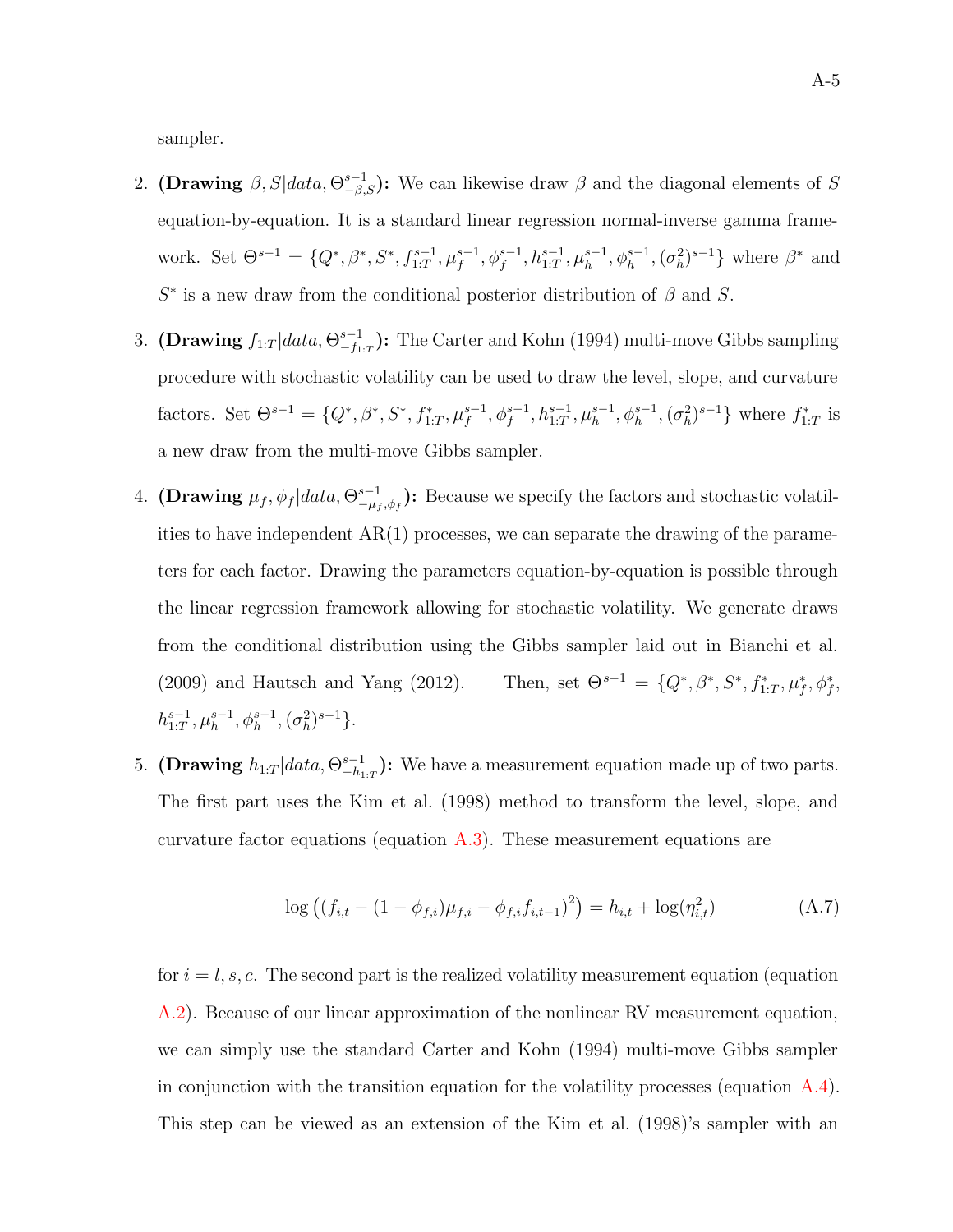extra linear measurement equations. We set  $\Theta^{s-1} = \{Q^*, \beta^*, S^*, f_{1:T}^*, \mu_f^*, \phi_f^*, h_{1:T}^*, \phi_f^*, \phi_f^*, h_{1:T}^*, \phi_f^*, h_{1:T}^*, \phi_f^*, h_{1:T}^*, \phi_f^*, h_{1:T}^*, \phi_f^*, h_{1:T}^*, \phi_f^*, h_{1:T}^*, \phi_f^*, h_{1:T}^*, \phi_f^*, h_{1:T}^*, \phi_f^*, h_{1:T}^*, \phi_f^*, h_{1:T}^*, \phi_f^*, h_{1$  $\mu_h^{s-1}, \phi_h^{s-1}, (\sigma_h^2)^{s-1}$ } where  $h_{1:T}^*$  is a new draw from the sampler.

6. (Drawing  $\mu_h, \phi_h, \sigma_h^2 | data, \Theta_{-\mu_h, \phi_h, \sigma_h^2}^{s-1}$ ): Conditional on the volatility process series,  $h_{1:T}^*$ , we can use a standard linear regression normal-inverse gamma framework to draw  $\mu_{i,h}, \phi_{i,h}$ , and  $\sigma_{i,h}^2$  equation-by-equation for  $i = l, s, c$ . Set

$$
\Theta^s = \{Q^*, \beta^*, S^*, f_{1:T}^*, \mu_f^*, \phi_f^*, h_{1:T}^*, \mu_h^*, \phi_h^*, (\sigma_h^2)^* \}
$$

where  $\mu^*_{i,h}, \phi^*_{i,h}$ , and  $(\sigma^2_{i,h})^*$  are newly drawn parameters from the conditional posterior distribution.

7. Go to the step 1 with  $s \leftarrow s + 1$ .

# D Forecasting Procedure

Presented in equations  $A.8 - A.10$  is the forecasting algorithm that we use. Because we are performing Bayesian analysis, we explicitly take into account the parameter uncertainty when generating our forecasts. We first draw parameters from the relevant posterior distributions  $(j)$  and then simulate 10 trajectories of data given the parameter values  $(k)$ . We do so for 2, 000 parameter draws for a total of 20, 000 simulated data chains from which to compare to the realized data ([Del Negro and Schorfheide,](#page-35-0) [2013\)](#page-35-0). Note that for the DNS-C model, we would not have equation A.10 and the  $H_t$  would become  $H$ .

$$
\hat{y}_t^{j,k} = \Lambda_f f_t^{j,k} + \tilde{\epsilon}_t^{j,k}, \quad \tilde{\epsilon}_t^{j,k} \sim N\left(0, Q^j\right) \tag{A.8}
$$

$$
f_t^{j,k} = (I_3 - \Phi_f^j)\mu_f + \Phi_f^j f_{t-1}^{j,k} + \tilde{\eta}_t^{j,k}, \quad \tilde{\eta}_t^{j,k} \sim N\left(0, \ diag\left(e^{[h_{l,t}^{j,k}, h_{s,t}^{j,k}, h_{c,t}^{j,k}]} \right)\right) \tag{A.9}
$$

$$
h_{i,t}^{j,k} - \mu_{i,h}^j = \phi_{i,h}^j(h_{i,t-1}^{j,k} - \mu_{i,h}^j) + \tilde{e}_{i,t}^{j,k}, \quad \tilde{e}_{i,t}^{j,k} \sim N\left(0, \left(\sigma_{i,h}^j\right)^2\right)
$$
(A.10)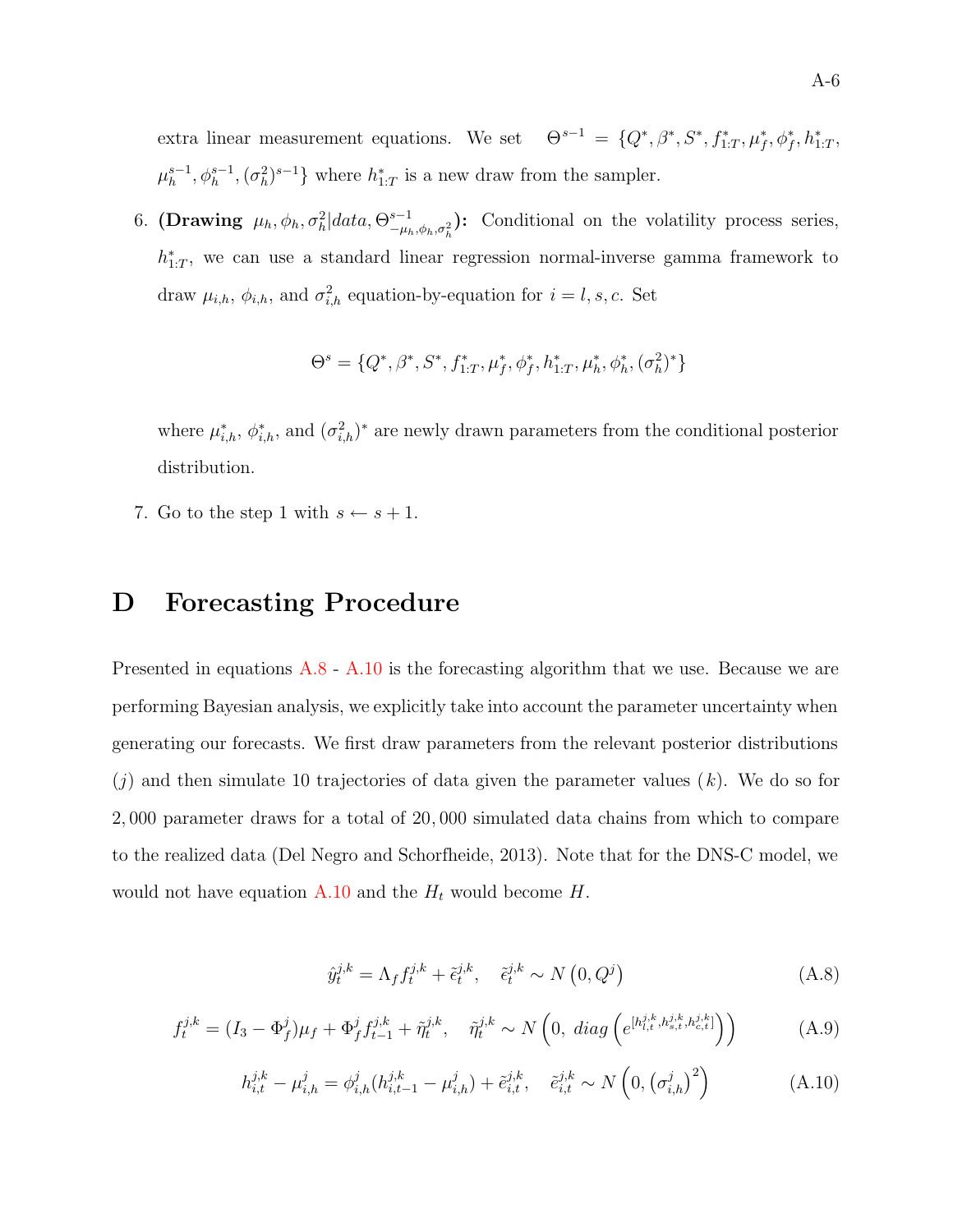for  $j = 1, ..., 2,000, k = 1, ..., 10,$  and  $t = T, ..., T + 12$  where T is the beginning of the forecasting period.

## E Supporting Material

This section contains additional tables and figures that support our claims in the main text. First, we present descriptive statistics of the data that we used in the estimation and forecasting exercises (section [E.1\)](#page-45-0). Then, we report parameter estimates (section  $E.2$ ) and estimated bond yields factors  $f_t$  (section [E.3](#page-51-0)). In section [E.4](#page-52-0), we report the relative importance (ratio in  $\%$ ) of variation between the measurement error and  $f_t$ . Finally, as a robustness check for the density forecasting evaluation conducted in section [5.3](#page-22-0), we compute and present the model confidence set of [Hansen et al.](#page-36-0) ([2011\)](#page-36-0) in section [E.5.](#page-53-0) The model confidence set results list a subset of forecasting models that includes the best models in terms of the log predictive score at the 5% confidence level.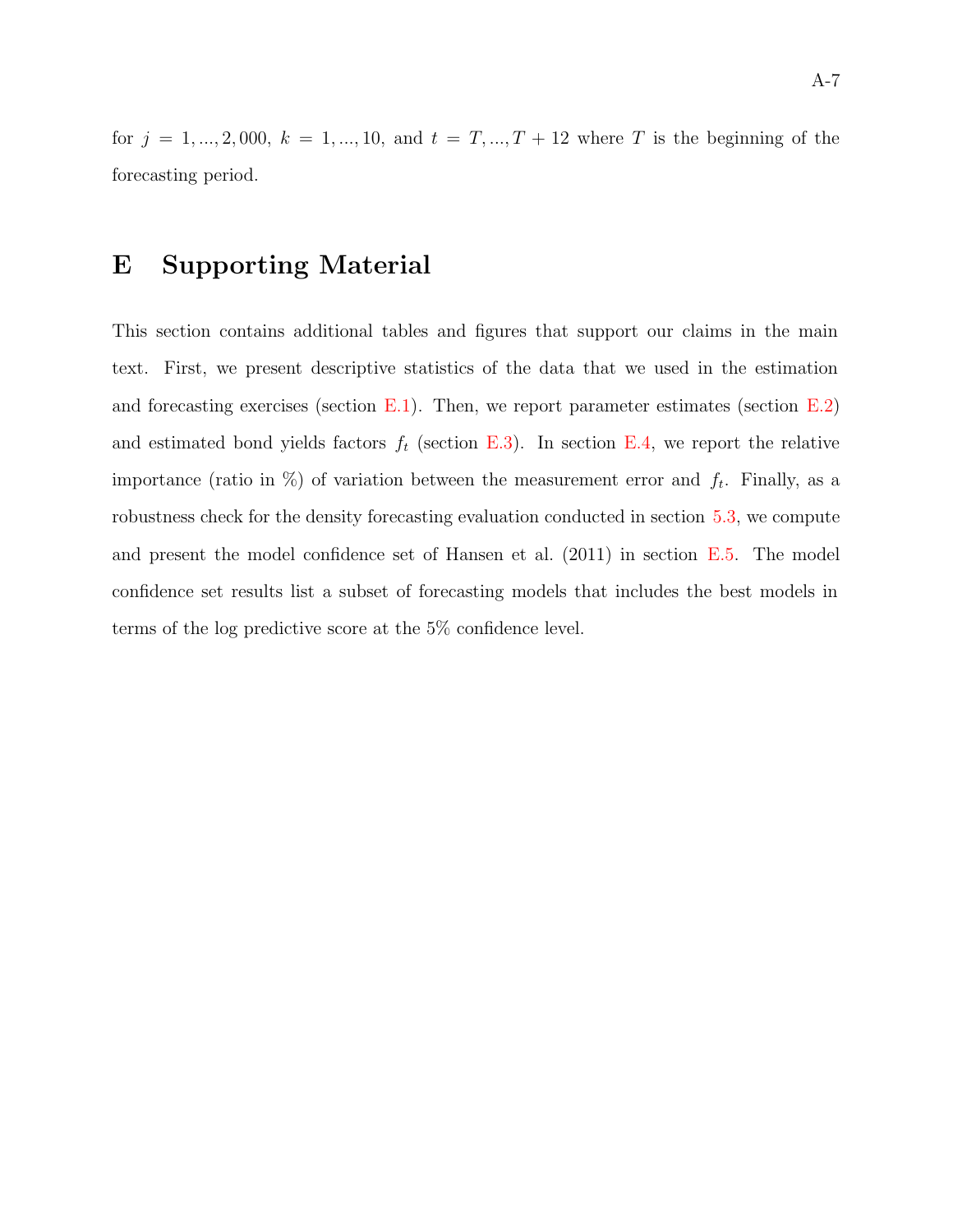# <span id="page-45-0"></span>E.1 Descriptive statistics of data

| Maturity | mean | $_{\rm std}$ | min  | max   | $\hat{\rho}(1)$ | $\hat{\rho}(12)$ | $\hat{\rho}(24)$ |
|----------|------|--------------|------|-------|-----------------|------------------|------------------|
| 3        | 5.35 | 3.14         | 0.04 | 16.02 | 0.97            | 0.65             | 0.39             |
| 6        | 5.52 | 3.17         | 0.15 | 16.48 | 0.98            | 0.66             | 0.40             |
| 9        | 5.64 | 3.19         | 0.19 | 16.39 | 0.98            | 0.67             | 0.42             |
| 12       | 5.75 | 3.19         | 0.25 | 16.10 | 0.98            | 0.69             | 0.44             |
| 15       | 5.87 | 3.21         | 0.38 | 16.06 | 0.98            | 0.70             | 0.46             |
| 18       | 5.95 | 3.20         | 0.44 | 16.22 | 0.98            | 0.71             | 0.47             |
| 21       | 6.03 | 3.19         | 0.53 | 16.17 | 0.98            | 0.71             | 0.49             |
| 24       | 6.06 | 3.15         | 0.53 | 15.81 | 0.98            | 0.72             | 0.50             |
| 30       | 6.18 | 3.11         | 0.82 | 15.43 | 0.98            | 0.73             | 0.52             |
| 36       | 6.29 | 3.08         | 0.98 | 15.54 | 0.98            | 0.74             | 0.54             |
| 48       | 6.48 | 3.02         | 1.02 | 15.60 | 0.98            | 0.75             | 0.57             |
| 60       | 6.60 | 2.94         | 1.56 | 15.13 | 0.98            | 0.76             | 0.59             |
| 72       | 6.73 | 2.92         | 1.53 | 15.11 | 0.98            | 0.77             | 0.61             |
| 84       | 6.81 | 2.84         | 2.18 | 15.02 | 0.98            | 0.77             | 0.61             |
| 96       | 6.90 | 2.81         | 2.11 | 15.05 | 0.98            | 0.78             | 0.63             |
| 108      | 6.95 | 2.79         | 2.15 | 15.11 | 0.98            | 0.78             | 0.63             |
| 120      | 6.95 | 2.72         | 2.68 | 15.19 | 0.98            | 0.77             | 0.63             |
|          |      |              |      |       |                 |                  |                  |

Table A-2 DESCRIPTIVE STATISTICS (YIELDS)

Notes: For each maturity we present mean, standard deviation, minimum, maximum and the j-th order autocorrelation coefficients for  $j = 1, 12,$  and 24.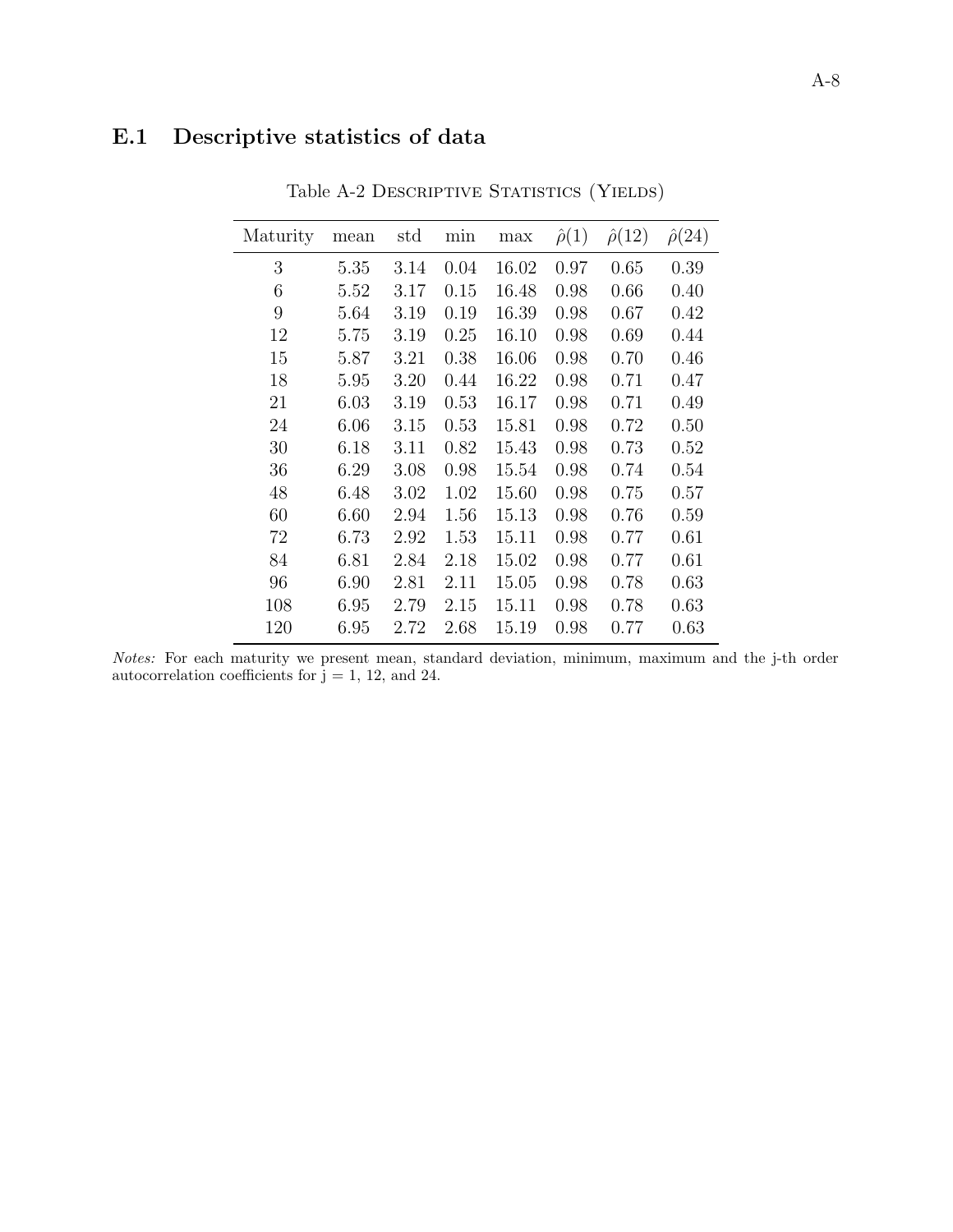| Maturity | mean    | std  | min     | max     | $\hat{\rho}(1)$ | $\hat{\rho}(12)$ | $\hat{\rho}(24)$ |
|----------|---------|------|---------|---------|-----------------|------------------|------------------|
| 3        | $-3.05$ | 1.29 | $-5.33$ | 1.10    | 0.65            | 0.31             | 0.19             |
| 6        | $-3.35$ | 1.21 | $-6.66$ | 0.64    | 0.69            | 0.28             | 0.18             |
| 9        | $-3.24$ | 1.10 | $-5.90$ | 0.47    | 0.66            | 0.23             | 0.10             |
| 12       | $-3.11$ | 1.02 | $-5.76$ | 0.41    | 0.63            | 0.21             | 0.04             |
| 15       | $-2.99$ | 0.96 | $-5.68$ | 0.36    | 0.61            | 0.20             | 0.01             |
| 18       | $-2.89$ | 0.93 | $-5.59$ | 0.29    | 0.61            | 0.20             | $-0.01$          |
| 21       | $-2.81$ | 0.90 | $-5.52$ | 0.20    | 0.60            | 0.20             | $-0.02$          |
| 24       | $-2.75$ | 0.88 | $-5.46$ | 0.11    | 0.60            | 0.20             | $-0.03$          |
| 30       | $-2.66$ | 0.85 | $-5.34$ | $-0.04$ | 0.59            | 0.20             | $-0.03$          |
| 36       | $-2.61$ | 0.83 | $-5.23$ | $-0.12$ | 0.60            | 0.21             | $-0.03$          |
| 48       | $-2.57$ | 0.79 | $-5.02$ | $-0.19$ | 0.61            | 0.22             | $-0.02$          |
| 60       | $-2.57$ | 0.77 | $-4.84$ | $-0.22$ | 0.61            | 0.23             | $-0.01$          |
| 72       | $-2.58$ | 0.76 | $-4.67$ | $-0.25$ | 0.61            | 0.25             | 0.00             |
| 84       | $-2.59$ | 0.76 | $-4.66$ | $-0.21$ | 0.62            | 0.27             | 0.00             |
| 96       | $-2.61$ | 0.75 | $-4.66$ | $-0.18$ | 0.63            | 0.29             | 0.01             |
| 108      | $-2.62$ | 0.75 | $-4.66$ | $-0.17$ | 0.64            | 0.30             | 0.01             |
| 120      | $-2.63$ | 0.75 | -4.65   | $-0.18$ | 0.66            | 0.31             | 0.01             |

Table A-3 Descriptive Statistics (log realized volatility)

Notes: For each maturity we present mean, standard deviation, minimum, maximum and the j-th order autocorrelation coefficients for  $\overline{j} = 1, 12, \text{ and } 24.$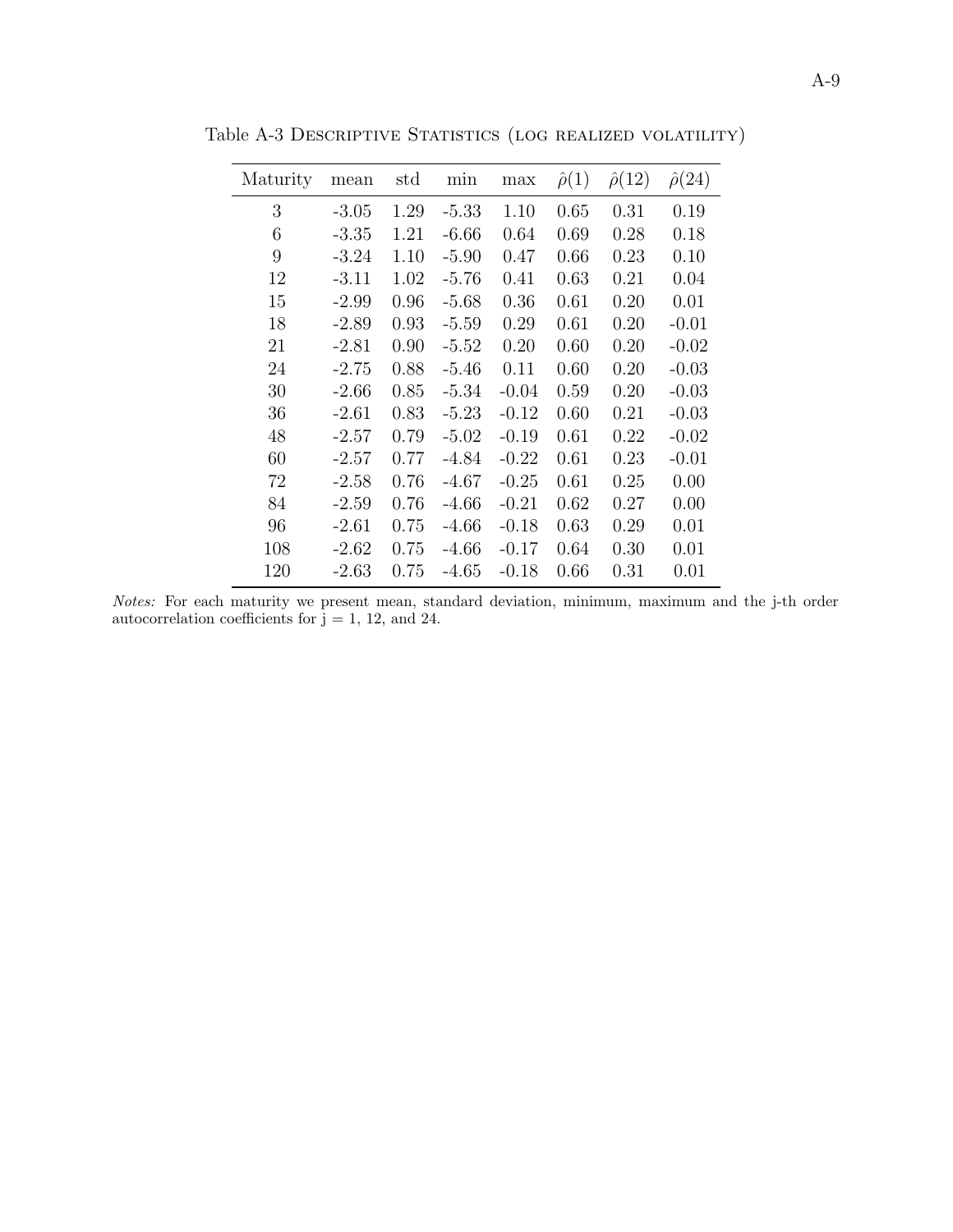# <span id="page-47-0"></span>E.2 In-sample estimation (posterior moments)

We denote  $\{y_1, y_2, y_3, ..., y_{16}, y_{17}\}$  = monthly U.S. Treasury yields with maturities of  $(3, 6, 9, 9)$ 12, 15, 18, 21 months and 2, 2.5, 3, 4, 5, 6, 7, 8, 9, 10 years.

Table A-4 Posterior moments of H

|          |        | $RW-C$      | RW-SV | RW-RV | DNS-C | DNS-SV      | DNS-RV | RW-SV-RW    | DNS-SV-RW |
|----------|--------|-------------|-------|-------|-------|-------------|--------|-------------|-----------|
| $y_1$    | $5\%$  | 0.064       | 0.063 | 0.060 | 0.063 | 0.063       | 0.488  | 0.063       | 0.063     |
|          | $50\%$ | 0.074       | 0.072 | 0.068 | 0.072 | $\rm 0.072$ | 0.610  | 0.072       | 0.072     |
|          | $95\%$ | 0.085       | 0.083 | 0.080 | 0.083 | 0.082       | 0.760  | 0.083       | 0.083     |
| $y_2$    | $5\%$  | 0.008       | 0.008 | 0.010 | 0.008 | 0.008       | 0.157  | 0.008       | 0.008     |
|          | $50\%$ | 0.010       | 0.009 | 0.012 | 0.009 | 0.009       | 0.202  | 0.009       | 0.009     |
|          | $95\%$ | 0.012       | 0.011 | 0.015 | 0.011 | 0.011       | 0.284  | 0.011       | 0.011     |
| $y_3$    | $5\%$  | $\,0.002\,$ | 0.002 | 0.004 | 0.002 | 0.002       | 0.043  | $0.002\,$   | 0.002     |
|          | $50\%$ | 0.003       | 0.003 | 0.005 | 0.002 | 0.002       | 0.067  | 0.002       | 0.003     |
|          | 95%    | 0.004       | 0.003 | 0.006 | 0.003 | 0.003       | 0.138  | 0.003       | 0.003     |
| $y_4$    | $5\%$  | $\rm 0.003$ | 0.003 | 0.004 | 0.003 | $\,0.003\,$ | 0.018  | 0.003       | 0.003     |
|          | 50%    | 0.004       | 0.004 | 0.005 | 0.004 | 0.004       | 0.038  | 0.004       | 0.004     |
|          | $95\%$ | 0.005       | 0.005 | 0.005 | 0.005 | 0.005       | 0.097  | 0.005       | 0.005     |
| $y_5$    | $5\%$  | 0.006       | 0.006 | 0.006 | 0.006 | $0.007\,$   | 0.017  | 0.006       | $0.006\,$ |
|          | $50\%$ | 0.007       | 0.007 | 0.007 | 0.007 | 0.007       | 0.035  | 0.007       | 0.007     |
|          | $95\%$ | 0.008       | 0.009 | 0.008 | 0.009 | 0.009       | 0.086  | 0.009       | 0.009     |
| $y_6$    | $5\%$  | 0.006       | 0.006 | 0.005 | 0.006 | 0.006       | 0.016  | 0.006       | 0.006     |
|          | $50\%$ | 0.006       | 0.006 | 0.006 | 0.006 | 0.007       | 0.034  | 0.007       | 0.007     |
|          | 95%    | 0.007       | 0.008 | 0.007 | 0.007 | 0.008       | 0.083  | 0.008       | 0.008     |
| $y_7$    | $5\%$  | 0.004       | 0.004 | 0.004 | 0.004 | 0.004       | 0.015  | 0.004       | 0.004     |
|          | $50\%$ | 0.005       | 0.005 | 0.005 | 0.005 | 0.005       | 0.033  | 0.005       | 0.005     |
|          | 95%    | 0.006       | 0.006 | 0.005 | 0.006 | 0.006       | 0.080  | 0.006       | 0.006     |
| $y_8$    | $5\%$  | 0.002       | 0.002 | 0.002 | 0.002 | 0.002       | 0.014  | 0.002       | 0.002     |
|          | $50\%$ | 0.002       | 0.002 | 0.003 | 0.002 | $\rm 0.002$ | 0.033  | 0.002       | 0.002     |
|          | $95\%$ | 0.003       | 0.003 | 0.003 | 0.003 | 0.002       | 0.082  | 0.002       | 0.003     |
| $y_9$    | $5\%$  | $\,0.002\,$ | 0.002 | 0.002 | 0.002 | 0.002       | 0.013  | $0.002\,$   | 0.002     |
|          | 50%    | 0.002       | 0.002 | 0.003 | 0.002 | 0.002       | 0.029  | 0.002       | 0.002     |
|          | $95\%$ | 0.003       | 0.003 | 0.003 | 0.003 | 0.003       | 0.075  | 0.003       | 0.003     |
| $y_{10}$ | $5\%$  | 0.002       | 0.002 | 0.003 | 0.002 | 0.002       | 0.011  | 0.002       | 0.002     |
|          | $50\%$ | 0.003       | 0.003 | 0.003 | 0.003 | 0.003       | 0.026  | 0.003       | 0.003     |
|          | $95\%$ | $\rm 0.003$ | 0.003 | 0.003 | 0.003 | 0.003       | 0.068  | 0.003       | 0.003     |
| $y_{11}$ | $5\%$  | 0.004       | 0.004 | 0.004 | 0.004 | 0.004       | 0.009  | 0.004       | 0.004     |
|          | $50\%$ | 0.004       | 0.004 | 0.004 | 0.004 | 0.004       | 0.021  | 0.004       | 0.004     |
|          | $95\%$ | 0.005       | 0.005 | 0.005 | 0.005 | 0.005       | 0.059  | 0.005       | 0.005     |
| $y_{12}$ | $5\%$  | 0.003       | 0.003 | 0.004 | 0.003 | 0.003       | 0.007  | 0.003       | 0.003     |
|          | $50\%$ | 0.004       | 0.004 | 0.004 | 0.004 | 0.004       | 0.017  | 0.004       | 0.004     |
|          | $95\%$ | 0.004       | 0.004 | 0.005 | 0.004 | 0.004       | 0.049  | 0.004       | 0.004     |
| $y_{13}$ | $5\%$  | 0.004       | 0.004 | 0.005 | 0.004 | 0.004       | 0.006  | 0.004       | 0.004     |
|          | $50\%$ | 0.005       | 0.005 | 0.006 | 0.005 | 0.005       | 0.013  | 0.005       | 0.005     |
|          | 95%    | 0.005       | 0.005 | 0.006 | 0.005 | 0.005       | 0.038  | 0.005       | 0.005     |
| $y_{14}$ | $5\%$  | 0.003       | 0.003 | 0.004 | 0.003 | 0.003       | 0.004  | 0.003       | 0.003     |
|          | 50%    | 0.004       | 0.004 | 0.005 | 0.004 | 0.004       | 0.011  | 0.004       | 0.004     |
|          | $95\%$ | 0.005       | 0.004 | 0.006 | 0.004 | 0.004       | 0.032  | 0.004       | 0.004     |
| $y_{15}$ | $5\%$  | 0.003       | 0.002 | 0.004 | 0.003 | 0.002       | 0.004  | 0.002       | 0.002     |
|          | $50\%$ | 0.003       | 0.003 | 0.005 | 0.003 | 0.003       | 0.011  | 0.003       | 0.003     |
|          | $95\%$ | 0.004       | 0.004 | 0.006 | 0.004 | 0.004       | 0.031  | 0.004       | 0.004     |
| $y_{16}$ | $5\%$  | 0.006       | 0.007 | 0.007 | 0.006 | 0.007       | 0.006  | 0.007       | 0.007     |
|          | $50\%$ | 0.007       | 0.008 | 0.008 | 0.008 | 0.008       | 0.012  | 0.008       | 0.008     |
|          | $95\%$ | 0.009       | 0.009 | 0.010 | 0.009 | 0.009       | 0.028  | 0.009       | 0.009     |
| $y_{17}$ | $5\%$  | 0.012       | 0.012 | 0.012 | 0.012 | $\rm 0.013$ | 0.016  | 0.013       | 0.012     |
|          | $50\%$ | $\,0.014\,$ | 0.014 | 0.014 | 0.014 | 0.014       | 0.029  | $\,0.014\,$ | 0.014     |
|          | 95%    | 0.016       | 0.016 | 0.016 | 0.016 | 0.017       | 0.053  | 0.017       | 0.017     |

Notes: Variance of the measurement error. Not applicable to DNS-ME-SV and DNS-ME-RV. Estimation sample is from January 1981 to November 2009.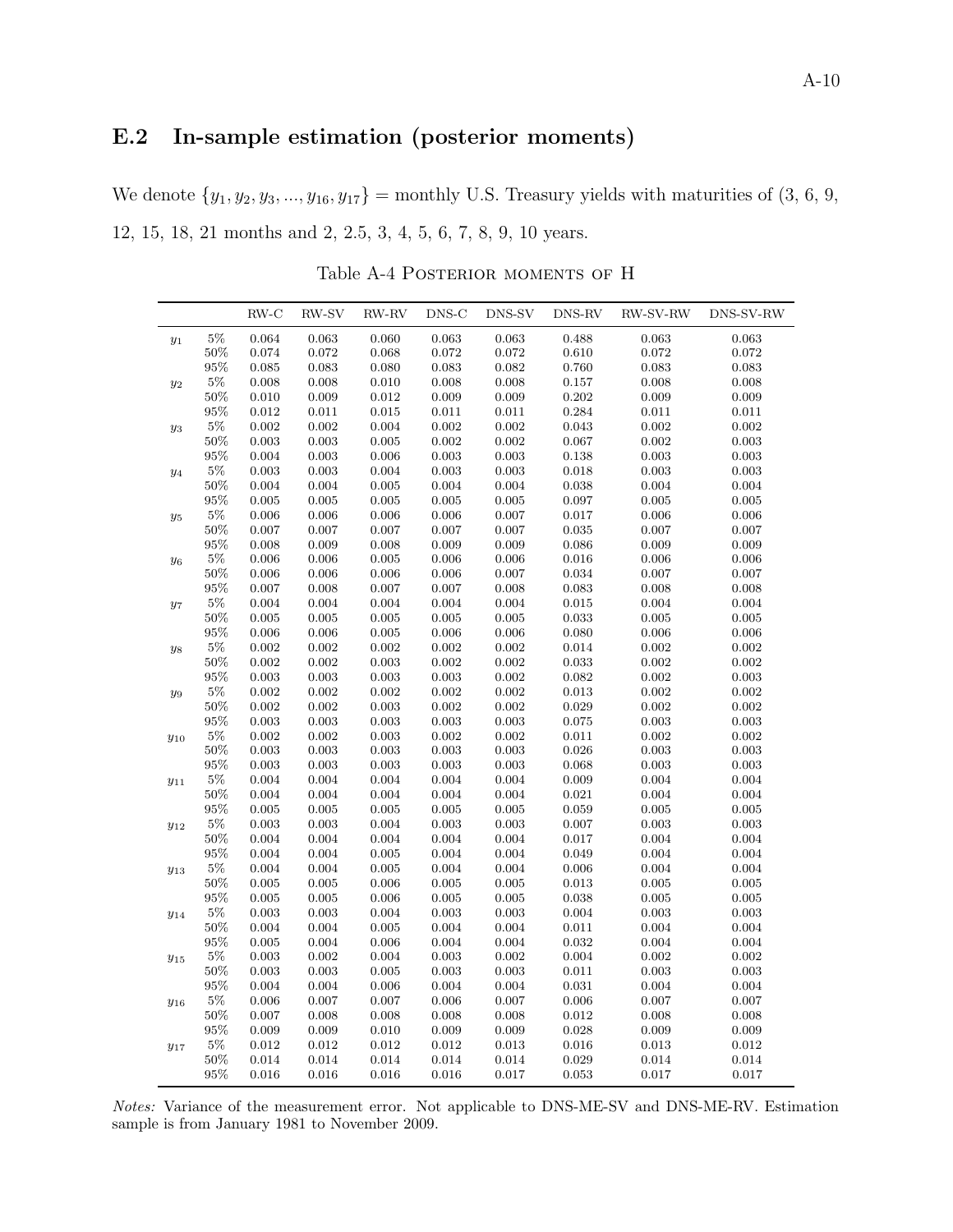|                |        | $RW-C$ | RW-SV | RW-RV | DNS-C   | DNS-SV  | DNS-RV   | RW-SV-RW | DNS-SV-RW | DNS-ME-SV DNS-ME-RV |         |
|----------------|--------|--------|-------|-------|---------|---------|----------|----------|-----------|---------------------|---------|
| $\mu_{f,l}$    | $5\%$  | 0.00   | 0.00  | 0.00  | $-7.28$ | $-5.83$ | $-17.48$ | 0.00     | $-5.44$   | $-7.20$             | $-7.40$ |
|                | 50%    | 0.00   | 0.00  | 0.00  | 4.63    | 4.57    | $-5.47$  | 0.00     | 4.71      | 4.41                | 4.37    |
|                | 95%    | 0.00   | 0.00  | 0.00  | 7.86    | 7.17    | 2.15     | 0.00     | 6.94      | 7.83                | 7.79    |
| $\mu_{f,s}$    | $5\%$  | 0.00   | 0.00  | 0.00  | $-4.28$ | $-4.04$ | $-1.14$  | 0.00     | $-4.28$   | $-4.47$             | $-4.49$ |
|                | 50%    | 0.00   | 0.00  | 0.00  | $-2.54$ | $-0.88$ | 2.92     | 0.00     | $-0.98$   | $-2.55$             | $-2.59$ |
|                | 95%    | 0.00   | 0.00  | 0.00  | $-1.43$ | 6.93    | 13.81    | 0.00     | 6.46      | $-1.50$             | $-1.43$ |
| $\mu_{f,c}$    | $5\%$  | 0.00   | 0.00  | 0.00  | $-2.64$ | $-2.13$ | $-6.31$  | 0.00     | $-1.78$   | $-2.97$             | $-2.91$ |
|                | 50%    | 0.00   | 0.00  | 0.00  | $-0.82$ | $-0.52$ | $0.16\,$ | 0.00     | $-0.42$   | $-0.87$             | $-0.79$ |
|                | 95%    | 0.00   | 0.00  | 0.00  | 0.92    | 0.84    | 8.66     | 0.00     | 0.70      | 1.26                | 1.33    |
| $\phi_{f,l}$   | $5\%$  | 1.00   | 1.00  | 1.00  | 0.98    | 0.98    | 0.99     | 1.00     | 0.98      | 0.98                | 0.98    |
|                | 50%    | 1.00   | 1.00  | 1.00  | 0.99    | 0.99    | 1.00     | 1.00     | 0.99      | 0.99                | 0.99    |
|                | 95%    | 1.00   | 1.00  | 1.00  | 1.00    | 1.00    | 1.00     | 1.00     | 1.00      | 1.00                | 1.00    |
| $\phi_{f,s}$   | $5\%$  | 1.00   | 1.00  | 1.00  | 0.94    | 0.97    | 0.99     | 1.00     | 0.97      | 0.94                | 0.94    |
|                | 50%    | 1.00   | 1.00  | 1.00  | 0.96    | 0.99    | 1.00     | 1.00     | 0.99      | 0.96                | 0.97    |
|                | 95%    | 1.00   | 1.00  | 1.00  | 0.99    | 1.00    | 1.00     | 1.00     | 1.00      | 0.99                | 0.99    |
| $\phi_{f,c}$   | $5\%$  | 1.00   | 1.00  | 1.00  | 0.92    | 0.91    | 0.97     | 1.00     | 0.90      | 0.92                | 0.93    |
|                | 50%    | 1.00   | 1.00  | 1.00  | 0.95    | 0.95    | 0.99     | 1.00     | 0.94      | 0.96                | 0.96    |
|                | 95%    | 1.00   | 1.00  | 1.00  | 0.99    | 0.99    | 1.00     | 1.00     | 0.98      | 0.99                | 0.99    |
| $\sigma_{f,l}$ | $5\%$  | 0.10   |       |       | 0.10    | 0.98    | 0.99     |          | 0.98      | 0.09                | 0.09    |
|                | 50%    | 0.12   |       |       | 0.11    | 0.99    | 1.00     |          | 0.99      | 0.11                | 0.10    |
|                | 95%    | 0.13   |       |       | 0.13    | 1.00    | 1.00     |          | 1.00      | 0.12                | 0.12    |
| $\sigma_{f,s}$ | $5\%$  | 0.16   |       |       | 0.16    |         |          |          |           | 0.16                | 0.15    |
|                | $50\%$ | 0.19   |       |       | 0.19    |         |          |          |           | 0.18                | 0.17    |
|                | 95%    | 0.22   |       |       | 0.21    |         |          |          |           | 0.20                | 0.19    |
| $\sigma_{f,c}$ | $5\%$  | 0.42   |       |       | 0.43    |         |          |          |           | 0.40                | 0.37    |
|                | 50%    | 0.49   |       |       | 0.51    |         |          |          |           | 0.46                | 0.44    |
|                | 95%    | 0.57   |       |       | 0.59    |         |          |          |           | 0.54                | 0.51    |

Table A-5 POSTERIOR MOMENTS OF PARAMETERS RELATED TO  $f_t$ 

Notes: Estimation sample is from January 1981 to November 2009.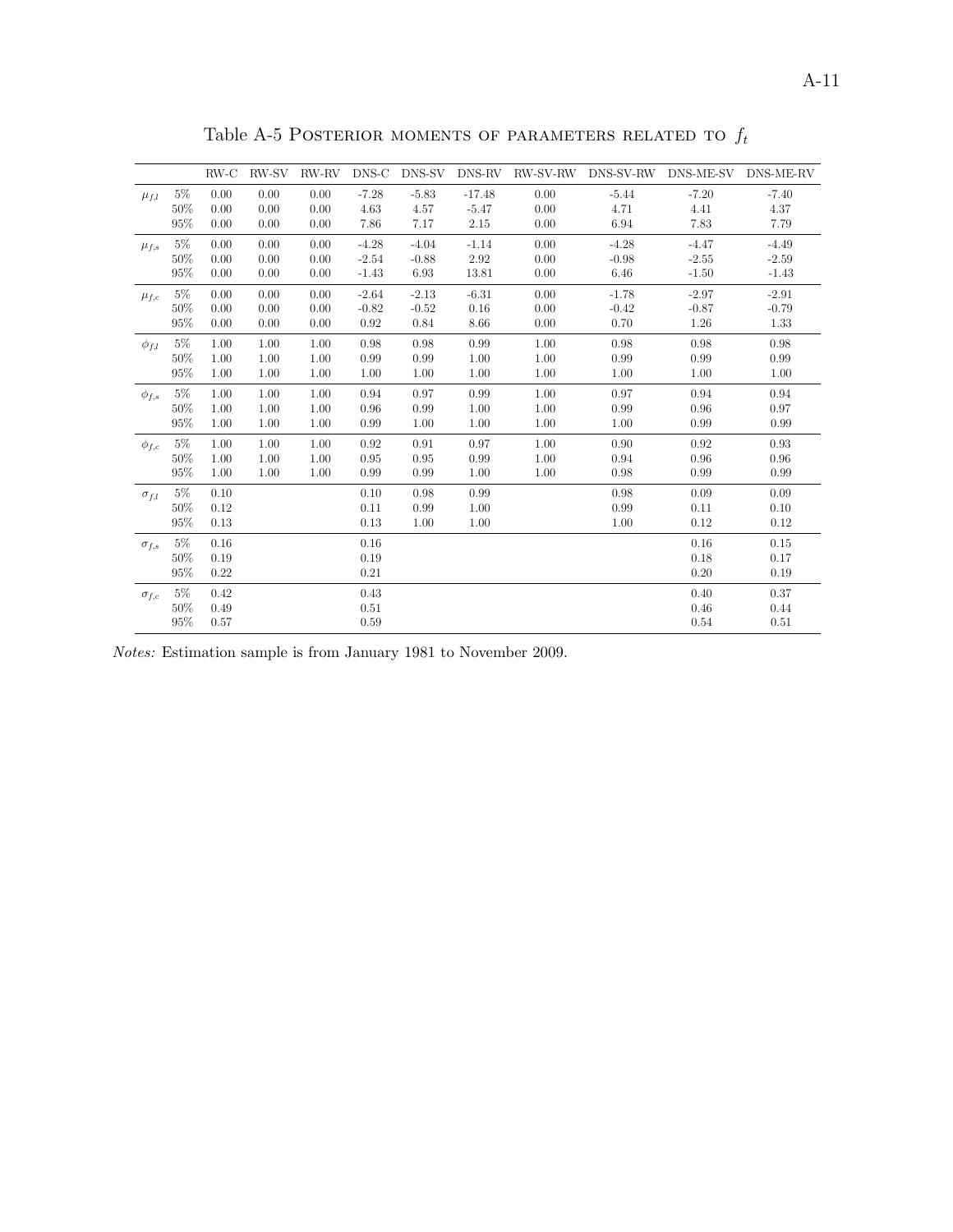|                |        | $RW-C$ | RW-SV    | $RW-RV$ | DNS-C | DNS-SV   | DNS-RV   | RW-SV-RW | DNS-SV-RW |
|----------------|--------|--------|----------|---------|-------|----------|----------|----------|-----------|
| $\mu_{l,h}$    | $5\%$  |        | $-4.75$  | $-4.11$ |       | $-4.40$  | $-4.19$  | 0.00     | 0.00      |
|                | 50%    |        | $-2.55$  | $-3.85$ |       | $-2.56$  | $-3.92$  | 0.00     | 0.00      |
|                | $95\%$ |        | $-1.11$  | $-1.76$ |       | $-1.48$  | $-2.21$  | 0.00     | 0.00      |
| $\mu_{s,h}$    | $5\%$  |        | $-3.39$  | $-3.22$ |       | $-3.41$  | $-3.22$  | 0.00     | 0.00      |
|                | 50%    |        | $-2.30$  | $-2.82$ |       | $-2.30$  | $-2.85$  | 0.00     | 0.00      |
|                | $95\%$ |        | $-1.69$  | $-1.74$ |       | $-1.66$  | $-1.94$  | 0.00     | 0.00      |
| $\mu_{c,h}$    | $5\%$  |        | $-1.47$  | $-2.25$ |       | $-1.48$  | $-2.18$  | 0.00     | 0.00      |
|                | 50%    |        | $-0.97$  | $-1.93$ |       | $-0.96$  | $-1.88$  | 0.00     | 0.00      |
|                | 95%    |        | $-0.53$  | $-1.45$ |       | $-0.47$  | $-1.39$  | 0.00     | 0.00      |
| $\phi_{l,h}$   | $5\%$  |        | 0.93     | 0.59    |       | 0.93     | 0.58     | 1.00     | 1.00      |
|                | 50%    |        | 0.98     | 0.66    |       | 0.98     | 0.66     | 1.00     | 1.00      |
|                | $95\%$ |        | 1.00     | 0.73    |       | 1.00     | 0.73     | 1.00     | 1.00      |
| $\phi_{s,h}$   | $5\%$  |        | 0.92     | 0.56    |       | 0.92     | 0.57     | 1.00     | 1.00      |
|                | $50\%$ |        | 0.97     | 0.65    |       | 0.96     | 0.64     | 1.00     | 1.00      |
|                | $95\%$ |        | 0.99     | 0.72    |       | 1.00     | 0.72     | 1.00     | 1.00      |
| $\phi_{c,h}$   | $5\%$  |        | 0.74     | 0.40    |       | 0.81     | 0.39     | 1.00     | 1.00      |
|                | 50%    |        | 0.91     | 0.50    |       | 0.92     | 0.49     | 1.00     | 1.00      |
|                | $95\%$ |        | 0.98     | 0.61    |       | 0.98     | 0.60     | 1.00     | 1.00      |
| $\sigma_{l,h}$ | $5\%$  |        | $0.01\,$ | 0.39    |       | $0.01\,$ | 0.41     | 0.01     | 0.01      |
|                | 50%    |        | 0.03     | 0.72    |       | 0.03     | 0.75     | 0.01     | 0.01      |
|                | $95\%$ |        | 0.08     | 0.88    |       | 0.08     | 0.92     | 0.03     | 0.03      |
| $\sigma_{s,h}$ | $5\%$  |        | 0.01     | 1.29    |       | 0.01     | 1.27     | 0.01     | 0.01      |
|                | 50%    |        | 0.03     | 1.75    |       | 0.04     | 1.72     | 0.02     | 0.03      |
|                | $95\%$ |        | 0.10     | 3.00    |       | 0.10     | $2.64\,$ | 0.06     | 0.05      |
| $\sigma_{c,h}$ | $5\%$  |        | 0.01     | 1.41    |       | 0.02     | 1.30     | 0.01     | 0.01      |
|                | 50%    |        | 0.12     | 2.00    |       | 0.09     | 1.78     | 0.03     | 0.03      |
|                | 95%    |        | 0.40     | 4.00    |       | 0.27     | 4.30     | 0.09     | 0.09      |

Table A-6 POSTERIOR MOMENTS OF PARAMETERS RELATED TO  $\mathcal{h}_t$ 

*Notes:* Parameters related to  $h_t$ . Not applicable to DNS-C, RW-C, DNS-ME-SV and DNS-ME-RV. Estimation sample is from January 1981 to November 2009.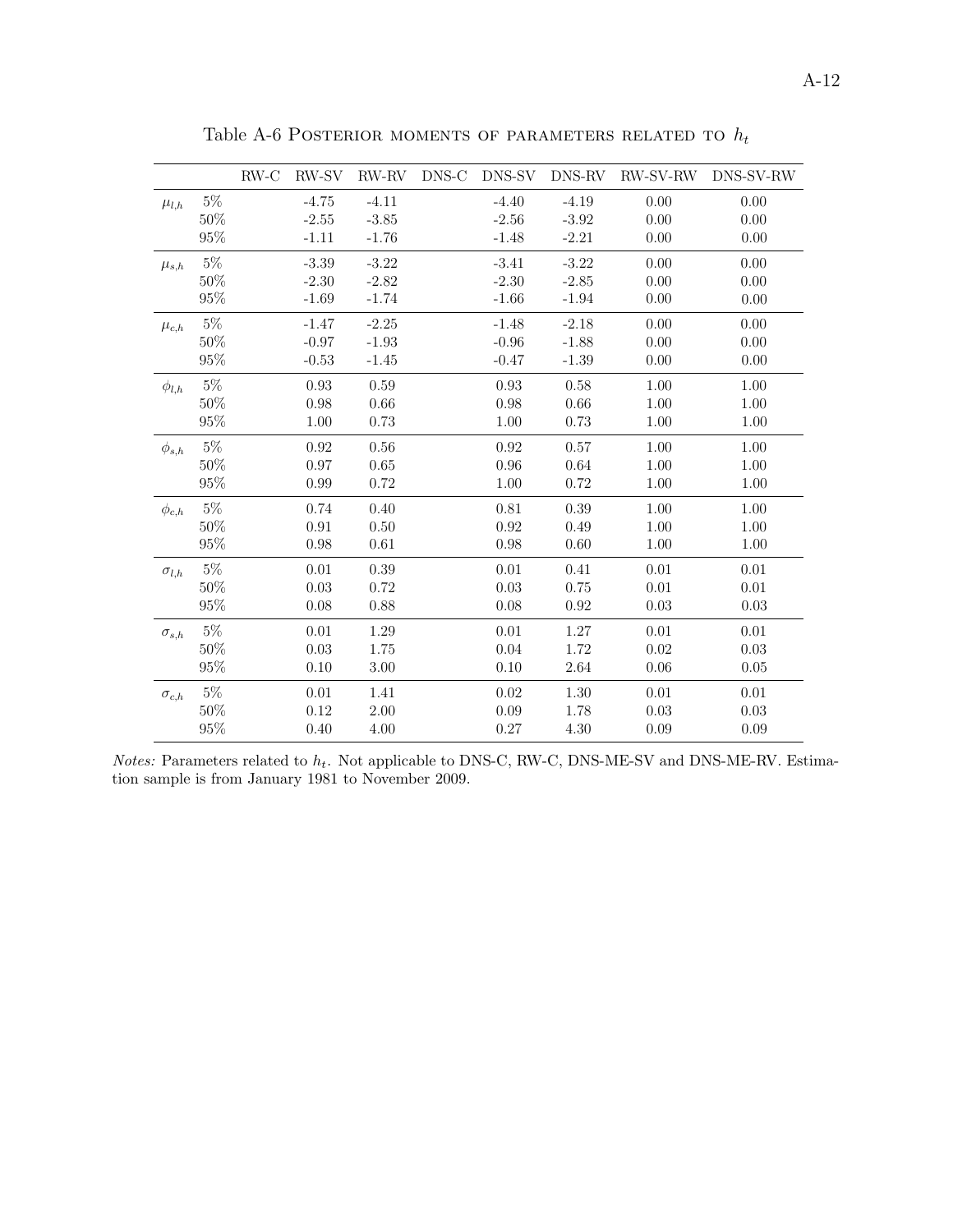|          | $\mu_h$         |                     |                     | $\phi_h$         |                    |                        | $\sigma_h^2$     |              |                  |
|----------|-----------------|---------------------|---------------------|------------------|--------------------|------------------------|------------------|--------------|------------------|
|          |                 |                     | DNS-ME-SV DNS-ME-RV |                  |                    | DNS-ME-SV DNS-ME-RV    |                  | DNS-ME-SV    | DNS-ME-RV        |
| $y_1$    | $5\%$           | $-4.80$             | $-4.28$             | $5\%$            | 0.91               | 0.91                   | $5\%$            | 0.14         | 0.04             |
|          | $50\%$          | $-3.61$             | $-3.45$             | $50\%$           | 0.95               | 0.95                   | $50\%$           | 0.23         | 0.08             |
|          | 95%             | $-2.50$             | $-2.92$             | $95\%$           | 0.99               | 0.98                   | $95\%$           | 0.36         | 0.13             |
| $y_2$    | $5\%$           | $-5.75$             | $-5.79$             | $5\%$            | 0.89               | 0.91                   | $5\%$            | 0.03         | 0.01             |
|          | $50\%$          | $-4.88$             | $-5.03$             | $50\%$           | 0.95               | 0.95                   | $50\%$           | 0.07         | 0.03             |
|          | 95%             | $-4.14$             | $-4.62$             | $95\%$           | 0.99               | 0.99                   | $95\%$           | 0.14         | 0.06             |
| $y_3$    | $5\%$           | $-6.28$             | $-5.77$             | $5\%$            | 0.53               | 0.88                   | $5\%$            | 0.00         | 0.00             |
|          | $50\%$<br>95%   | $-5.48$             | $-5.55$<br>$-5.35$  | $50\%$<br>$95\%$ | 0.96               | 0.93<br>0.98           | $50\%$<br>$95\%$ | 0.01         | 0.01<br>0.02     |
|          |                 | $-4.96$             |                     |                  | 1.00               |                        |                  | 0.04         |                  |
| $y_4$    | $5\%$<br>50%    | $-6.52$<br>$-5.43$  | $-5.60$<br>$-5.43$  | $5\%$<br>$50\%$  | 0.24               | 0.87<br>0.92           | $5\%$<br>$50\%$  | 0.00         | 0.00<br>0.01     |
|          | 95%             | $-4.65$             | $-5.26$             | $95\%$           | 0.96<br>1.00       | 0.97                   | $95\%$           | 0.01<br>0.02 | 0.01             |
|          |                 |                     |                     |                  |                    |                        |                  |              |                  |
| $y_5$    | $5\%$<br>$50\%$ | $-7.89$<br>$-5.40$  | $-5.35$<br>$-5.12$  | $5\%$<br>$50\%$  | 0.95<br>0.98       | 0.86<br>0.92           | $5\%$<br>$50\%$  | 0.01<br>0.02 | 0.00<br>0.01     |
|          | $95\%$          | $-4.15$             | $-4.93$             | $95\%$           | 1.00               | 0.97                   | $95\%$           | 0.04         | 0.02             |
|          | $5\%$           | $-10.34$            | $-5.69$             | $5\%$            | 0.97               | 0.88                   | $5\%$            | 0.00         | 0.01             |
| $y_6$    | $50\%$          | $-5.95$             | $-5.39$             | $50\%$           | 0.99               | 0.93                   | $50\%$           | 0.01         | 0.02             |
|          | $95\%$          | $-5.14$             | $-5.14$             | $95\%$           | 1.00               | 0.97                   | $95\%$           | 0.02         | 0.04             |
|          | $5\%$           | $-9.71$             | $-6.07$             | $5\%$            | 0.97               | 0.89                   | $5\%$            | 0.00         | 0.01             |
| $y_7$    | 50%             | $-6.16$             | $-5.67$             | $50\%$           | 0.99               | 0.94                   | $50\%$           | 0.01         | 0.03             |
|          | $95\%$          | $-5.46$             | $-5.37$             | $95\%$           | 1.00               | 0.98                   | $95\%$           | 0.01         | 0.06             |
| $y_8$    | $5\%$           | $-8.41$             | $-6.01$             | $5\%$            | 0.92               | 0.84                   | $5\%$            | 0.00         | 0.00             |
|          | $50\%$          | $-5.92$             | $-5.85$             | $50\%$           | 0.98               | 0.91                   | $50\%$           | 0.01         | 0.01             |
|          | $95\%$          | $-5.03$             | $-5.68$             | $95\%$           | 1.00               | 0.96                   | $95\%$           | 0.01         | 0.02             |
| $y_9$    | $5\%$           | $-7.06$             | $-6.29$             | $5\%$            | 0.93               | 0.87                   | $5\%$            | 0.00         | 0.01             |
|          | $50\%$          | $-6.11$             | $-5.98$             | $50\%$           | 0.97               | 0.93                   | $50\%$           | 0.01         | 0.03             |
|          | 95%             | $-5.63$             | $-5.73$             | $95\%$           | 1.00               | 0.97                   | $95\%$           | 0.03         | 0.06             |
| $y_{10}$ | $5\%$           | $-8.33$             | $-5.89$             | $5\%$            | 0.95               | 0.83                   | $5\%$            | 0.00         | 0.00             |
|          | 50%             | $-5.91$             | $-5.71$             | $50\%$           | 0.98               | 0.90                   | $50\%$           | 0.01         | 0.01             |
|          | $95\%$          | $-5.00$             | $-5.56$             | $95\%$           | 1.00               | 0.95                   | $95\%$           | 0.01         | 0.02             |
| $y_{11}$ | $5\%$           | $-7.80$             | $-5.88$             | $5\%$            | 0.95               | 0.86                   | $5\%$            | 0.01         | 0.02             |
|          | $50\%$          | $-5.53$             | $-5.55$             | $50\%$           | 0.98               | 0.92                   | $50\%$           | 0.02         | 0.05             |
|          | 95%             | $-0.82$             | $-5.27$             | $95\%$           | 1.00               | 0.96                   | $95\%$           | 0.05         | 0.09             |
| $y_{12}$ | $5\%$           | $-8.28$             | $-5.68$             | $5\%$            | 0.95               | 0.84                   | $5\%$            | 0.00         | 0.01             |
|          | $50\%$          | $-5.69$             | $-5.50$<br>$-5.31$  | $50\%$<br>$95\%$ | 0.98<br>1.00       | 0.91                   | $50\%$<br>$95\%$ | 0.01<br>0.02 | 0.01<br>0.04     |
|          | $95\%$          | $-4.91$             |                     |                  |                    | 0.96                   |                  |              |                  |
| $y_{13}$ | $5\%$<br>50%    | $-8.00$             | $-6.12$             | $5\%$<br>50%     | 0.95               | 0.88                   | $5\%$<br>$50\%$  | 0.01         | 0.03             |
|          | $95\%$          | $-5.48$<br>$0.85\,$ | $-5.60$<br>$-5.20$  | $95\%$           | 0.99<br>1.00       | 0.94<br>0.98           | $95\%$           | 0.03<br>0.06 | 0.06<br>0.10     |
|          |                 |                     |                     |                  |                    |                        |                  |              |                  |
| $y_{14}$ | $5\%$<br>$50\%$ | $-9.18$<br>$-5.94$  | $-6.51$<br>$-5.77$  | $5\%$<br>$50\%$  | 0.97<br>$\rm 0.99$ | $\rm 0.92$<br>$0.96\,$ | $5\%$<br>$50\%$  | 0.01<br>0.02 | 0.03<br>$0.05\,$ |
|          | $95\%$          | $-2.26$             | $-5.14$             | $95\%$           | 1.00               | $0.99\,$               | $95\%$           | $0.04\,$     | 0.08             |
|          | $5\%$           | $-8.72$             | $-6.07$             | $5\%$            | 0.96               | 0.88                   | $5\%$            | 0.00         | 0.01             |
| $y_{15}$ | $50\%$          | $-5.95$             | $-5.69$             | $50\%$           | 0.99               | 0.93                   | $50\%$           | 0.01         | 0.03             |
|          | $95\%$          | $-2.15$             | $-5.36$             | $95\%$           | 1.00               | 0.98                   | $95\%$           | $0.03\,$     | 0.07             |
| $y_{16}$ | $5\%$           | $-9.02$             | $-6.04$             | $5\%$            | 0.96               | 0.89                   | $5\%$            | 0.01         | 0.03             |
|          | 50%             | $-5.84$             | $-5.42$             | $50\%$           | 0.99               | $\rm 0.94$             | $50\%$           | $0.01\,$     | $0.06\,$         |
|          | 95%             | $-4.57$             | $-4.92$             | $95\%$           | 1.00               | 0.98                   | $95\%$           | 0.04         | 0.11             |
| $y_{17}$ | $5\%$           | $-6.53$             | $\mbox{-}5.66$      | $5\%$            | $\rm 0.93$         | $\rm 0.91$             | $5\%$            | $0.04\,$     | 0.04             |
|          | $50\%$          | $-5.02$             | $-4.87$             | $50\%$           | 0.97               | $\rm 0.95$             | $50\%$           | $0.07\,$     | 0.07             |
|          | $95\%$          | $-3.06$             | $-4.25$             | $95\%$           | 1.00               | 0.99                   | $95\%$           | 0.14         | 0.12             |

Table A-7 POSTERIOR MOMENTS OF PARAMETERS RELATED TO  $h_t$  for ME-SV model

Notes: Parameters related to  $h_t$ . For DNS-ME-SV and DNS-ME-RV. Estimation sample is from January 1981 to November 2009.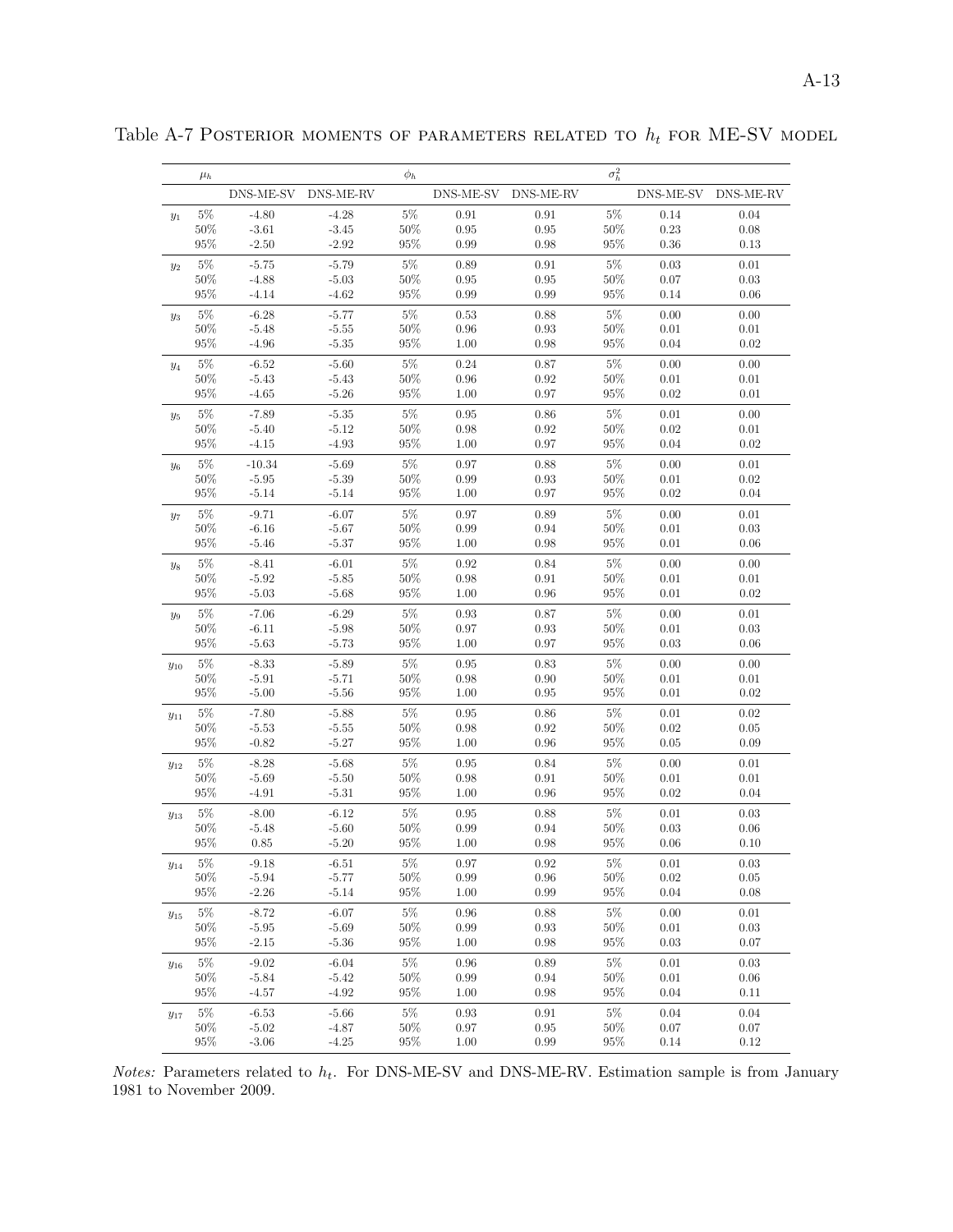### <span id="page-51-0"></span>E.3 Extracted factors  $(f_t)$



### Figure A-1 EXTRACTED FACTORS

Notes: Left columns: Factors estimated from the DNS-C model with 80% credible intervals. Right column: Estimated factors from the various specifications. Shaded bars on the right panel are NBER recession dates. 1) Factors are very similar to each other. 2) Factors are very accurately estimated. Estimation sample is from January 1981 to November 2009.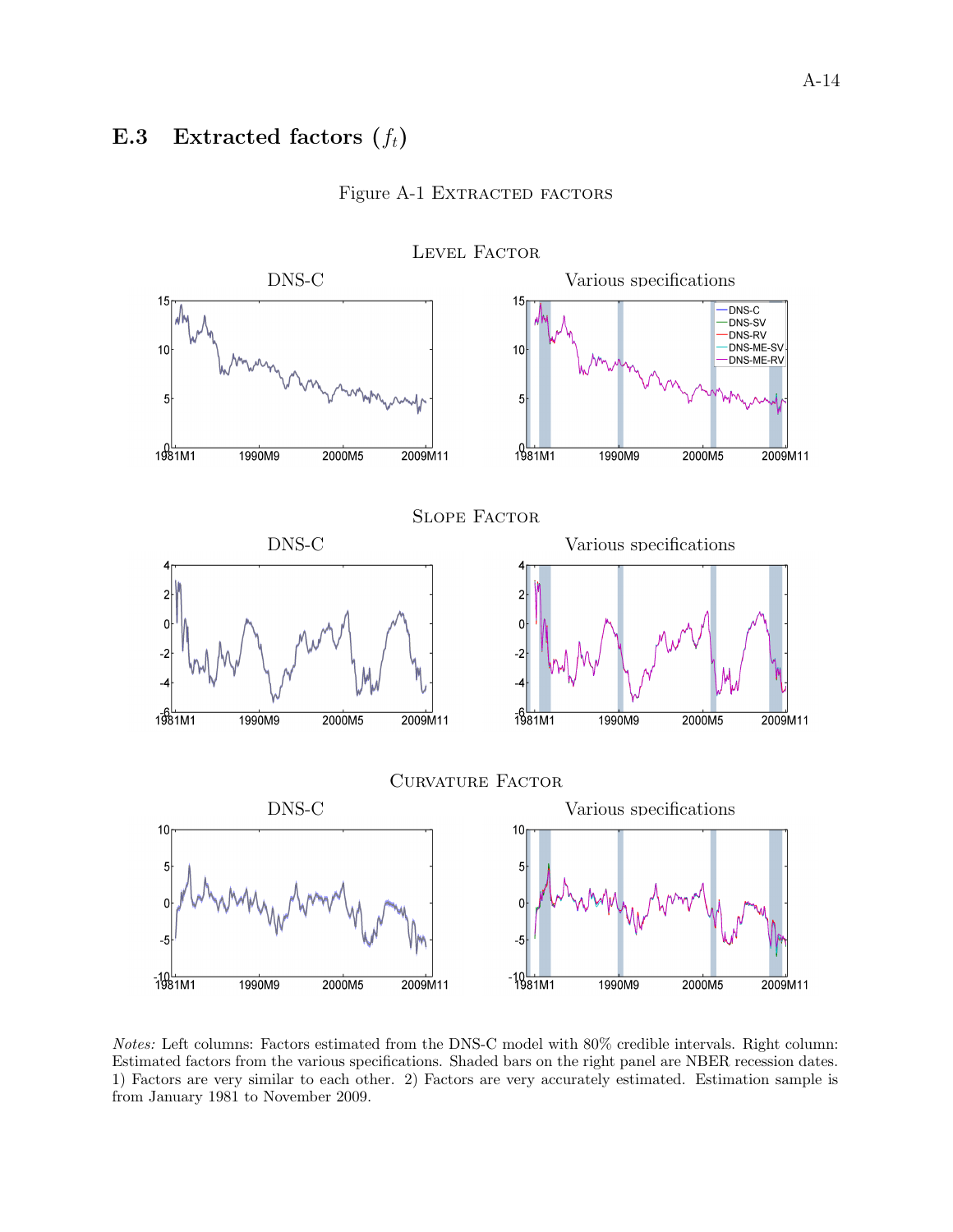# <span id="page-52-0"></span>E.4 Relative importance (ratio in %) of variation between the measurement error and  $f_t$ .

Table A-8 Relative importance (ratio in %) of variation between the measurement error and  $f_t$ .

L

| Maturity | DNS-C | DNS-SV | DNS-RV | DNS-ME-SV | DNS-ME-RV |
|----------|-------|--------|--------|-----------|-----------|
| 3        | 7.72  | 7.73   | 7.77   | 7.95      | 7.66      |
| 6        | 2.54  | 2.54   | 2.80   | 2.78      | 2.56      |
| 9        | 1.13  | 1.12   | 1.60   | 1.55      | 1.51      |
| 12       | 1.80  | 1.81   | 1.90   | 1.73      | 1.85      |
| 15       | 2.24  | 2.26   | 2.22   | 2.13      | 2.09      |
| 18       | 2.05  | 2.06   | 2.04   | 2.00      | 1.94      |
| 21       | 1.77  | 1.78   | 1.75   | 1.75      | 1.74      |
| 24       | 1.29  | 1.29   | 1.35   | 1.36      | 1.34      |
| 30       | 1.31  | 1.28   | 1.44   | 1.43      | 1.41      |
| 36       | 1.43  | 1.42   | 1.52   | 1.39      | 1.42      |
| 48       | 2.04  | 2.04   | 2.11   | 2.08      | 2.10      |
| 60       | 1.70  | 1.71   | 1.85   | 1.72      | 1.69      |
| 72       | 2.18  | 2.18   | 2.43   | 2.32      | 2.25      |
| 84       | 1.96  | 1.95   | 2.24   | 2.13      | 2.19      |
| 96       | 1.48  | 1.45   | 2.01   | 1.51      | 1.64      |
| 108      | 2.74  | 2.78   | 2.92   | 2.57      | 2.66      |
| 120      | 4.04  | 4.07   | 4.11   | 3.92      | 4.16      |

*Notes:* We calculate  $\frac{std(e_t)}{std(f_t)} * 100$  where  $e_t$  is measurement error and  $f_t$  is a vector level, slope, and curvature factor. This table is to show that variation in the measurement equation is relatively smaller than variation in the factor component. Sizes of variation from the measurement error is about 1% ∼ 8 % of the variation from the factors. Mostly they are below 3% except 3 month and 10 year bond yields. This evidence supports that time-varying volatility in the transition equation (factor equation) plays much larger role in prediction. Calculated at the posterior median. Estimation sample is from January 1981 to November 2009.